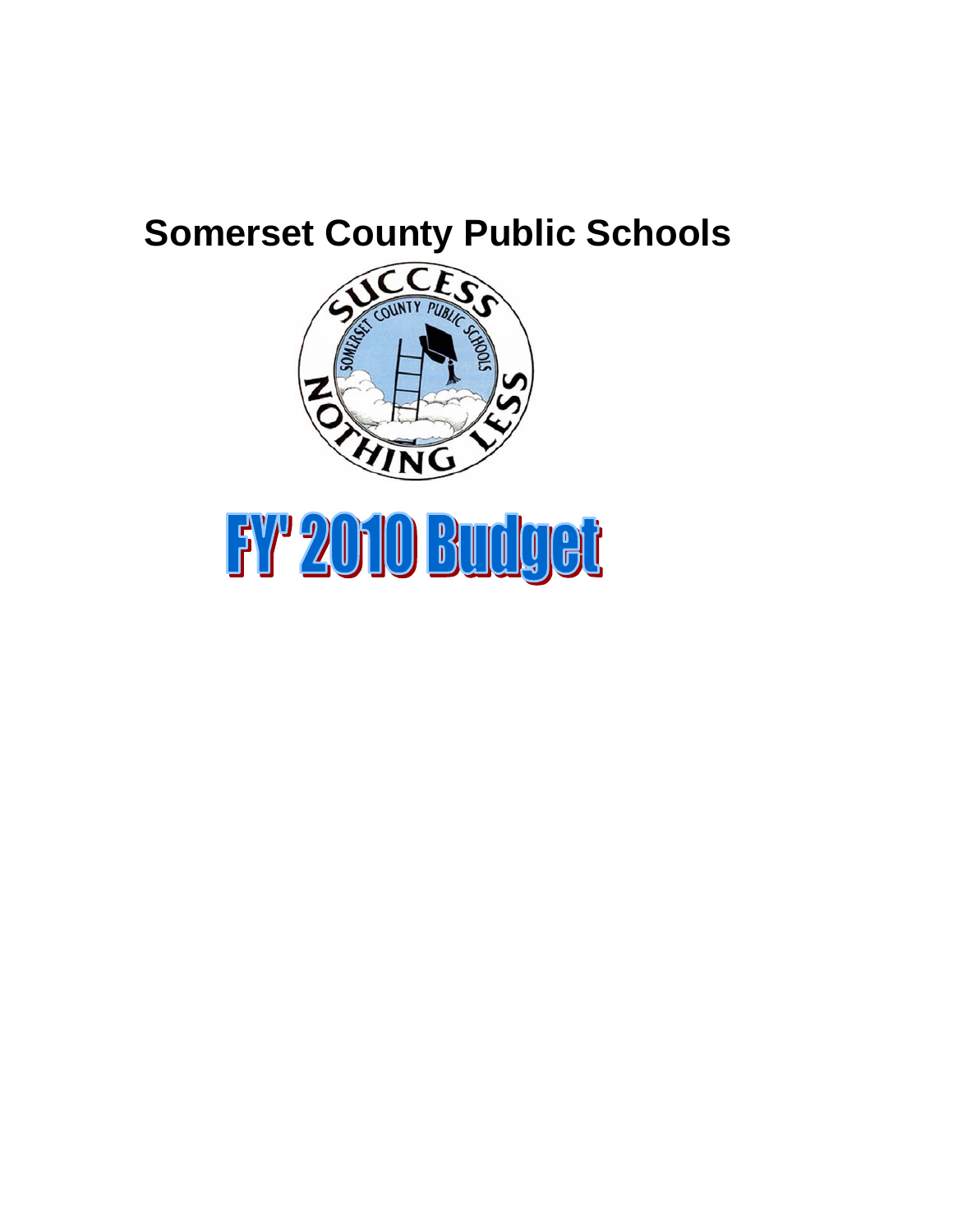#### **SOMERSET COUNTY PUBLIC SCHOOLS FY 2010 BUDGET SOURCES OF REVENUE**

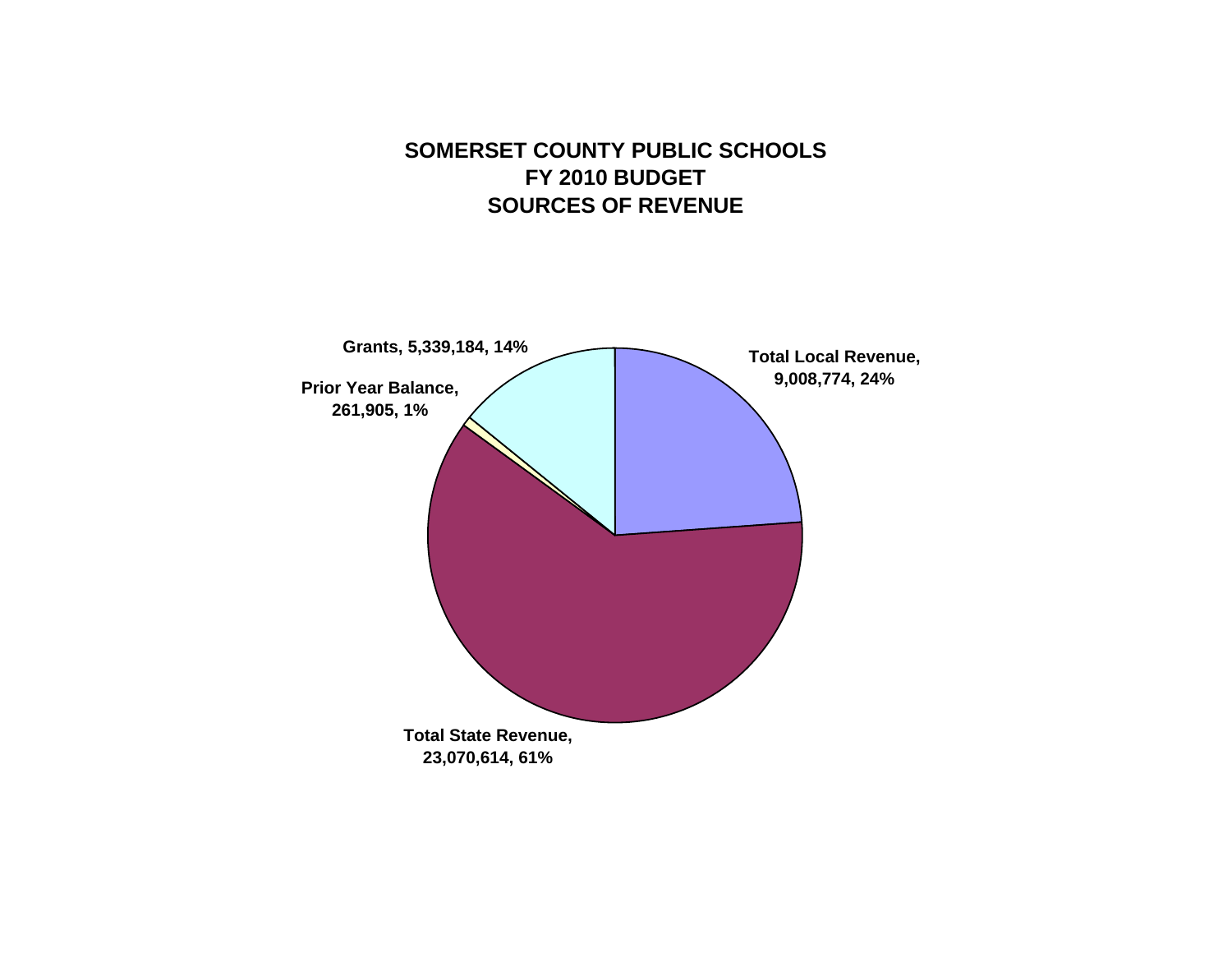#### **Somerset County Public Schools FY 2010 Budget Sources of Revenue**

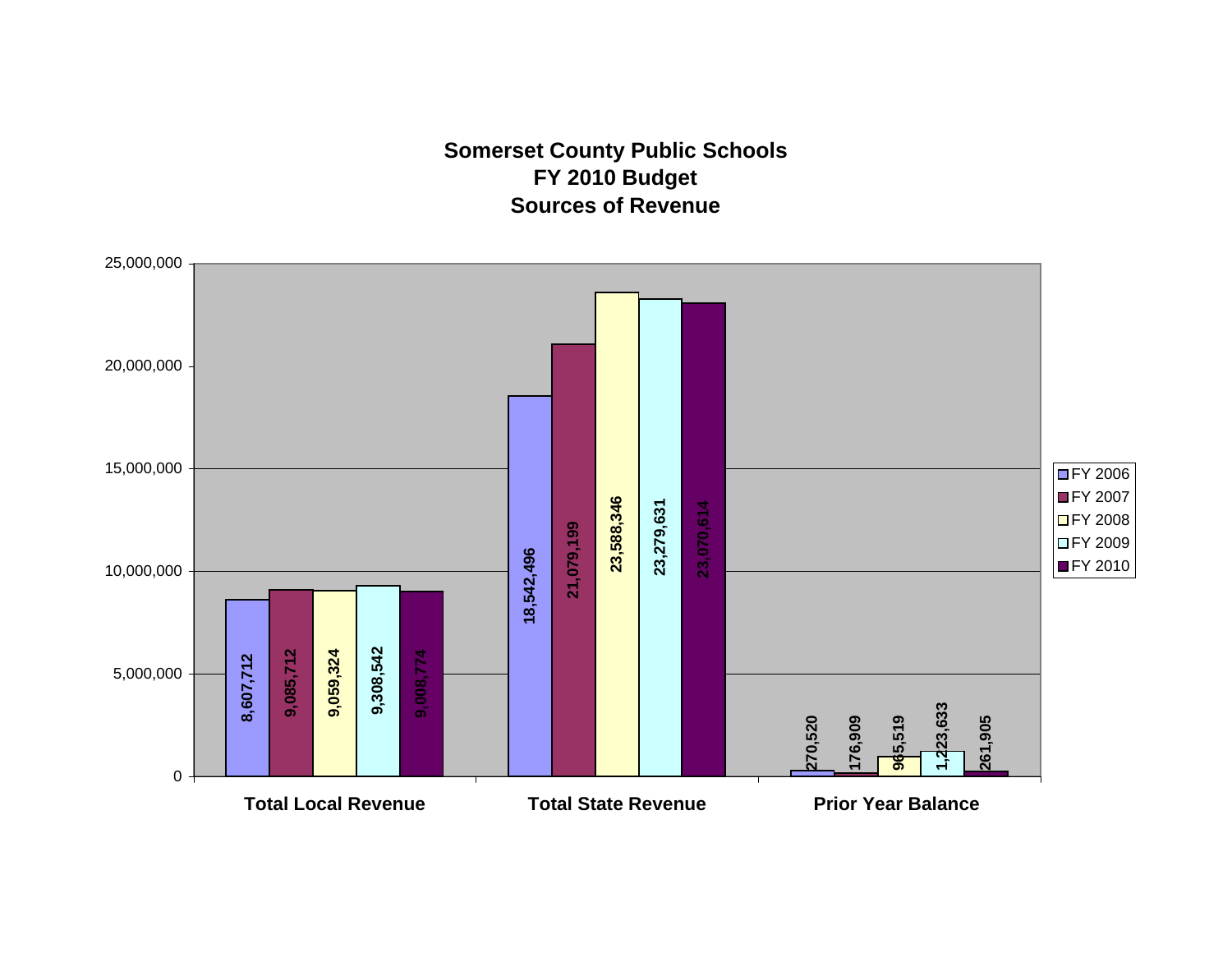|                                                        | SOMERSET COUNTY PUBLIC SCHOOLS         |                     |                     |                     |                     |                     |                 |
|--------------------------------------------------------|----------------------------------------|---------------------|---------------------|---------------------|---------------------|---------------------|-----------------|
|                                                        |                                        | FY 2010 BUDGET      |                     |                     |                     |                     |                 |
|                                                        |                                        |                     |                     |                     |                     |                     |                 |
|                                                        | <b>REVENUE ALL SOURCES (ESTIMATED)</b> |                     |                     |                     |                     |                     |                 |
|                                                        |                                        |                     |                     |                     |                     |                     |                 |
| UNRESTRICTED SOURCES:                                  |                                        |                     |                     |                     |                     |                     |                 |
|                                                        | FY 2005                                | FY 2006             | FY 2007             | FY 2008             | FY 2009             | FY 2010             | Change          |
|                                                        |                                        |                     |                     |                     |                     | Approved            | 2009 - 2010     |
|                                                        |                                        |                     |                     |                     |                     |                     |                 |
| Local Revenue:                                         |                                        |                     |                     |                     |                     |                     |                 |
|                                                        |                                        |                     |                     |                     |                     |                     |                 |
| <b>County Appropriation</b>                            | 8,499,357                              | 8,547,712           | 8,547,712           | 8,624,324           | 8,624,324           | 8,624,324           |                 |
| County Appropriation - Non Recurring Costs             |                                        |                     | 378,000             | 235,000             | 185,000             | 119,450             | $-65,550$       |
| County Supplemental Appropriation                      |                                        |                     |                     |                     | 185,000             | $\bf{0}$            | $-185,000$      |
| Other Local (interest, rent of school)                 | 205,000                                | 60,000              | 60,000              | 100,000<br>100,000  | 165,000             | 165,000             |                 |
| ROTC reimbursement<br><b>LMB</b> reimbursement         |                                        |                     | 100,000             |                     | 100,000<br>49,218   | 100,000             | $\bf{0}$        |
| <b>Total Local Revenue</b>                             | 8,704,357                              | 8,607,712           | 9,085,712           | 9,059,324           | 9,308,542           | 9,008,774           | $-299,768$      |
|                                                        |                                        |                     |                     |                     |                     |                     |                 |
| <b>State Revenue:</b>                                  |                                        |                     |                     |                     |                     |                     |                 |
| <b>State Share</b>                                     | 9,495,838                              | 10,534,156          | 11,462,176          | 12,769,727          | 12,547,963          | 12,315,018          | $-232,945$      |
| <b>Special Education</b>                               | 674,205                                | 860,468             | 1,077,213           | 1,257,150           | 1,308,945           | 1,298,906           | $-10,039$       |
| Transportation<br><b>Other Transportation</b>          | 1,254,022<br>35,000                    | 1,327,544<br>35,000 | 1,431,092<br>35,000 | 1,560,486<br>35,000 | 1,617,351<br>35,000 | 1,621,887<br>35,000 | 4,536           |
|                                                        |                                        |                     |                     |                     |                     |                     |                 |
|                                                        |                                        |                     |                     |                     |                     |                     |                 |
| <b>Compensatory Education</b>                          | 3,671,757                              | 4,679,407           | 5,530,241           | 6,592,779           | 5,899,354           | 6,420,885           | 521,531         |
| Adult Ed<br><b>Vocational Centers</b>                  |                                        |                     |                     |                     |                     |                     |                 |
| <b>Enhancement Funding</b>                             |                                        |                     |                     |                     |                     |                     |                 |
| Early Education                                        |                                        |                     |                     |                     |                     |                     |                 |
| <b>Bridge to Thornton</b>                              |                                        |                     |                     |                     |                     |                     |                 |
| Infant/Toddler; Adult Ed                               |                                        |                     |                     |                     |                     |                     |                 |
| EEEP                                                   | 270,947                                | 270,945             | 309,652             |                     |                     |                     |                 |
| <b>ELL</b>                                             | 118,841                                | 217,236             | 265,264             | 411,820             | 454,258             | 619,568             | 165,310         |
| 1% hold harmless<br><b>Guaranteed Tax Base</b>         |                                        | 617,740             |                     |                     | 525,113             | $\bf{0}$            | $-525,113$      |
| Estimated increase from Federal stimulus               | 306,419                                |                     | 968,561             | 961,384             | 891,647             | 759,350<br>$\bf{0}$ | $-132,297$<br>ŋ |
|                                                        |                                        |                     |                     |                     |                     |                     |                 |
| <b>Total State Revenue</b>                             | 15,827,029                             | 18,542,496          | 21,079,199          | 23,588,346          | 23,279,631          | 23,070,614          | $-209,017$      |
| <b>Total Urestricted Revenue:</b>                      | 24,531,386                             | 27,150,208          | 30,164,911          | 32,647,670          | 32,588,173          | 32,079,388          | $-508,785$      |
| Prior Year Balance                                     |                                        |                     |                     |                     |                     |                     |                 |
| Prior Year Balance (used for various capital projects) | 282,422                                | 270,520             | 176.909             | 965,519             | 1,223,633           | 261,905             | $-961,728$      |
| <b>Total Operating Budget</b>                          | 24,813,808                             | 27,420,728          | 30,341,820          | 33,613,189          | 33,811,806          | 32,341,293          | $-1,470,513$    |
| <b>RESTRICTED SOURCES:</b>                             |                                        |                     |                     |                     |                     |                     |                 |
|                                                        |                                        |                     |                     |                     |                     |                     |                 |
| <b>Food Service</b>                                    | 1,216,245                              | 1,247,000           | 1,307,220           | 1,317,448           | 1,331,100           | 1,355,100           | 24,000          |
| <b>Restricted Grants</b>                               | 3,619,242                              | 3,300,000           | 4,800,000           | 4,600,000           | 3,800,000           | 3,800,000           | $\bf{0}$        |
| ARRA (stimulus) Funds: SPED and Title I                |                                        |                     |                     |                     |                     | 1,219,015           |                 |
| ARRA (stimulus) State Fiscal Stabilization Funds       |                                        |                     |                     |                     |                     | 320,169             |                 |
|                                                        |                                        |                     |                     |                     |                     |                     |                 |
| <b>Total Budget - all sources:</b>                     | 29,649,295                             | 31,967,728          | 36,449,040          | 39,530,637          | 38.942.906          | 39,035,577          | 92,671          |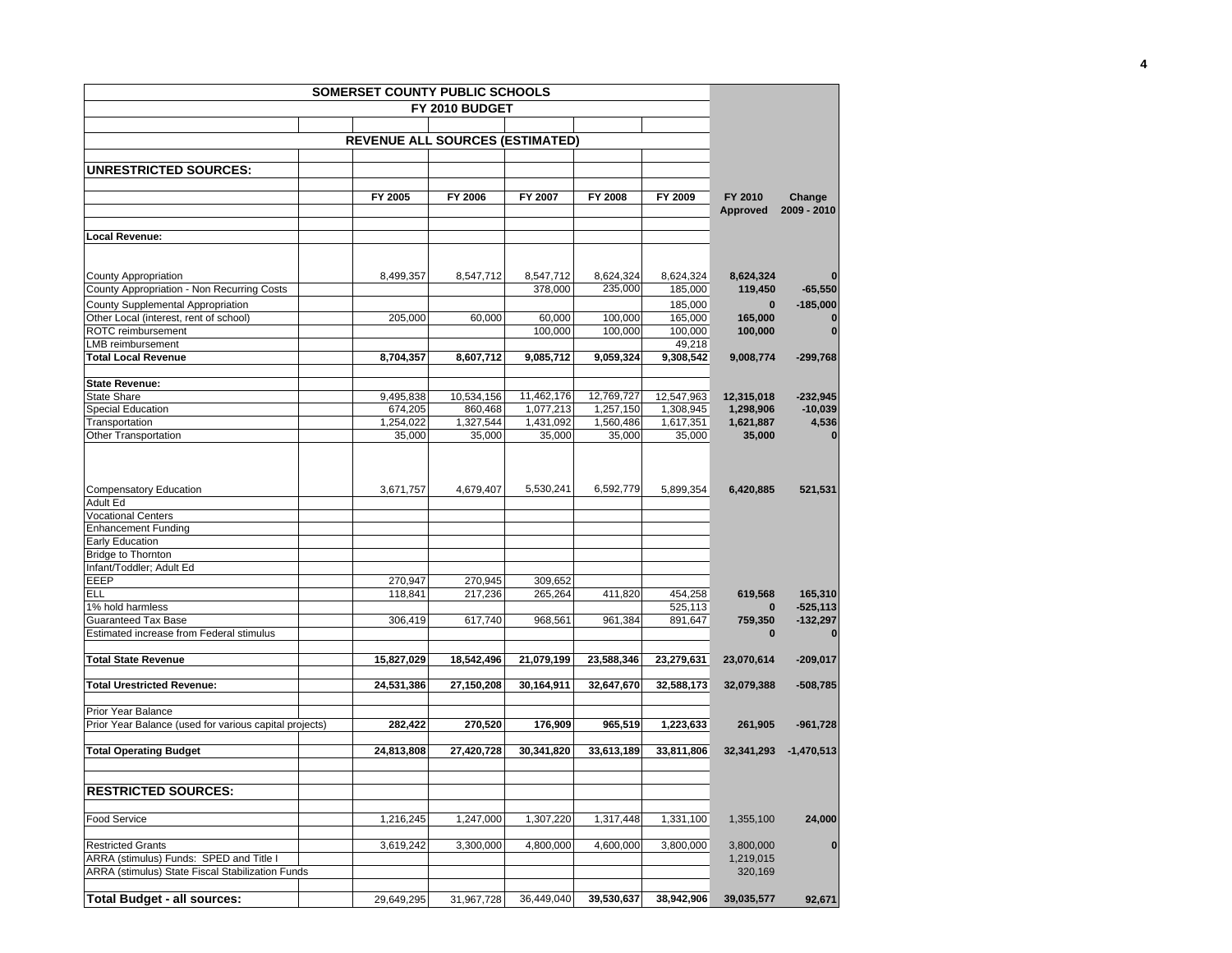|                                         | SOMERSET COUNTY PUBLIC SCHOOLS |              |                            |              |                                                        |               |              |
|-----------------------------------------|--------------------------------|--------------|----------------------------|--------------|--------------------------------------------------------|---------------|--------------|
|                                         |                                |              | FY 2010 BUDGET - Proposed  |              |                                                        |               |              |
|                                         |                                |              | <b>SUMMARY BY CATEGORY</b> |              |                                                        |               |              |
|                                         |                                |              |                            |              |                                                        |               |              |
|                                         |                                |              |                            |              |                                                        |               |              |
| <b>CATEGORY</b>                         | <b>Final</b>                   | <b>Final</b> | <b>Final</b>               | <b>Final</b> | <b>Approved</b>                                        | \$ Difference | % Difference |
|                                         | <b>FY 2006</b>                 | FY 2007      | <b>FY 2008</b>             | FY 2009      | FY 2010                                                | 2009 - 2010   | 2009 - 2010  |
|                                         |                                |              |                            |              |                                                        |               |              |
| <b>ADMINISTRATION</b>                   | 658,473                        | 723,497      | 755,534                    | 782,384      | 776,574                                                | $-5,810$      | $-0.74%$     |
| <b>SCHOOL SUPPORT SERVICES</b>          | 1,844,019                      | 2,046,761    | 2,263,100                  | 2,379,294    | 2,462,043                                              | 82,749        | 3.48%        |
| <b>INSTRUCTIONAL SALARIES</b>           | 11,271,109                     |              | 12,934,418 14,012,426      | 13,924,344   | 13,329,600                                             | $-594,744$    | $-4.27%$     |
|                                         |                                |              |                            |              |                                                        |               |              |
| <b>INSTRUCTIONAL TEXTBOOKS/SUPPLIES</b> | 614,694                        | 670,602      | 750,524                    | 630,477      | 477,209                                                | $-153,268$    | $-24.31%$    |
| <b>OTHER INSTRUCTIONAL COSTS</b>        | 776,800                        | 861,325      | 995,100                    | 940,400      | 501,554                                                | $-438,846$    | -46.67%      |
| <b>SPECIAL EDUCATION</b>                | 1,864,328                      | 2,006,004    | 2,327,471                  | 2,509,032    | 2,461,788                                              | $-47,244$     | $-1.88%$     |
| <b>STUDENT PERSONNEL SERVICES</b>       | 353,879                        | 274,050      | 322,770                    | 443,512      | 559,077                                                | 115,565       | 26.06%       |
| <b>HEALTH SERVICES</b>                  | 207,813                        | 273,499      | 294,490                    | 327,214      | 310,786                                                | $-16,428$     | $-5.02%$     |
| <b>PUPIL TRANSPORTATION</b>             | 2,168,762                      | 2,270,273    | 2,381,573                  | 2,689,107    | 2,720,177                                              | 31,070        | 1.16%        |
| <b>OPERATION OF PLANT</b>               | 1,845,772                      | 2,100,751    | 2,281,042                  | 2,570,937    | 2,581,399                                              | 10,462        | 0.41%        |
|                                         |                                |              |                            |              |                                                        |               |              |
| <b>MAINTENANCE OF PLANT</b>             | 997,663                        | 992,926      | 1,030,365                  | 1,038,669    | 995,093                                                | $-43,576$     | $-4.20%$     |
| <b>FIXED CHARGES</b>                    | 4,611,896                      | 4,732,792    | 4,998,276                  | 5,076,436    | 4,975,993                                              | $-100,443$    | $-1.98%$     |
| <b>CAPITAL OUTLAY</b>                   | 205,520                        | 454,909      | 1,200,519                  | 500,000      | 190,000                                                | $-310,000$    | $-62.00%$    |
| <b>GRAND TOTAL</b>                      |                                |              |                            |              | 27,420,728 30,341,807 33,613,189 33,811,806 32,341,293 | $-1,470,514$  | $-4.35%$     |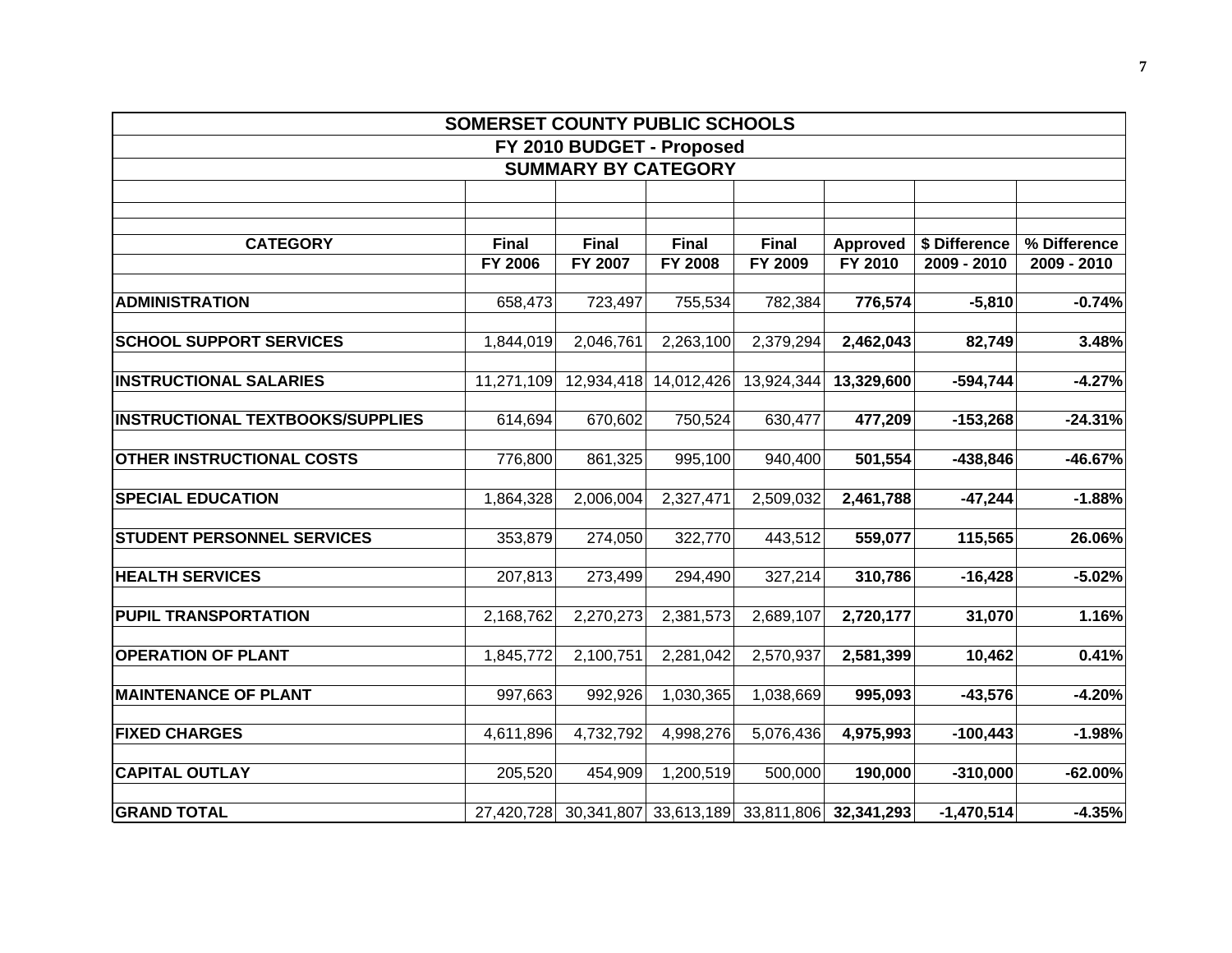## **SOMERSET COUNTY PUBLIC SCHOOLSFY 2010 BUDGET SUMMARY BY OBJECT**

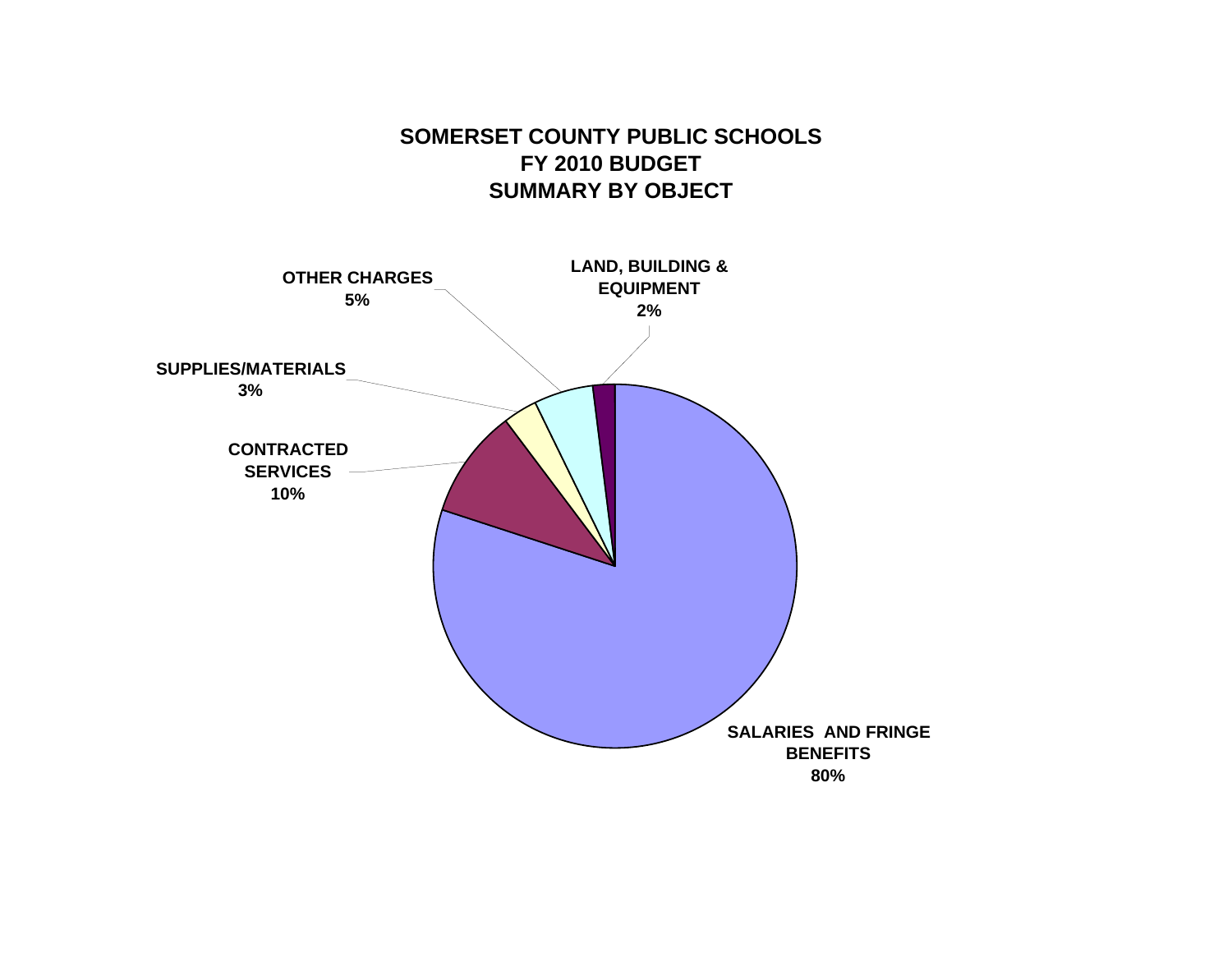### **SOMERSET COUNTY PUBLIC SCHOOLSFY 2010 BUDGETFOR EVERY DOLLAR SPENT**

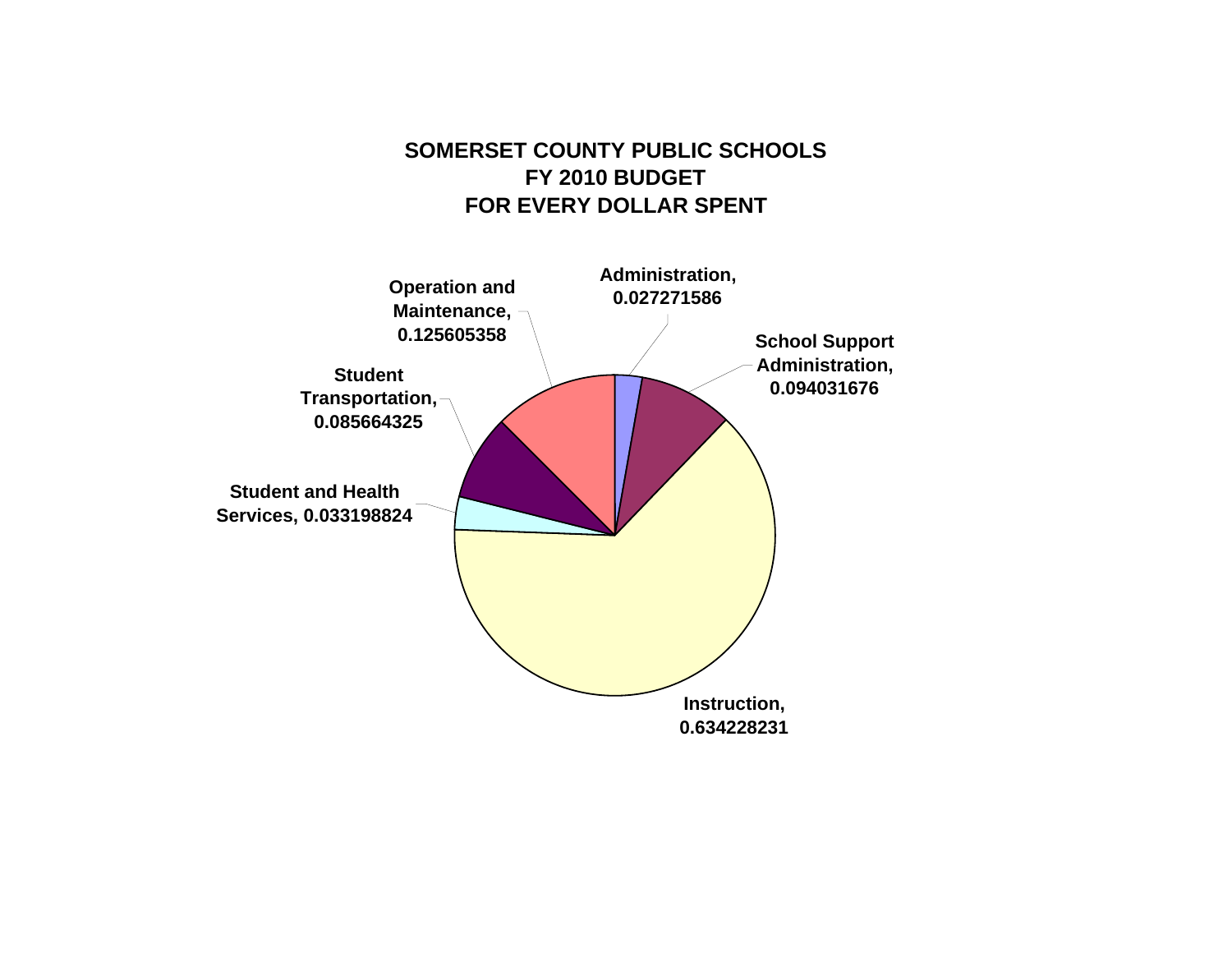|                                         |                 | SOMERSET COUNTY PUBLIC SCHOOLS |                  |                |                        |                  |                 |
|-----------------------------------------|-----------------|--------------------------------|------------------|----------------|------------------------|------------------|-----------------|
|                                         |                 | FY 2010 BUDGET - Proposed      |                  |                |                        |                  |                 |
|                                         |                 | <b>SUMMARY BY OBJECT</b>       |                  |                |                        |                  |                 |
|                                         |                 |                                |                  |                |                        |                  |                 |
|                                         |                 |                                |                  |                |                        |                  |                 |
|                                         | <b>SALARIES</b> | <b>CONTRACTED</b>              | <b>SUPPLIES/</b> | <b>OTHER</b>   | LAND,                  | <b>TRANSFERS</b> | <b>TOTAL</b>    |
|                                         |                 | <b>SERVICES</b>                | <b>MATERIALS</b> | <b>CHARGES</b> | <b>BUILDING</b>        |                  | <b>CATEGORY</b> |
|                                         |                 |                                |                  |                | <b>&amp; EQUIPMENT</b> |                  |                 |
| <b>ADMINISTRATION</b>                   | 442,904         | 162,570                        | 82,200           | 88,900         | 0                      |                  | 776,574         |
|                                         |                 |                                |                  |                |                        |                  |                 |
| <b>SCHOOL SUPPORT SERVICES</b>          | 2,432,743       |                                | 5,000            | 21,000         | 3,300                  |                  | 2,462,043       |
| <b>INSTRUCTIONAL SALARIES</b>           | 13,329,600      |                                |                  |                |                        |                  | 13,329,600      |
| <b>INSTRUCTIONAL TEXTBOOKS/SUPPLIES</b> |                 |                                | 477,209          |                |                        |                  | 477,209         |
| <b>OTHER INSTRUCTIONAL COSTS</b>        |                 | 84,500                         |                  | 179,300        | 237,754                |                  | 501,554         |
| <b>SPECIAL EDUCATION</b>                | 2,389,538       | 2,350                          | 12,000           | 16,000         | 1,900                  | 40,000           | 2,461,788       |
| <b>STUDENT PERSONNEL SERVICES</b>       | 553,327         |                                | 2,500            | 3,250          |                        |                  | 559,077         |
| <b>HEALTH SERVICES</b>                  | 302,996         |                                | 4,500            | 1,800          | 1,490                  |                  | 310,786         |
| <b>PUPIL TRANSPORTATION</b>             | 211,397         | 2,439,380                      | 1,000            | 53,600         | 14,800                 |                  | 2,720,177       |
| <b>OPERATION OF PLANT</b>               | 761,243         | 233,706                        | 86,000           | 1,329,500      | 170,950                |                  | 2,581,399       |
| <b>MAINTENANCE OF PLANT</b>             | 481,243         | 226,600                        | 269,750          |                | 17,500                 |                  | 995,093         |
| <b>FIXED CHARGES</b>                    |                 |                                |                  | 4,975,993      |                        |                  | 4,975,993       |
| <b>CAPITAL OUTLAY</b>                   |                 |                                |                  |                | 190,000                |                  | 190,000         |
| <b>TOTAL BY OBJECT</b>                  | 20,904,991      | 3,149,106                      | 940,159          | 6,669,343      | 637,694                | 40,000           | 32,341,293      |
| % OF TOTAL BUDGET                       | 64.64%          | 9.74%                          | 2.91%            | 20.62%         | 1.97%                  | 0.12%            |                 |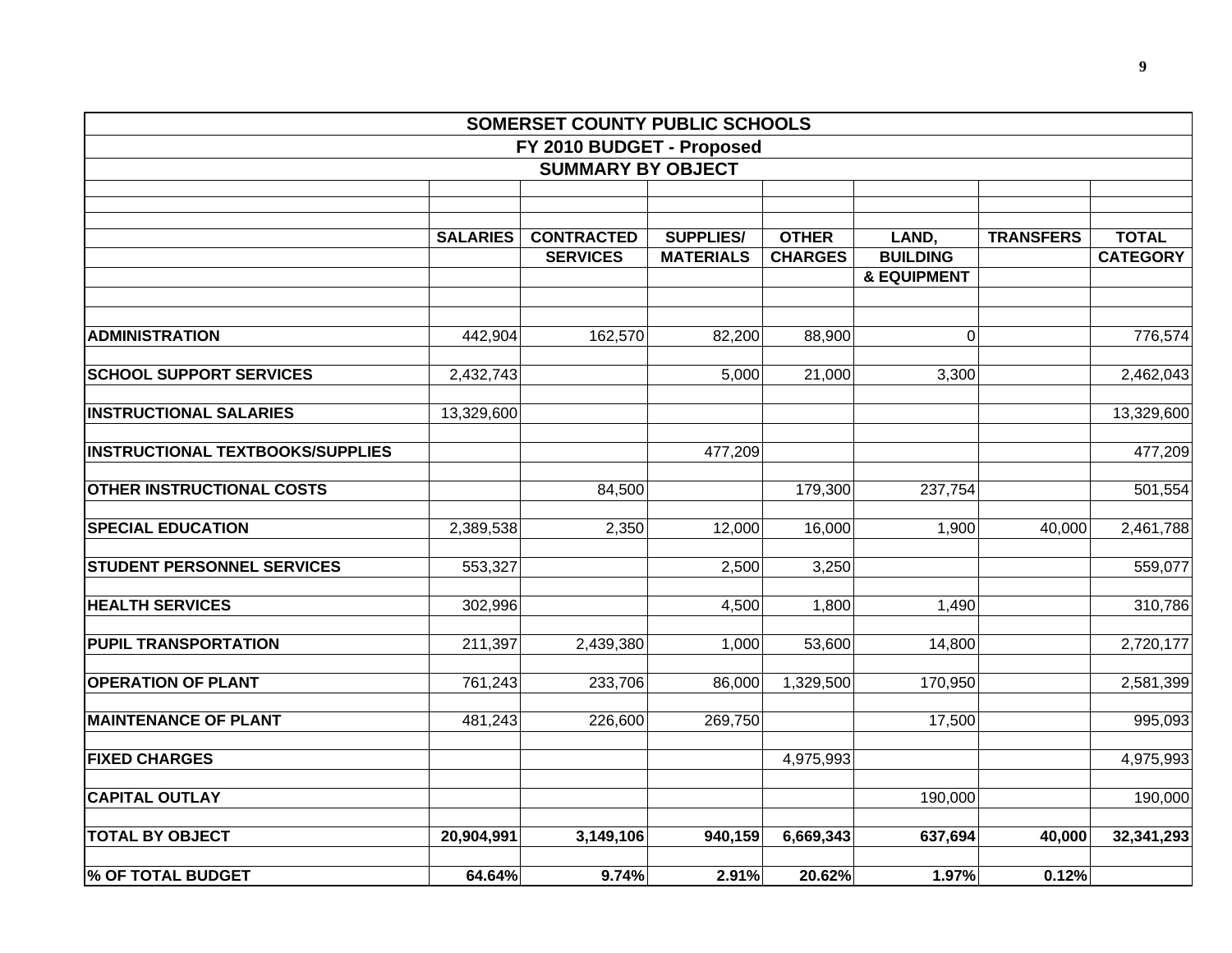|                       | <b>SOMERSET COUNTY PUBLIC SCHOOLS</b> |                                                                             |          |              |         |         |                 |          |               |                   |
|-----------------------|---------------------------------------|-----------------------------------------------------------------------------|----------|--------------|---------|---------|-----------------|----------|---------------|-------------------|
| FY 2010 BUDGET        |                                       |                                                                             |          |              |         |         |                 |          |               |                   |
|                       |                                       |                                                                             |          |              |         |         |                 |          |               |                   |
| <b>ADMINISTRATION</b> |                                       |                                                                             |          |              |         |         |                 |          |               |                   |
|                       |                                       |                                                                             |          |              |         |         |                 |          |               |                   |
| Object                | <b>Account Number</b>                 | <b>Description</b>                                                          | Final    | <b>Final</b> | Final   | Final   | <b>Proposed</b> | Approved | \$ difference | %                 |
|                       |                                       |                                                                             | FY 2006  | FY 2007      | FY 2008 | FY 2009 | FY 2010         | FY 2010  | 2009 - 2010   | <b>Difference</b> |
| <b>SALARIES</b>       |                                       |                                                                             |          |              |         |         |                 |          |               |                   |
|                       |                                       | <b>Board of Education Salaries: This</b><br>account records annual Board of |          |              |         |         |                 |          |               |                   |
|                       | 011918000                             | Education's members salaries.                                               | 13,800   | 13,800       | 13,800  | 13,800  | 13,800          | 13,800   | $\bf{0}$      | 0.00%             |
|                       |                                       |                                                                             |          |              |         |         |                 |          |               |                   |
|                       |                                       | <b>Superintendent's Salary: This account</b>                                |          |              |         |         |                 |          |               |                   |
|                       | 02001 8000                            | records the Superintendent's salary                                         | 108,150  | 115,000      | 125,000 | 132,000 | 133,320         | 132,512  | 512           | 0.39%             |
|                       |                                       | Superintendent's Car Allowance: This                                        |          |              |         |         |                 |          |               |                   |
|                       |                                       | account records the car allowance                                           |          |              |         |         |                 |          |               |                   |
|                       | 02002 8000                            | (mileage) as per the Superintendent's                                       | 7,200    | 7,200        | 7,200   | 7,200   | 7,200           | 7,200    | $\bf{0}$      | 0.00%             |
|                       |                                       | Adminstrator's Salary: This account                                         |          |              |         |         |                 |          |               |                   |
|                       |                                       | records the salary of the Director of                                       |          |              |         |         |                 |          |               |                   |
|                       | 04010 8000                            | Finance.                                                                    | 71,231   | 80,626       | 88,000  | 93,875  | 94,010          | 94,153   | 278           | 0.30%             |
|                       |                                       | Office Associate Salaries: The following                                    |          |              |         |         |                 |          |               |                   |
|                       |                                       | salaries are recorded in this account -                                     |          |              |         |         |                 |          |               |                   |
|                       |                                       | Executive Associate (1); Accounting                                         |          |              |         |         |                 |          |               |                   |
|                       |                                       | Associate II (1); Accounting Associate I                                    |          |              |         |         |                 |          |               |                   |
|                       |                                       | (1.8); Admininstrative Associate II (.5)                                    | 126,728  | 143,251      | 156,659 | 163,249 | 194,943         | 195,239  | 31,990        | 19.60%            |
|                       |                                       |                                                                             |          |              |         |         |                 |          | $\Omega$      |                   |
|                       | <b>TOTAL SALARIES</b>                 |                                                                             | 327,109  | 359,877      | 390,659 | 410,124 | 443,273         | 442,904  | 32,780        | 7.99%             |
|                       | <b>CONTRACTED SERVICES</b>            |                                                                             |          |              |         |         |                 |          | 0<br>$\Omega$ |                   |
|                       |                                       | Audit Expense: This line is for the cost of                                 |          |              |         |         |                 |          |               |                   |
|                       | 04200 8000                            | the annual audit.                                                           | 31,750   | 32,750       | 43,000  | 46,500  | 46,500          | 46,500   | $\bf{0}$      | 0.00%             |
|                       |                                       | Legal Expense: This account is used to                                      |          |              |         |         |                 |          |               |                   |
|                       | 02201 8000                            | record all legal expenses.                                                  | 15,000   | 15,000       | 15,000  | 15,000  | 15,000          | 15,000   | $\bf{0}$      | 0.00%             |
|                       |                                       | Data Processing Expense: This account                                       |          |              |         |         |                 |          |               |                   |
|                       |                                       | records the cost of the Payroll, Human                                      |          |              |         |         |                 |          |               |                   |
|                       |                                       | Resources, Accounts Payable and General                                     |          |              |         |         |                 |          |               |                   |
|                       |                                       | Ledger systems utililized through Wicomico                                  |          |              |         |         |                 |          |               |                   |
|                       | 04214 8000                            | County.                                                                     | 81,514   | 85,170       | 87,725  | 90,360  | 93,070          | 93,070   | 2,710         | 3.00%             |
|                       |                                       |                                                                             |          |              |         |         |                 |          |               |                   |
|                       |                                       |                                                                             |          |              |         |         |                 |          |               |                   |
|                       |                                       | Other Contracted Services: This account                                     |          |              |         |         |                 |          |               |                   |
|                       |                                       | records the cost of the ADP hand scan                                       |          |              |         |         |                 |          |               |                   |
|                       |                                       | system used for FLSA compliance and the                                     |          |              |         |         |                 |          |               |                   |
|                       | 04299 9800                            | cost of the Erate Consultant.                                               | $\Omega$ | 25,000       | 25,000  | 25,000  | 5,000           | 5,000    | $-20,000$     | $-80.00\%$        |
|                       |                                       | Annual Reports - This account records the                                   |          |              |         |         |                 |          |               |                   |
|                       |                                       | costs associated with various reports done                                  |          |              |         |         |                 |          |               |                   |
|                       |                                       | annually, to include: Master Plan update;                                   |          |              |         |         |                 |          |               |                   |
|                       |                                       | Master Plan Steering Team; State of the                                     |          |              |         |         |                 |          |               |                   |
|                       | 05247 8000                            | Schools.                                                                    | 2,300    | 3,000        | 3,000   | 3,000   | 3,000           | 3,000    | $\bf{0}$      | 0.00%             |
|                       | <b>TOTAL CONTRACTED SERVICES</b>      |                                                                             | 130,564  | 160,920      | 173,725 | 179,860 | 162,570         | 162,570  | $-17,290$     | $-9.61%$          |
|                       |                                       |                                                                             |          |              |         |         |                 |          |               |                   |
|                       |                                       |                                                                             |          |              |         |         |                 |          |               |                   |
|                       |                                       |                                                                             |          |              |         |         |                 |          |               |                   |
|                       |                                       |                                                                             |          |              |         |         |                 |          |               |                   |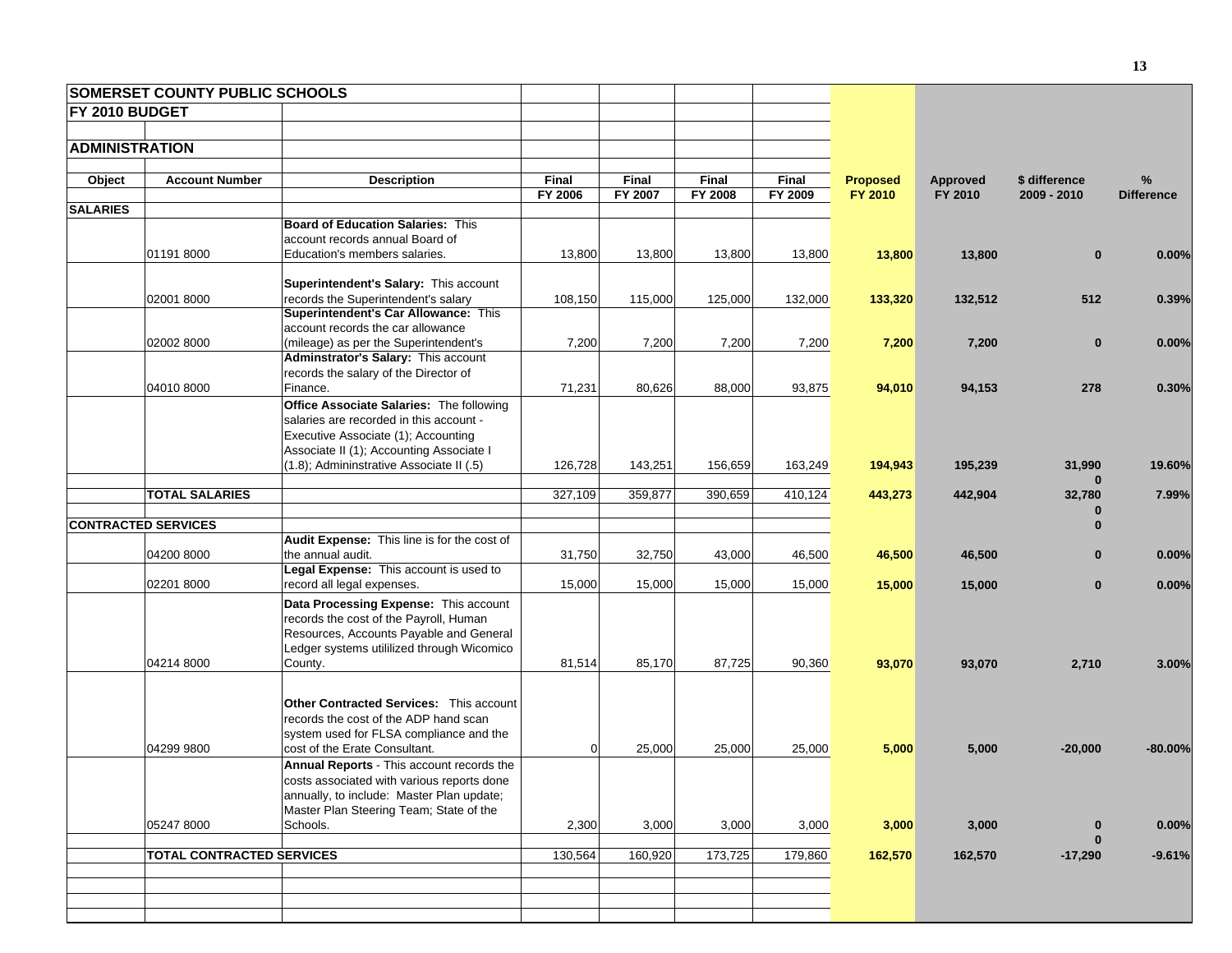|                       | <b>SOMERSET COUNTY PUBLIC SCHOOLS</b> |                                                                                                                                                                                                                                   |         |         |         |         |                 |          |               |                   |
|-----------------------|---------------------------------------|-----------------------------------------------------------------------------------------------------------------------------------------------------------------------------------------------------------------------------------|---------|---------|---------|---------|-----------------|----------|---------------|-------------------|
| <b>FY 2010 BUDGET</b> |                                       |                                                                                                                                                                                                                                   |         |         |         |         |                 |          |               |                   |
| <b>ADMINISTRATION</b> |                                       |                                                                                                                                                                                                                                   |         |         |         |         |                 |          |               |                   |
| Object                | <b>Account Number</b>                 | <b>Description</b>                                                                                                                                                                                                                | Final   | Final   | Final   | Final   | <b>Proposed</b> | Approved | \$ difference | %                 |
|                       |                                       |                                                                                                                                                                                                                                   | FY 2006 | FY 2007 | FY 2008 | FY 2009 | FY 2010         | FY 2010  | $2009 - 2010$ | <b>Difference</b> |
| <b>SUPPLIES</b>       |                                       |                                                                                                                                                                                                                                   |         |         |         |         |                 |          |               |                   |
|                       |                                       | <b>Office Supplies:</b> This account is used to<br>record the cost of basic supplies (including<br>toner and ink cartridges) for the Central<br>Office as well as the cost of paper for<br>Central Office and other instructional |         |         |         |         |                 |          |               |                   |
|                       | 04300 9900                            | copying (benchmarks).                                                                                                                                                                                                             | 25,000  | 25,000  | 25,000  | 26,000  | 26,000          | 26,000   | $\mathbf{0}$  | 0.00%             |
|                       |                                       | Postage: This account records the cost of                                                                                                                                                                                         |         |         |         |         |                 |          |               |                   |
|                       |                                       | mailing items to vendors, employees,                                                                                                                                                                                              |         |         |         |         |                 |          |               |                   |
|                       | 04301 8000                            | parents and other agencies.                                                                                                                                                                                                       | 13,000  | 15,000  | 15,000  | 19,000  | 20,000          | 20,000   | 1,000         | 5.26%             |
|                       |                                       | Printing and Publishing: This account<br>records the cost of printing purchase orders,<br>student calendars, report cards, employee                                                                                               |         |         |         |         |                 |          |               |                   |
|                       | 04330 8000                            | forms, vendor checks, payroll checks, etc.                                                                                                                                                                                        | 14,000  | 14,000  | 14,000  | 11,000  | 11,000          | 11,000   | $\bf{0}$      | 0.00%             |
|                       | 05332 8000                            | Advertising: This account is used to<br>record all advertising (job openings, bids).                                                                                                                                              | 25,000  | 22,500  | 22,500  | 22,500  | 17,000          | 17,000   | $-5,500$      | $-24.44%$         |
|                       | 04302 8000                            | <b>Computer Supplies and Software: This</b><br>account records the cost of the technical<br>software for the system's servers; software<br>for Central Office functions; and any office                                           | 5,000   | 5,000   | 12,250  |         |                 |          |               | $-39.26%$         |
|                       |                                       | upgrades required.                                                                                                                                                                                                                |         |         |         | 13,500  | 8,200           | 8,200    | $-5,300$      |                   |
|                       | <b>TOTAL SUPPLIES AND MATERIALS</b>   |                                                                                                                                                                                                                                   | 82,000  | 81,500  | 88,750  | 92,000  | 82,200          | 82,200   | $-9,800$      | $-10.65%$         |
|                       |                                       |                                                                                                                                                                                                                                   |         |         |         |         |                 |          |               |                   |
| <b>OTHER</b>          |                                       |                                                                                                                                                                                                                                   |         |         |         |         |                 |          |               |                   |
|                       |                                       | Travel Superintendent: This account<br>records the cost of the Superintendent's<br>travel and expenses for performance of her                                                                                                     |         |         |         |         |                 |          |               |                   |
|                       | 02500 8000                            | duties and professional development.                                                                                                                                                                                              | 3,000   | 3,000   | 3,000   | 3,000   | 3,000           | 3,000    | $\bf{0}$      | 0.00%             |
|                       |                                       | Travel Administrative Staff: This account<br>is used to record the mileage<br>reimbursement of the Central Office<br>Administrators' travel to schools and various<br>meetings. Mileage is reimbursed at the IRS                  |         |         |         |         |                 |          |               |                   |
|                       | 02501 8000                            | approved rate.                                                                                                                                                                                                                    | 5,000   | 5,000   | 5,000   | 6,000   | 6,000           | 6,000    | $\mathbf{0}$  | 0.00%             |
|                       |                                       | Dues and Subscriptions: This account<br>records the cost of various membership<br>dues (CoSN, AASA, MNS) for the system<br>as well as providing a professional dues<br>allowance for Central Office Administrators                |         |         |         |         |                 |          |               |                   |
|                       | 02505 8000                            | as per the contract.                                                                                                                                                                                                              | 23,900  | 23,900  | 23,900  | 23,900  | 23,900          | 23,900   | $\mathbf{0}$  | 0.00%             |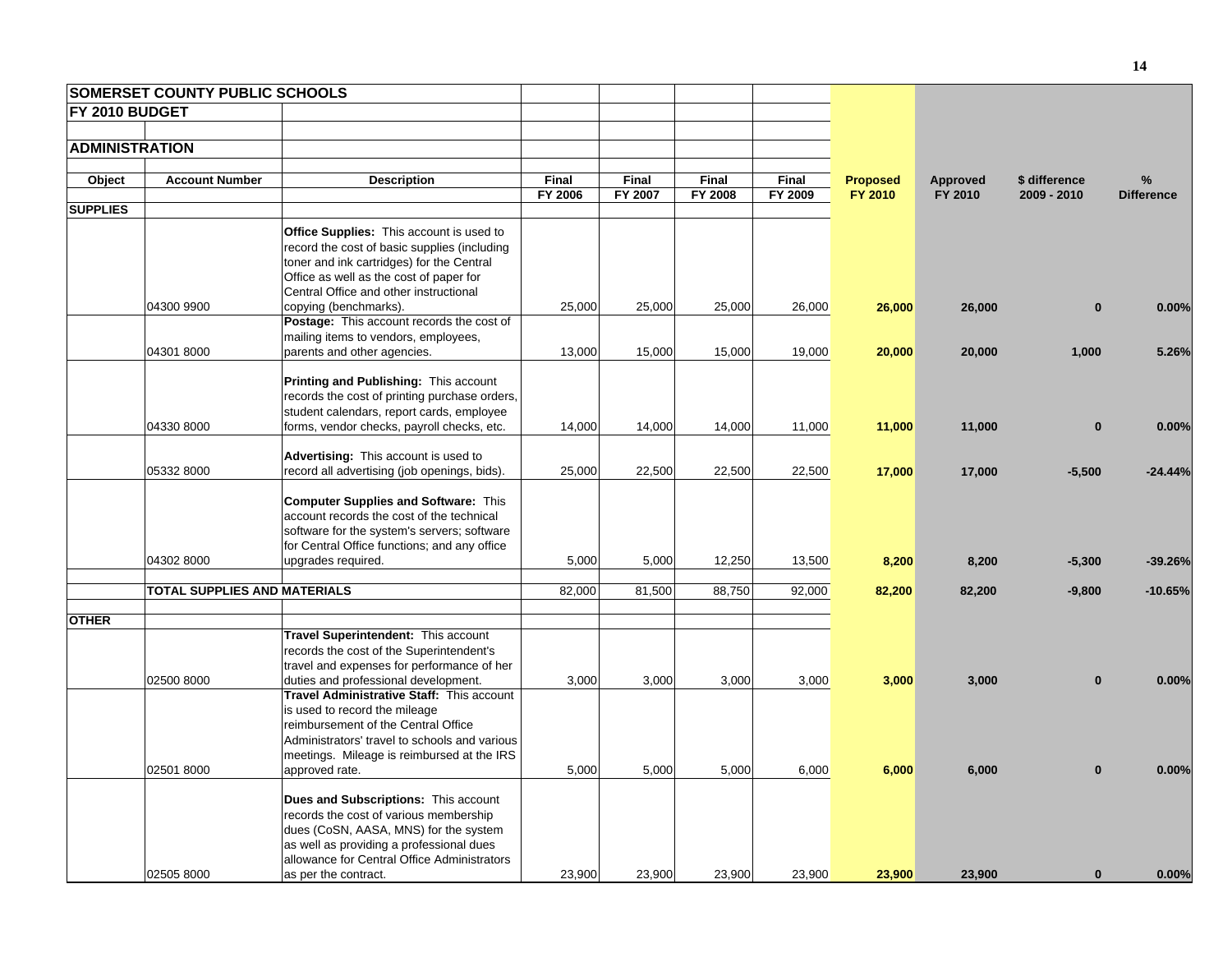|                       | <b>SOMERSET COUNTY PUBLIC SCHOOLS</b> |                                                                                        |         |         |                |         |                 |          |               |                   |
|-----------------------|---------------------------------------|----------------------------------------------------------------------------------------|---------|---------|----------------|---------|-----------------|----------|---------------|-------------------|
| FY 2010 BUDGET        |                                       |                                                                                        |         |         |                |         |                 |          |               |                   |
|                       |                                       |                                                                                        |         |         |                |         |                 |          |               |                   |
| <b>ADMINISTRATION</b> |                                       |                                                                                        |         |         |                |         |                 |          |               |                   |
|                       |                                       |                                                                                        |         |         |                |         |                 |          |               |                   |
| Object                | <b>Account Number</b>                 | <b>Description</b>                                                                     | Final   | Final   | Final          | Final   | <b>Proposed</b> | Approved | \$ difference | $\frac{9}{6}$     |
|                       |                                       |                                                                                        | FY 2006 | FY 2007 | <b>FY 2008</b> | FY 2009 | FY 2010         | FY 2010  | 2009 - 2010   | <b>Difference</b> |
|                       |                                       | Meetings and Conferences: This account                                                 |         |         |                |         |                 |          |               |                   |
|                       |                                       | is used to record the costs incurred by                                                |         |         |                |         |                 |          |               |                   |
|                       |                                       | Central Office Staff attending various                                                 |         |         |                |         |                 |          |               |                   |
|                       |                                       | meetings. It includes the registration cost                                            |         |         |                |         |                 |          |               |                   |
|                       | 02506 8000                            | and meals.                                                                             | 6,000   | 6,000   | 6,000          | 6,000   | 6,000           | 6,000    | $\mathbf{0}$  | 0.00%             |
|                       |                                       | Legal Expenses: This account records                                                   |         |         |                |         |                 |          |               |                   |
|                       |                                       | any costs associated with copying, faxing or                                           |         |         |                |         |                 |          |               |                   |
|                       |                                       | travel for attorneys working on various                                                |         |         |                |         |                 |          |               |                   |
|                       | 02583 9900                            | Board related issues.                                                                  | 1,000   | 1,000   | 1,000          | 1,000   | 1,000           | 1,000    | $\bf{0}$      | 0.00%             |
|                       |                                       |                                                                                        |         |         |                |         |                 |          |               |                   |
|                       |                                       | Board Expenses: This account is used to<br>record the costs associated with the Board  |         |         |                |         |                 |          |               |                   |
|                       |                                       |                                                                                        |         |         |                |         |                 |          |               |                   |
|                       | 015078000                             | performing its duties. It includes funds for<br>attendance at one conference annually. | 3,000   | 3,000   | 3,000          | 3,000   |                 |          | $\mathbf{0}$  | 0.00%             |
|                       |                                       | Superintendent Expenses: This account                                                  |         |         |                |         | 3,000           | 3,000    |               |                   |
|                       |                                       | is used to record the costs associated with                                            |         |         |                |         |                 |          |               |                   |
|                       |                                       | various meetings called by the                                                         |         |         |                |         |                 |          |               |                   |
|                       | 02599 9900                            | Superintendent.                                                                        | 2,000   | 2,000   | 2,000          | 3,000   | 3,000           | 3,000    | $\bf{0}$      | 0.00%             |
|                       |                                       |                                                                                        |         |         |                |         |                 |          |               |                   |
|                       |                                       | Recruiting: This account records the costs                                             |         |         |                |         |                 |          |               |                   |
|                       | 02536 8000                            | associated with hiring new staff members.                                              | 18,900  | 15,000  | 15,000         | 12,000  | 8,000           | 8,000    | $-4,000$      | $-33.33%$         |
|                       | 02599 9800                            | Liability: This account is inactive.                                                   | 12,000  | 12,000  | $\Omega$       |         |                 |          | ŋ             |                   |
|                       |                                       | <b>Consortium Dues:</b> This account is used to                                        |         |         |                |         |                 |          |               |                   |
|                       |                                       | record the annual dues for various                                                     |         |         |                |         |                 |          |               |                   |
|                       |                                       | memberships including: ESMEC; PSSAM;                                                   |         |         |                |         |                 |          |               |                   |
|                       | 025818000                             | MABE.                                                                                  | 16,000  | 16,800  | 18,000         | 20,000  | 20,000          | 20,000   | $\bf{0}$      | 0.00%             |
|                       |                                       | Superintendent TSA (per contract): This                                                |         |         |                |         |                 |          |               |                   |
|                       |                                       | account provides for an annual contribution                                            |         |         |                |         |                 |          |               |                   |
|                       | 02599 8000                            | to an approved 403b plan.                                                              | 10,000  | 10,000  | 13,000         | 15,000  | 15,000          | 15,000   | $\bf{0}$      | 0.00%             |
|                       |                                       |                                                                                        |         |         |                |         |                 |          |               |                   |
|                       | <b>TOTAL OTHER CHARGES</b>            |                                                                                        | 100,800 | 97,700  | 89,900         | 92,900  | 88,900          | 88,900   | $-4,000$      | $-4.31%$          |
|                       |                                       |                                                                                        |         |         |                |         |                 |          |               |                   |
|                       | <b>LAND BUILDING AND EQUIPMENT</b>    |                                                                                        |         |         |                |         |                 |          |               |                   |
|                       |                                       |                                                                                        |         |         |                |         |                 |          |               |                   |
|                       |                                       | <b>Administrative Addt'l Equipment: These</b>                                          |         |         |                |         |                 |          |               |                   |
|                       |                                       | expenditures are for additional equipment                                              |         |         |                |         |                 |          |               |                   |
|                       | 05604 8000                            | (technology) within the Central Office.                                                | 18,000  | 23,500  | 12,500         | 7,500   | 3,500           | $\bf{0}$ | $-7,500$      | $-100.00%$        |
|                       |                                       |                                                                                        |         |         |                |         |                 |          |               |                   |
|                       | TOTAL LAND BUILDING AND EQUIPMENT     |                                                                                        | 18,000  | 23,500  | 12,500         | 7,500   | 3,500           | $\bf{0}$ | $-7,500$      | $-100.00\%$       |
|                       |                                       |                                                                                        |         |         |                |         |                 |          |               |                   |
|                       | <b>TOTAL ADMINSTRATION:</b>           |                                                                                        | 658,473 | 723,497 | 755,534        | 782,384 | 780,443         | 776.574  | $-5,810$      | $-0.74%$          |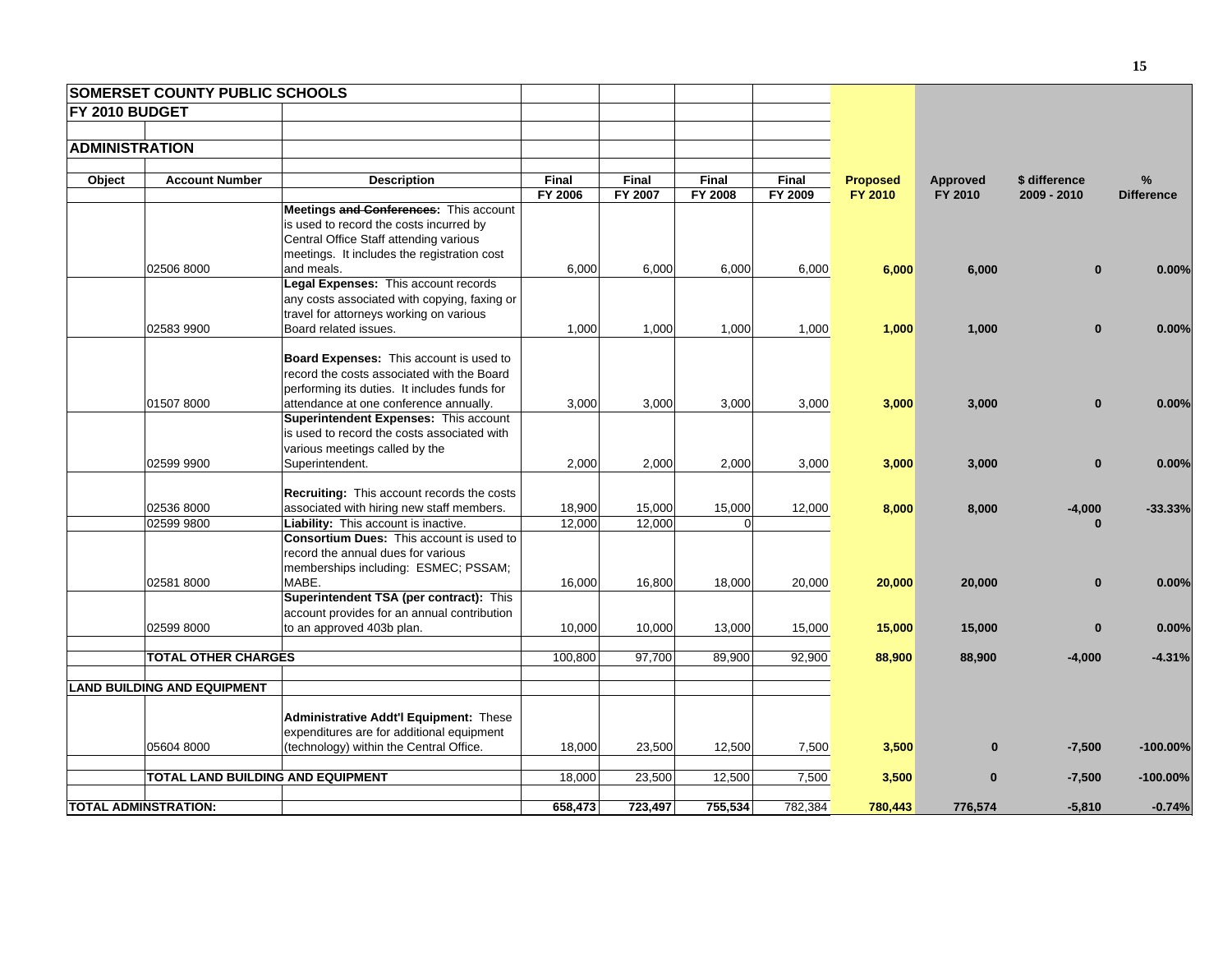|                       | <b>SOMERSET COUNTY PUBLIC SCHOOLS</b> |                                                                           |                |             |         |                                         |                 |           |                        |                   |
|-----------------------|---------------------------------------|---------------------------------------------------------------------------|----------------|-------------|---------|-----------------------------------------|-----------------|-----------|------------------------|-------------------|
| <b>FY 2010 BUDGET</b> |                                       |                                                                           |                |             |         |                                         |                 |           |                        |                   |
|                       |                                       |                                                                           |                |             |         |                                         |                 |           |                        |                   |
|                       | <b>SCHOOL SUPPORT SERVICES</b>        |                                                                           |                |             |         |                                         |                 |           |                        |                   |
|                       |                                       |                                                                           |                |             |         |                                         |                 |           |                        |                   |
| Object                | <b>Account Number</b>                 | <b>Description</b>                                                        | Final          | Final       | Final   | Final                                   | <b>Proposed</b> |           | Approved \$ difference | %                 |
|                       |                                       |                                                                           | FY 2006        | FY 2007     | FY 2008 | FY 2009                                 | <b>FY 2010</b>  | FY 2010   | 2009 - 2010            | <b>Difference</b> |
| <b>SALARIES</b>       |                                       |                                                                           |                |             |         |                                         |                 |           |                        |                   |
|                       |                                       | <b>Instructional Administrators: This</b>                                 |                |             |         |                                         |                 |           |                        |                   |
|                       |                                       | line is used to record the salaries of                                    |                |             |         |                                         |                 |           |                        |                   |
|                       |                                       | 1.0 Asst Supt; 2 Directors; 2.25                                          |                |             |         |                                         |                 |           |                        |                   |
|                       |                                       | Supervisors.                                                              | 341,069        | 458,032     | 498,641 | 534,129                                 | 530,261         | 530,261   | $-3,868$               | $-0.72%$          |
|                       |                                       | Principals: This line records the                                         |                |             |         |                                         |                 |           |                        |                   |
|                       | 41035                                 | salaries of 9 principals.                                                 | 838,840        | 801,164     | 841,371 | 817,369                                 | 803,567         | 804,791   | $-12,578$              | $-1.54%$          |
|                       |                                       | Vice Principals: This account is                                          |                |             |         |                                         |                 |           |                        |                   |
|                       |                                       | used to record the salaries of 5 VPs                                      |                |             |         |                                         |                 |           |                        |                   |
|                       | 41036 5000                            | (2 WES; 1 WHS; 1 CHS; 1 SIS).                                             | 63,390         | 130,994     | 153,388 | 210,912                                 | 348,107         | 348,637   | 137,725                | 65.30%            |
|                       |                                       | <b>School Office Associates: This</b>                                     |                |             |         |                                         |                 |           |                        |                   |
|                       |                                       | account is used to record the 13                                          |                |             |         |                                         |                 |           |                        |                   |
|                       |                                       | school office associates' salaries.                                       | 357,400        | 391,259     | 420,541 | 461,244                                 | 455,721         | 456,217   | $-5,027$               | $-1.09%$          |
|                       |                                       | <b>School Support Associates: This</b>                                    |                |             |         |                                         |                 |           |                        |                   |
|                       |                                       | account records 5 4 Cental Office                                         |                |             |         |                                         |                 |           |                        |                   |
|                       |                                       | Associates' salaries.<br><b>Curriculum and Assessment</b>                 | 127,937        | 147,846     | 161,159 | 172,986                                 | 150,310         | 150,831   | $-22,155$              | $-12.81%$         |
|                       |                                       | <b>Coordinator:</b> This line is used to                                  |                |             |         |                                         |                 |           |                        |                   |
|                       |                                       | record the .5 Performance Matters                                         |                |             |         |                                         |                 |           |                        |                   |
|                       | 44024-9800                            | position.                                                                 |                |             | 43,819  | 42,303                                  | 38,264          | 38,264    | $-4,039$               | $-9.55%$          |
|                       |                                       |                                                                           |                |             |         |                                         |                 |           |                        |                   |
|                       | 44030 9900                            | HR Generalist: This line is used to                                       |                |             |         |                                         |                 |           |                        |                   |
|                       |                                       | record the salary of the Generalist.<br><b>Student Information System</b> |                | 36,244      | 38,814  | 39,825                                  | 36,518          | 36,518    | $-3,307$               | $-8.30%$          |
|                       |                                       | Analyst: This line is used to record                                      |                |             |         |                                         |                 |           |                        |                   |
|                       |                                       | the Student Information Analyst's                                         |                |             |         |                                         |                 |           |                        |                   |
|                       | 44031 9800                            | salary.                                                                   | 42,783         | 44,922      | 48,067  | 61,526                                  | 61,434          | 61,224    | $-302$                 | $-0.49%$          |
|                       |                                       |                                                                           |                |             |         |                                         |                 |           |                        |                   |
|                       |                                       | Clerical Support: This line records                                       |                |             |         |                                         |                 |           |                        |                   |
|                       |                                       | part time clerical assistance for                                         |                |             |         |                                         |                 |           |                        |                   |
|                       |                                       | Human Resources from a retired                                            |                |             |         |                                         |                 |           |                        |                   |
|                       |                                       | Central Office Associate.                                                 | 5,000          | 5,000       | 5,000   | 6,000                                   | 6,000           | 6,000     | $\bf{0}$               | 0.00%             |
|                       | <b>TOTAL SALARIES</b>                 |                                                                           |                |             |         | 1,776,419 2,015,461 2,210,800 2,346,294 | 2,430,182       | 2,432,743 | $\bf{0}$<br>86,449     | 3.68%             |
|                       |                                       |                                                                           |                |             |         |                                         |                 |           | $\bf{0}$               |                   |
| <b>SUPPLIES</b>       |                                       |                                                                           |                |             |         |                                         |                 |           | $\bf{0}$               |                   |
|                       |                                       | <b>Administrative Software: This</b>                                      |                |             |         |                                         |                 |           |                        |                   |
|                       |                                       | account is used to record the costs                                       |                |             |         |                                         |                 |           |                        |                   |
|                       |                                       | associated with various school based                                      |                |             |         |                                         |                 |           |                        |                   |
|                       | 44382-9800                            | software, including Quicken.                                              |                |             | 21,000  | 5,000                                   | 5,000           | 5,000     | $\bf{0}$               | 0.00%             |
|                       |                                       |                                                                           |                |             |         |                                         |                 |           | $\bf{0}$<br>$\bf{0}$   |                   |
|                       | <b>TOTAL SUPPLIES AND MATERIALS</b>   |                                                                           | $\overline{0}$ | $\mathbf 0$ | 21,000  | 5,000                                   | 5,000           | 5,000     | $\bf{0}$               | 0.00%             |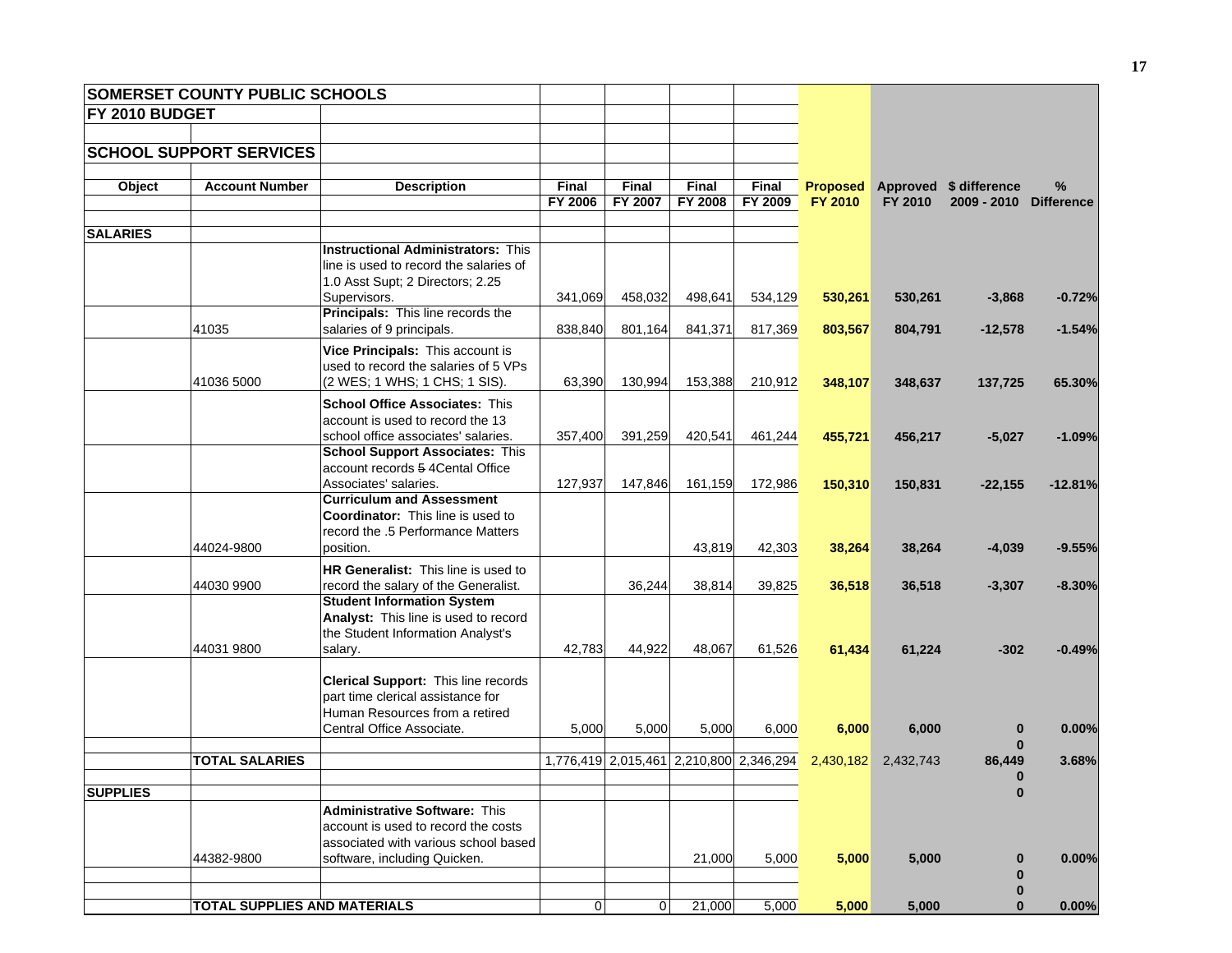|                             | <b>SOMERSET COUNTY PUBLIC SCHOOLS</b> |                                              |              |             |                |              |                                                   |              |                          |           |
|-----------------------------|---------------------------------------|----------------------------------------------|--------------|-------------|----------------|--------------|---------------------------------------------------|--------------|--------------------------|-----------|
| FY 2010 BUDGET              |                                       |                                              |              |             |                |              |                                                   |              |                          |           |
|                             |                                       |                                              |              |             |                |              |                                                   |              |                          |           |
|                             | <b>SCHOOL SUPPORT SERVICES</b>        |                                              |              |             |                |              |                                                   |              |                          |           |
|                             |                                       |                                              |              |             |                |              |                                                   |              |                          |           |
| Object                      | <b>Account Number</b>                 | <b>Description</b>                           | <b>Final</b> | Final       | <b>Final</b>   | <b>Final</b> | <b>Proposed</b>                                   |              | Approved \$ difference   | $\%$      |
|                             |                                       |                                              | FY 2006      | FY 2007     | <b>FY 2008</b> | FY 2009      | <b>FY 2010</b>                                    | FY 2010      | 2009 - 2010 Difference   |           |
|                             |                                       |                                              |              |             |                |              |                                                   |              |                          |           |
| <b>OTHER</b>                |                                       |                                              |              |             |                |              |                                                   |              | $\bf{0}$<br>$\Omega$     |           |
|                             |                                       |                                              |              |             |                |              |                                                   |              |                          |           |
|                             |                                       | <b>Diplomas:</b> This account records the    |              |             |                |              |                                                   |              |                          |           |
|                             |                                       | cost of diplomas for graduating              |              |             |                |              |                                                   |              |                          |           |
|                             |                                       | seniors, as well as any replacements         |              |             |                |              |                                                   |              |                          |           |
|                             | 41512 5000                            | that need to be ordered annually.            | 2,600        | 2,600       | 2,600          | 2,000        | 2,000                                             | 2,000        | $\bf{0}$                 | 0.00%     |
|                             |                                       | <b>Commencement:</b> The funds in this       |              |             |                |              |                                                   |              |                          |           |
|                             |                                       | line are disbursed to the two high           |              |             |                |              |                                                   |              |                          |           |
|                             |                                       | schools to help defray the costs of          |              |             |                |              |                                                   |              |                          |           |
|                             |                                       | 41512 3500 and 4000 the graduation ceremony. | 1,000        | 1,000       | 1,000          | 1,000        | 1,000                                             | 1.000        | $\bf{0}$                 | 0.00%     |
|                             |                                       | <b>Instructional Travel: This account</b>    |              |             |                |              |                                                   |              |                          |           |
|                             |                                       | is used to record the mileage costs          |              |             |                |              |                                                   |              |                          |           |
|                             |                                       | for principals and instructional             |              |             |                |              |                                                   |              |                          |           |
|                             | 44501 9800                            | administrators.                              | 9,700        | 9,700       | 9,700          | 10,000       | 10,000                                            | 10,000       | $\bf{0}$                 | 0.00%     |
|                             |                                       | Middle States: This account no               |              |             |                |              |                                                   |              |                          |           |
|                             | 32544                                 | longer used.<br>Professional                 | 1,300        | $\mathbf 0$ | $\mathbf 0$    |              |                                                   |              | $\mathbf{0}$             |           |
|                             |                                       | Meetings/Conferences: This                   |              |             |                |              |                                                   |              |                          |           |
|                             |                                       | account is used to record the costs          |              |             |                |              |                                                   |              |                          |           |
|                             |                                       | incurred by Central Office Staff             |              |             |                |              |                                                   |              |                          |           |
|                             |                                       | attending various meetings. It               |              |             |                |              |                                                   |              |                          |           |
|                             |                                       | includes the registration cost and           |              |             |                |              |                                                   |              |                          |           |
|                             | 47506 9800                            | meals.                                       | 8,000        | 8,000       | 8,000          | 8,000        | 8,000                                             | 8,000        | $\bf{0}$                 | 0.00%     |
|                             |                                       |                                              |              |             |                |              |                                                   |              |                          |           |
|                             | <b>TOTAL OTHER CHARGES</b>            |                                              | 22,600       | 21,300      | 21,300         | 21,000       | 21,000                                            | 21,000       | $\bf{0}$                 | 0.00%     |
|                             |                                       |                                              |              |             |                |              |                                                   |              |                          |           |
|                             | <b>LAND BUILDING AND EQUIPMENT</b>    |                                              |              |             |                |              |                                                   |              | $\bf{0}$                 |           |
|                             |                                       | <b>Adminstrative Hardware: This</b>          |              |             |                |              |                                                   |              |                          |           |
|                             |                                       | account is used to record any                |              |             |                |              |                                                   |              |                          |           |
|                             |                                       | equipment (technology) needed                |              |             |                |              |                                                   |              |                          |           |
|                             | 41636 9800                            | within the school offices.                   | 25,000       | 10,000      | 10,000         | 7,000        | 3,300                                             | 3,300        | $-3,700$                 | $-52.86%$ |
|                             |                                       | Vehicle - Staff Development: This            |              |             |                |              |                                                   |              |                          |           |
|                             |                                       | account is inactive.                         | 20,000       | $\mathbf 0$ | $\Omega$       | 0            | $\mathbf{0}$                                      | $\mathbf{0}$ | $\bf{0}$<br>$\mathbf{0}$ |           |
|                             |                                       | TOTAL LAND BUILDING AND EQUIPMENT            | 45,000       | 10,000      | 10,000         | 7,000        | 3,300                                             | 3,300        | $-3,700$                 | $-52.86%$ |
|                             |                                       |                                              |              |             |                |              |                                                   |              | $\bf{0}$                 |           |
|                             |                                       |                                              |              |             |                |              |                                                   |              | $\bf{0}$                 |           |
| <b>TOTAL SCHOOL SUPPORT</b> |                                       |                                              |              |             |                |              | 1,844,019 2,046,761 2,263,100 2,379,294 2,459,482 | 2.462.043    | 82.749                   | 3.48%     |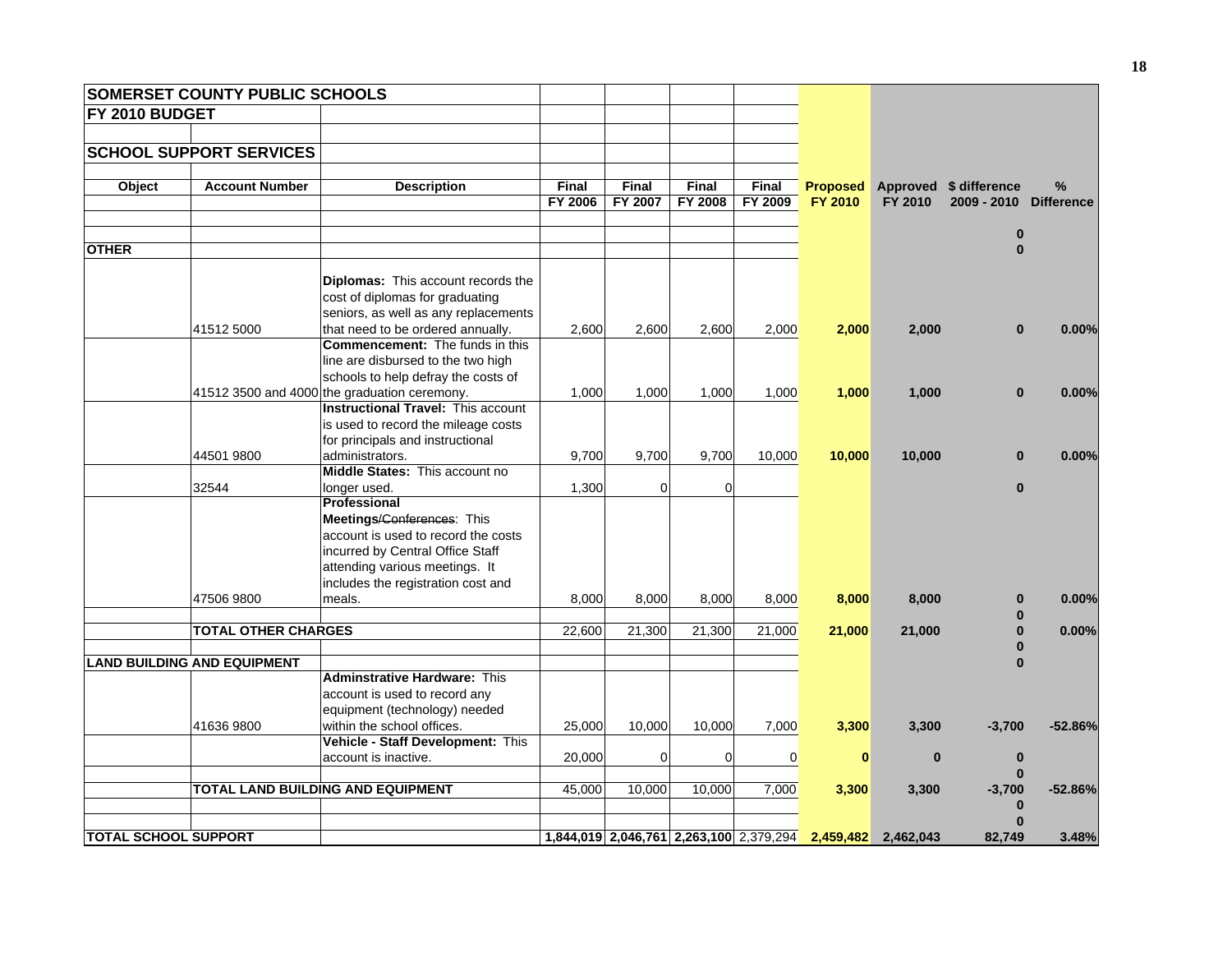|                 | <b>SOMERSET COUNTY PUBLIC SCHOOLS</b>                                                                                                                                         |              |              |                                                        |                  |                  |                  |                        |                    |
|-----------------|-------------------------------------------------------------------------------------------------------------------------------------------------------------------------------|--------------|--------------|--------------------------------------------------------|------------------|------------------|------------------|------------------------|--------------------|
| FY 2010 BUDGET  |                                                                                                                                                                               |              |              |                                                        |                  |                  |                  |                        |                    |
|                 |                                                                                                                                                                               |              |              |                                                        |                  |                  |                  |                        |                    |
|                 | <b>INSTRUCTIONAL SALARIES</b>                                                                                                                                                 |              |              |                                                        |                  |                  |                  |                        |                    |
|                 |                                                                                                                                                                               |              |              |                                                        |                  |                  |                  |                        |                    |
| Object          | <b>Description</b>                                                                                                                                                            | <b>Final</b> | <b>Final</b> | <b>Final</b>                                           | <b>Final</b>     | <b>Proposed</b>  |                  | Approved \$ difference | %                  |
|                 |                                                                                                                                                                               | FY 2006      | FY 2007      | FY 2008                                                | FY 2009          | FY 2010          | FY 2010          | 2009 - 2010 Difference |                    |
| <b>SALARIES</b> |                                                                                                                                                                               |              |              |                                                        |                  |                  |                  |                        |                    |
|                 | <b>CORE PROGRAM:</b>                                                                                                                                                          |              |              |                                                        |                  |                  |                  |                        |                    |
|                 | Instructional Staff (Professional): 82 elementary; 94 secondary; 11 voc ed; 1<br>psychologist; 5 deans; 7.75 facilitators/reading coach; 8 guidance; 6 media; 3<br><b>ELL</b> | 10,435,358   |              | 11,614,165 12,452,666 12,362,060 11,940,970 11,859,661 |                  |                  |                  | -502,399               | -4.06%             |
|                 |                                                                                                                                                                               |              |              |                                                        |                  |                  |                  |                        |                    |
|                 | Alternative Learning (Professional): 4 teachers; 1 dean                                                                                                                       |              | 239,550      | 255,194                                                | 300,867          | 317,638          | 321,609          | 20,742                 | 6.89%              |
|                 | <b>Instructional Assistants: 22 FTE</b>                                                                                                                                       | 227,231      | 409,166      | 462,247                                                | 510,753          | 522,901          | 500,916          | $-9,837$               | $-1.93%$           |
| 32077           | <b>Teacher Substitutes</b>                                                                                                                                                    | 200,000      | 230,000      | 230,000                                                | 230,000          | 260,000          | 260,000          | 30,000                 | 13.04%             |
| 31194           | 4500 Substitute Training (Stipends)                                                                                                                                           | 4,000        | 4,000        | 4,000                                                  | 4,000            | 3,000            | 3,000            | $-1,000$               | $-25.00%$          |
| 32042           | 8900 Teacher Hombound/Incarcerated                                                                                                                                            | 19,000       | 25,000       | 25,000                                                 | 25,000           | 25,000           | 25,000           | $\mathbf{0}$           | 0.00%              |
|                 |                                                                                                                                                                               |              |              |                                                        |                  |                  |                  | $\Omega$               |                    |
|                 | <b>SUMMER/EXTENDED DAY:</b>                                                                                                                                                   |              |              |                                                        |                  |                  |                  | $\Omega$               |                    |
|                 | <b>Summer School:</b> This account is used to record the cost of providing summer<br>instruction for makeup credit at the Intermediate and High School levels.                |              |              |                                                        |                  |                  |                  |                        |                    |
| 30199           | 2900 Moved to SFSF (stimulus) restricted funds                                                                                                                                | 35,000       | 35,000       | 35,000                                                 | 38,000           | 38,000           | $\bf{0}$         | $-38,000$              | $-100.00%$         |
|                 | Summer School Intervention: These funds are used to provide a summer                                                                                                          |              |              |                                                        |                  |                  |                  |                        |                    |
| 30076           | 2800 reading intervention program.<br>Summer School Intervention: These funds are used to provide High School                                                                 |              |              | 15,000                                                 | 7,500            | 7,500            | 7,500            | $\bf{0}$               | 0.00%              |
| 32090           | Assessment intevention, including Bridge projects. Moved to SFSF (stimulus)<br>2900 restricted funds                                                                          |              |              |                                                        | 5,600            | 5,600            | $\bf{0}$         | $-5,600$               | $-100.00\%$        |
|                 | Summer School Enrichment: These funds are used to provide summer                                                                                                              |              |              |                                                        |                  |                  |                  |                        |                    |
| 34076           | 2800 enrichment.                                                                                                                                                              |              |              | 10,000                                                 | 10,000           | 10,000           | $\bf{0}$         | $-10,000$              | $-100.00%$         |
| 32090           | High School Assessment Intervention: These funds are used to provide<br>5000 intervention during the school year for the High School Assessments.                             |              |              | 20,000                                                 | 20,000           | 20,000           | 20,000           | $\mathbf{0}$           | 0.00%              |
|                 | Extended Day Program: This account is used to provide the required match<br>for the Voyager after school program grant.                                                       |              |              | 70,000                                                 | 70,000           | 70,000           | 70,000           | $\Omega$               | 0.00%              |
|                 |                                                                                                                                                                               |              |              |                                                        |                  |                  |                  | $\bf{0}$               |                    |
|                 | <b>EXTRA CURRICULAR:</b>                                                                                                                                                      |              |              |                                                        |                  |                  |                  | $\bf{0}$               |                    |
|                 | Extra Duty: These funds provide the negotiated amounts for professional staff                                                                                                 |              |              |                                                        |                  |                  |                  |                        |                    |
| 39106           | 9800 providing extra duty activities. (See Appendix F)                                                                                                                        | 94,120       | 97,885       | 102,779                                                | 120,918          | 120,918          | 120,918          | $\Omega$               | 0.00%              |
| 39106           | <b>Extra Duty:</b> This account is used to record the costs associated with providing<br>9800 Athletic Trainers for athletic games.                                           |              | 18,000       | 18,000                                                 | 18,000           | 18,000           | 18,000           | $\bf{0}$               | 0.00%              |
|                 |                                                                                                                                                                               |              |              |                                                        |                  |                  |                  | $\Omega$               |                    |
|                 | <b>PROFESSIONAL DEVELOPMENT:</b>                                                                                                                                              |              |              |                                                        |                  |                  |                  | $\bf{0}$               |                    |
| 37194           | 5800 Professional Development - stipends: Gifted and Talented Training                                                                                                        | 8,400        | 6,252        | 2,640                                                  | 3,016            | 3,016            | 3,016            | $\mathbf{0}$           | 0.00%              |
|                 | Professional Development - stipends: Teacher Inservices - New Teacher                                                                                                         |              |              |                                                        |                  |                  |                  |                        |                    |
| 31194           | 4500 Orientation                                                                                                                                                              |              |              |                                                        | 24,600           | 20,000           | 20,000           | $-4,600$               | $-18.70%$          |
|                 | 2000 Professional Development - stipends: Teacher Inservices - Elementary<br>5000 Professional Development - stipends: Teacher Inservices - Secondary                         |              |              |                                                        | 17,000<br>35,700 | 17,000<br>11,580 | 17,000<br>11,580 | $\bf{0}$<br>$-24,120$  | 0.00%<br>$-67.56%$ |
| 31194           | 5500 Professional Development - stipends: Technology Certification                                                                                                            |              |              |                                                        | 59,000           | 30,000           | 30,000           | $-29,000$              | $-49.15%$          |
| 31199           | 4500 Professional Development - stipends: MSDE coursework                                                                                                                     |              |              |                                                        | 15,430           | 15,400           | 15,400           | $-30$                  | $-0.19%$           |
| 37194           | 5800 Professional Development - stipends: Talented and Gifted                                                                                                                 |              | 900          | 900                                                    | 900              | $\mathbf{0}$     | $\bf{0}$         | $-900$                 | $-100.00%$         |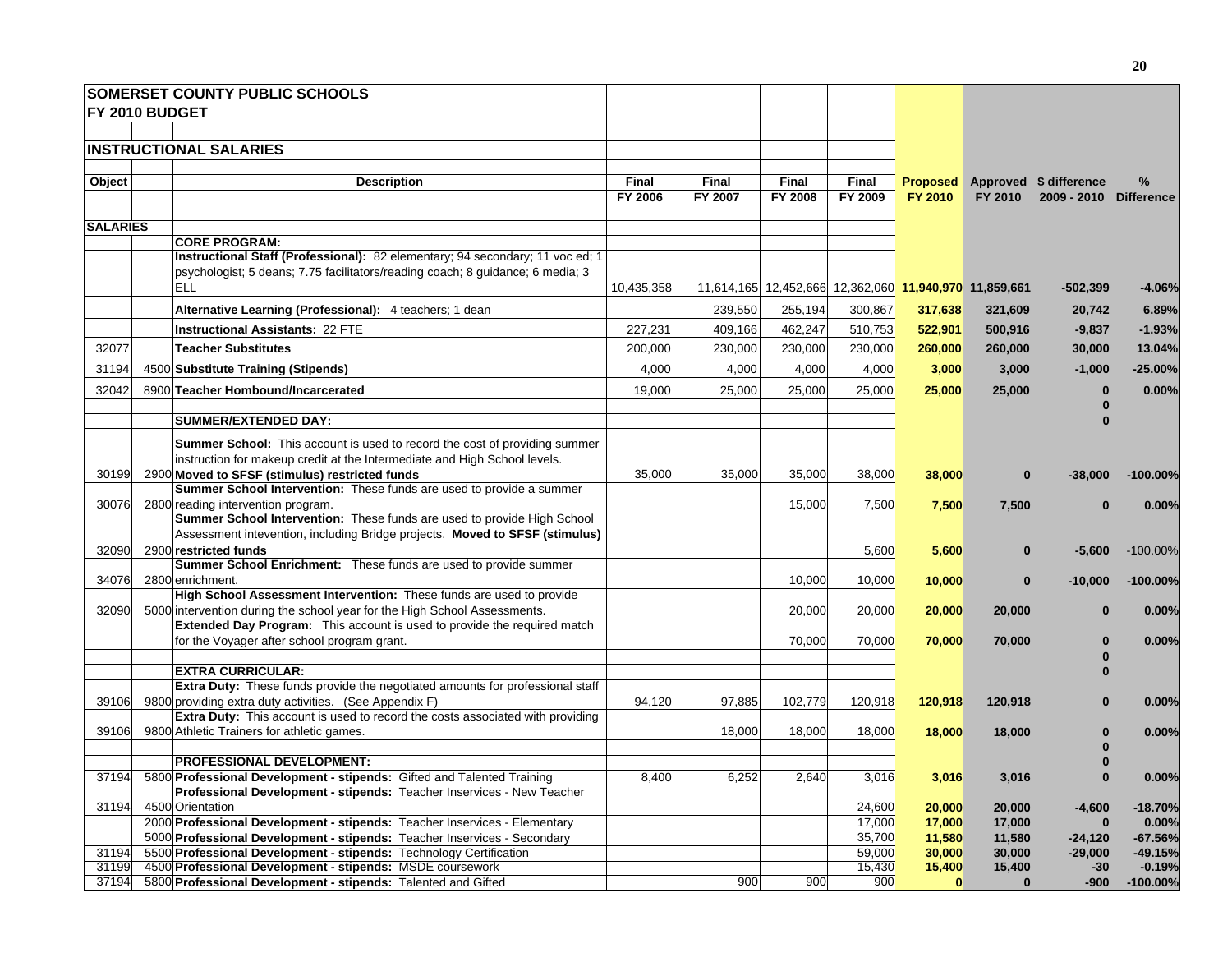|                         | <b>SOMERSET COUNTY PUBLIC SCHOOLS</b>                                                                                                                                                                                                  |                                |                           |                                                        |                         |                                   |                 |                                                  |                        |
|-------------------------|----------------------------------------------------------------------------------------------------------------------------------------------------------------------------------------------------------------------------------------|--------------------------------|---------------------------|--------------------------------------------------------|-------------------------|-----------------------------------|-----------------|--------------------------------------------------|------------------------|
|                         | <b>IFY 2010 BUDGET</b>                                                                                                                                                                                                                 |                                |                           |                                                        |                         |                                   |                 |                                                  |                        |
|                         | <b>INSTRUCTIONAL SALARIES</b>                                                                                                                                                                                                          |                                |                           |                                                        |                         |                                   |                 |                                                  |                        |
| Object                  | <b>Description</b>                                                                                                                                                                                                                     | <b>Final</b><br><b>FY 2006</b> | <b>Final</b><br>FY 2007   | <b>Final</b><br><b>FY 2008</b>                         | <b>Final</b><br>FY 2009 | <b>Proposed</b><br><b>FY 2010</b> | FY 2010         | Approved \$ difference<br>2009 - 2010 Difference | %                      |
| <b>SALARIES</b>         |                                                                                                                                                                                                                                        |                                |                           |                                                        |                         |                                   |                 |                                                  |                        |
| 31199<br>31106          | Professional Development - stipends: Data (Power School, Performance<br>9800 Matters, Promethean Board)<br>Professional Development - stipends: Teacher Mentoring Stipends (\$1675<br>4500 per teacher)                                | 5,000                          | 2,500<br>30,000           | 2,500<br>50,000                                        | 1,500<br>40,000         | 2,020<br>34,000                   | 1,000<br>25,000 | $-500$<br>$-15,000$                              | $-33.33%$<br>$-37.50%$ |
| 55199                   | <b>INACTIVE LINE ITEMS:</b><br>9800 Counselor Stipends - After School hours: This account is inactive.<br>Summer School and Extended Day PT coordination: This account is inactive                                                     |                                |                           | 4,500<br>10,000                                        | 4,500                   | 0                                 | $\bf{0}$        | $-4,500$                                         | $-100.00%$             |
| 30076<br>32193          | 2900 Summer School Intervention - Reg Ed Intermediate: This account is inactive.<br>9800 Early Return Program: This account is inactive.                                                                                               | 23,000                         |                           | 15.000                                                 |                         |                                   |                 |                                                  |                        |
| 32125<br>32180          | 2900 Night School: This account is inactive.<br>9800 Attendance Make Up School - Extended Day: This account is inactive.<br>9800 Professional Development - Teacher Inservices: This account is inactive.                              | 15.000<br>25,000<br>100,000    | 25,000<br>150,000         | 25,000<br>100,000                                      |                         |                                   |                 |                                                  |                        |
| 34076<br>32090          | 2900 Summer School Enrichment - Intermediate: This account is inactive.<br>2000 Academic Intervention - PreK - 7: This account is inactive.                                                                                            |                                |                           | 10,000<br>25,000                                       |                         |                                   |                 |                                                  |                        |
| 32159<br>32177<br>32184 | 9800 Recruiting Incentive - Signing Bonus: This account is inactive.<br>9800 Recruiting Incentive - Moving Allowance (moved to other instruction)<br>9800 Recruiting Incentive - Early Retirement Incentive: This account is inactive. | 35,000<br>5,000<br>10,000      | 35,000<br>2,000<br>10,000 | 60,000<br>$\Omega$<br>7,000                            |                         |                                   |                 |                                                  |                        |
| 32199                   | 9800 Incarcerated Instruction: This account is inactive.<br>Workforce Development/Career Education: This account is inactive.                                                                                                          | 1,000<br>29,000                |                           | $\Omega$                                               |                         |                                   |                 |                                                  |                        |
|                         | <b>TOTAL INSTRUCTIONAL SALARIES</b>                                                                                                                                                                                                    | 11,271,109                     |                           | 12,934,418 14,012,426 13,924,344 13,492,543 13,329,600 |                         |                                   |                 | $-594,744$                                       | $-4.60%$               |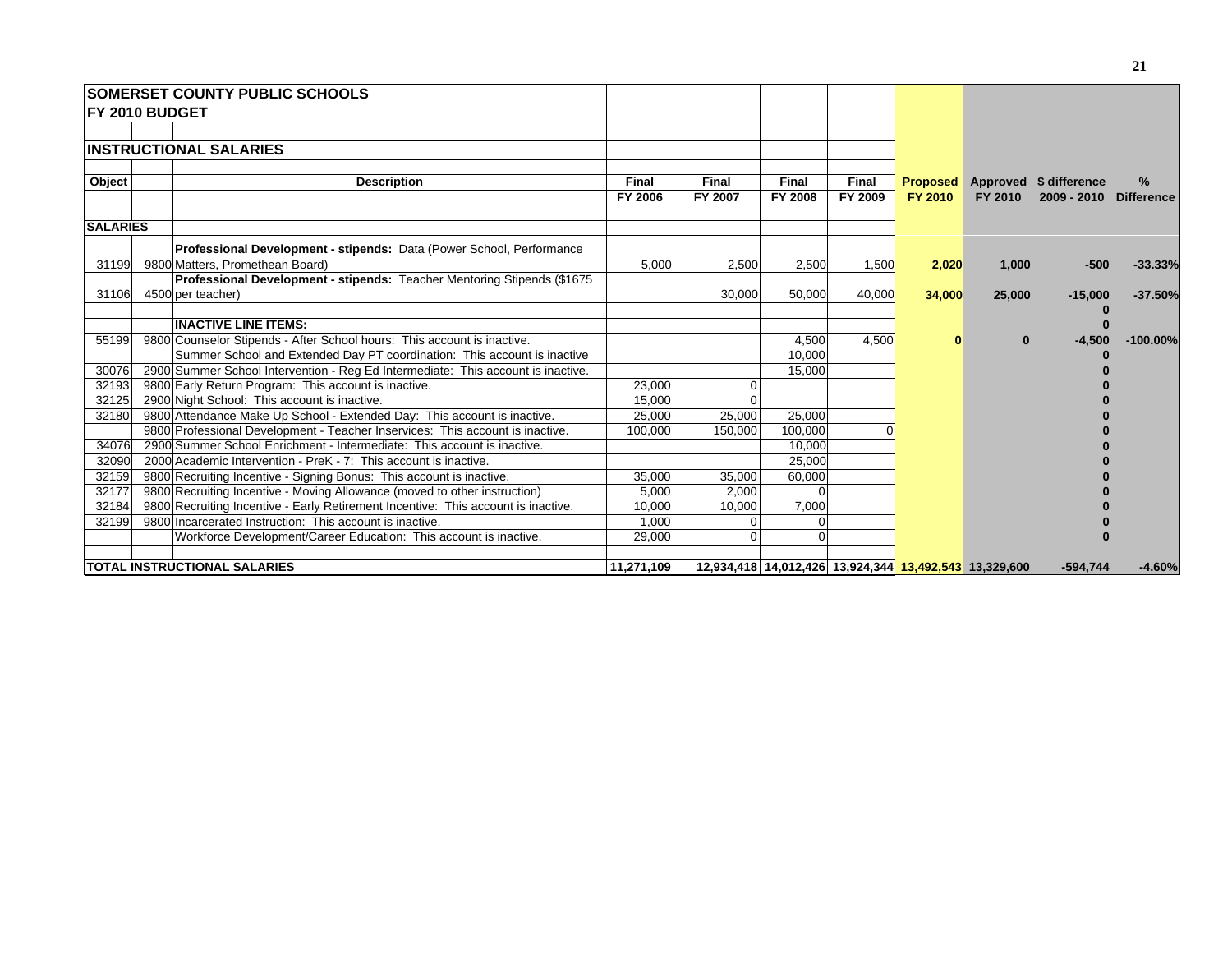|        |                               | <b>SOMERSET COUNTY PUBLIC SCHOOLS</b>                                                                                                                        |         |                 |                  |                  |                    |                    |                        |                         |
|--------|-------------------------------|--------------------------------------------------------------------------------------------------------------------------------------------------------------|---------|-----------------|------------------|------------------|--------------------|--------------------|------------------------|-------------------------|
|        | FY 2010 BUDGET                |                                                                                                                                                              |         |                 |                  |                  |                    |                    |                        |                         |
|        |                               |                                                                                                                                                              |         |                 |                  |                  |                    |                    |                        |                         |
|        |                               | <b>INSTRUCTIONAL TEXTBOOKS/SUPPLIES</b>                                                                                                                      |         |                 |                  |                  |                    |                    |                        |                         |
|        |                               |                                                                                                                                                              |         |                 |                  |                  |                    |                    |                        |                         |
| Object | <b>Account Number</b>         | <b>Description</b>                                                                                                                                           | Final   | Final           | Final            | Final            | <b>Proposed</b>    |                    | Approved \$ difference | $\%$                    |
|        |                               |                                                                                                                                                              |         | FY 2006 FY 2007 | <b>FY 2008</b>   | FY 2009          | FY 2010            | FY 2010            | 2009 - 2010 Difference |                         |
|        |                               |                                                                                                                                                              |         |                 |                  |                  |                    |                    |                        |                         |
|        | <b>SUPPLIES AND MATERIALS</b> |                                                                                                                                                              |         |                 |                  |                  |                    |                    |                        |                         |
|        |                               | <b>CENTRAL OFFICE REQUESTS:</b>                                                                                                                              |         |                 |                  |                  |                    |                    |                        |                         |
|        |                               |                                                                                                                                                              |         |                 |                  |                  |                    |                    |                        |                         |
|        | 32376                         | Textbooks - Elementary: Consumables Moved to SFSF (stimulus) restricted funds                                                                                | 56,200  | 72,390          | 72,390           | 60,000           | 60,000             | $\bf{0}$           | $-60,000$              | $-100.00\%$             |
|        |                               | Textbooks - Elementary/Primary: reusable textbooks PreK - 5 Moved to SFSF (stimulus)                                                                         |         |                 |                  |                  |                    |                    |                        |                         |
|        | 32303                         | restricted funds                                                                                                                                             | 21,500  | 25,000          | 54,000           | 25,000           | 20,000             | 10,000             | $-15,000$              | $-60.00%$               |
|        |                               | Textbooks - Middle/High: All subject areas including High School Assessment Moved                                                                            |         |                 |                  |                  |                    |                    |                        |                         |
|        | 32303<br>32306                | to SFSF (stimulus) restricted funds<br>Textbooks - High School Assessment - account no longer being used.                                                    |         | 50,000 100,000  | 86,000<br>35,000 | 86,000<br>35,000 | 76,000<br>$\bf{0}$ | 36,800<br>$\bf{0}$ | $-49,200$<br>$-35,000$ | $-57.21%$<br>$-100.00%$ |
|        | 28371 2000                    | Materials of Instruction: General materials PreKindergarten/Kindergarten                                                                                     | 5,700   | 7,500           | 7,500            | 5,500            | 5,500              | 5,500              | $\bf{0}$               | 0.00%                   |
|        |                               | Materials of Instruction: Materials associated with implementing Gifted and Talented                                                                         |         |                 |                  |                  |                    |                    |                        |                         |
|        | 37367 5800                    | program.                                                                                                                                                     | 4,000   | 4,745           | 5,500            | 5,500            | 1,000              | 1,000              | $-4,500$               | $-81.82%$               |
|        |                               | Math/Reading Assessments: This account is used to account for the costs associated with                                                                      |         |                 |                  |                  |                    |                    |                        |                         |
|        | 32355 9800                    | DIBELS and other assessments.                                                                                                                                | 5,000   | 1,000           | 1,000            | 1,000            | 1,000              | 1,000              | $\bf{0}$               | 0.00%                   |
|        |                               | Computer Software: This account records specific computer software requests for                                                                              |         |                 |                  |                  |                    |                    |                        |                         |
|        | 32382 9800                    | educational programs.                                                                                                                                        | 126,500 | 65,000          | 65,000           | $\overline{0}$   | 51,500             | 51,500             | 51,500                 |                         |
|        |                               | Computer Software Subscriptions: This account is used to record the costs associated                                                                         |         |                 |                  |                  |                    |                    |                        |                         |
|        |                               | with Performance Matters (data warehouse) United Streaming, My Learning Plan, Lab-                                                                           |         |                 |                  |                  |                    |                    |                        |                         |
|        | 32382 5500                    | Scheduler and Easy Tech. Moved to SFSF (stimulus) restricted funds                                                                                           |         | 39,594          | 47,500           | 56,500           | 61,710             | 35,760             | $-20,740$              | $-36.71%$               |
|        | 18382 9800                    | Online Reference Service: These funds provide on line reference services PreK - 12.                                                                          | 4,000   | 2,500           | 2,500            | 2,500            | 2,500              | 2,500              | $\bf{0}$               | 0.00%                   |
|        |                               | Online Courses: This account records costs associated with providing on line course                                                                          |         |                 |                  |                  |                    |                    |                        |                         |
|        | 32326 9800                    | opportunities to High School students.                                                                                                                       |         | 5,000           | 5,000            | 5,000            | 5,000              | 5,000              | $\bf{0}$               | 0.00%                   |
|        | 32378 2000                    | Olympiad: These funds support the annual program.                                                                                                            | 600     | 600             | 600              | 600              | 600                | 600                | $\bf{0}$               | 0.00%                   |
|        |                               | Handwriting: This account records the cost of providing handwriting materials at the                                                                         |         |                 |                  |                  |                    |                    |                        |                         |
|        | 32379 2000                    | Elementary level.                                                                                                                                            | 7,300   | 7,300           | 7,300            | 5,000            | 8,165              | 8,165              | 3,165                  | 63.30%                  |
|        | 55324 9800                    | Guidance Materials: These funds are used to provide various supplies and materials to the<br>guidance counselors for implementation of various programs.     | 5,000   | 5,000           | 5,000            |                  |                    |                    | $\bf{0}$               | 0.00%                   |
|        |                               | Map/Globe Replacement: These funds provide for map and globe replacement as                                                                                  |         |                 |                  | 3,500            | 3,500              | 3,500              |                        |                         |
|        | 15313 5000                    | requested by each school.                                                                                                                                    | 2,500   | 2,500           | 2,500            | 1,000            | $\bf{0}$           | $\Omega$           | $-1,000$               | $-100.00%$              |
|        |                               | Materials of Instruction - Science Consumable Kits: This account records the cost of                                                                         |         |                 |                  |                  |                    |                    |                        |                         |
|        | 32327 2000                    | replacing various science manipulatives.                                                                                                                     | 15,000  | $\overline{0}$  |                  | 2,000            | 2,000              | 2,000              | $\bf{0}$               | 0.00%                   |
|        |                               | Materials of Instruction - Summer School Intervention: These funds provide materials to                                                                      |         |                 |                  |                  |                    |                    |                        |                         |
|        | 30323 - 2800                  | support the summer school programs.                                                                                                                          |         |                 | 10,000           | 5,000            | 5,000              | 5,000              | $\bf{0}$               | 0.00%                   |
|        |                               | Staff Appreciation: This account supports various activities thoughout the school year                                                                       |         |                 |                  |                  |                    |                    |                        |                         |
|        | 31327 9800                    | including Teacher of Year, retirement plaques, etc.                                                                                                          | 10,500  | 10,500          | 10,500           | 13,500           | 13,500             | 13,500             | $\bf{0}$               | 0.00%                   |
|        |                               |                                                                                                                                                              |         |                 |                  |                  |                    |                    | $\bf{0}$               |                         |
|        |                               |                                                                                                                                                              |         |                 |                  |                  |                    |                    | $\Omega$               |                         |
|        |                               |                                                                                                                                                              |         |                 |                  |                  |                    |                    |                        |                         |
|        |                               | <b>SCHOOL REQUESTS:</b>                                                                                                                                      |         |                 |                  |                  |                    |                    | $\bf{0}$               |                         |
|        | 18304                         | Library/Elementary/Primary: \$18 per pupil allotment all elementary schools.                                                                                 | 35,380  | 34,444          | 30,480           | 28,035           | 26,974             | 26,974             | $-1,061$               | $-3.78%$                |
|        | 18304                         | Library/Middle/High: \$18 per pupil allotment all secondary schools.<br>Materials of Instruction/Elementary/Primary: \$20 per pupil allotment all elementary | 27,756  | 28,026          | 38,918           | 29,253           | 27,442             | 27,442             | $-1,811$               | $-6.19%$                |
|        | 32323                         | schools.                                                                                                                                                     | 31,110  | 31,140          | 34,642           | 31,897           | 30,874             | 30,874             | $-1,023$               | $-3.21%$                |
|        | 32323                         | Materials of Instruction/Middle/High: \$20 per pupil allotment all secondary schools.                                                                        | 33,882  | 34,197          | 34,962           | 34,227           | 32,380             | 32,380             | $-1,847$               | $-5.40%$                |
|        |                               | School Office Supplies: \$20 per pupil allotment elementary; \$25 per pupil allotment                                                                        |         |                 |                  |                  |                    |                    |                        |                         |
|        | 32300                         | secondary.                                                                                                                                                   | 61,220  | 68,141          | 70,450           | 69,635           | 69,585             | 69,585             | -50                    | $-0.07%$                |
|        |                               | Materials of Instruction Physical Education PreK-5: \$2 per pupil allotment all elementary                                                                   |         |                 |                  |                  |                    |                    |                        |                         |
|        | 10311                         | schools.                                                                                                                                                     | 5,640   | 5,432           | 5,680            | 5,692            | 2,886              | 2,886              | $-2,806$               | $-49.30%$               |
|        |                               | Materials of Instruction Physical Education 6-12: \$4 per pupil allotment all secondary                                                                      |         |                 |                  |                  |                    |                    |                        |                         |
|        | 10311                         | schools.                                                                                                                                                     | 7,710   | 7,785           | 7,610            | 7,435            | 5,876              | 5,876              | $-1,559$               | $-20.97%$               |
|        | 13373                         | Materials of Instruction Vocal Music 6-12: \$2,500 per secondary school                                                                                      | 7,500   | 7,500           | 7,500            | 7,500            | 7,500              | 7,500              | $\bf{0}$               | 0.00%                   |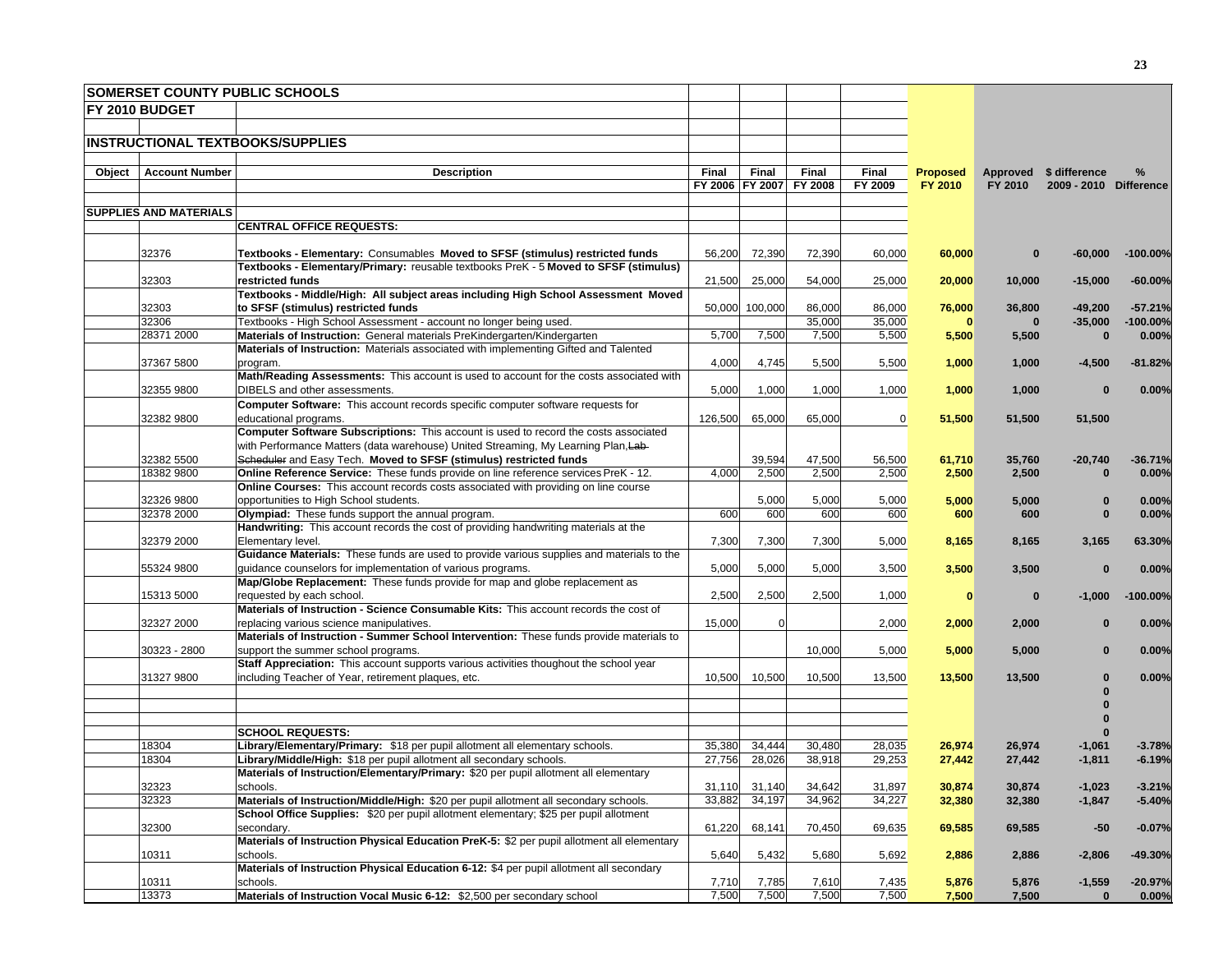|        |                               | <b>SOMERSET COUNTY PUBLIC SCHOOLS</b>                                                 |        |                          |                  |                  |                            |                     |                                         |           |
|--------|-------------------------------|---------------------------------------------------------------------------------------|--------|--------------------------|------------------|------------------|----------------------------|---------------------|-----------------------------------------|-----------|
|        | <b>IFY 2010 BUDGET</b>        |                                                                                       |        |                          |                  |                  |                            |                     |                                         |           |
|        |                               |                                                                                       |        |                          |                  |                  |                            |                     |                                         |           |
|        |                               | <b>INSTRUCTIONAL TEXTBOOKS/SUPPLIES</b>                                               |        |                          |                  |                  |                            |                     |                                         |           |
|        |                               |                                                                                       |        |                          |                  |                  |                            |                     |                                         |           |
| Object | <b>Account Number</b>         | <b>Description</b>                                                                    | Final  | Final<br>FY 2006 FY 2007 | Final<br>FY 2008 | Final<br>FY 2009 | <b>Proposed</b><br>FY 2010 | Approved<br>FY 2010 | \$ difference<br>2009 - 2010 Difference | %         |
|        |                               |                                                                                       |        |                          |                  |                  |                            |                     |                                         |           |
|        | <b>SUPPLIES AND MATERIALS</b> |                                                                                       |        |                          |                  |                  |                            |                     |                                         |           |
|        |                               | Materials of Instruction General Music PreK-5: \$2 per pupil allotment all elementary |        |                          |                  |                  |                            |                     |                                         |           |
|        | 13373                         | schools.                                                                              | 2,600  | 4,120                    | 5,716            | 5,692            | 2,886                      | 2,886               | $-2,806$                                | $-49.30%$ |
|        | 11316                         | Materials of Instruction Tech Ed 6-12: \$6 per pupil allotment all secondary schools. | 8,400  | 8,400                    | 8,400            | 9,000            | 8,814                      | 8,814               | $-186$                                  | $-2.07%$  |
|        | 07327                         | Materials of Instruction Art PreK-5: \$4 per pupil allotment all elementary schools.  | 5,640  | 5,432                    | 7,100            | 7,115            | 5.772                      | 5,772               | $-1,343$                                | $-18.88%$ |
|        | 07327                         | Materials of Instruction Art 6-12: \$7 per pupil allotment all secondary schools.     | 12.336 | 12.456                   | 12.176           | 11.896           | 10,283                     | 10,283              | $-1,613$                                | $-13.56%$ |
|        | <b>KE315</b>                  | Materials of Instruction Family Consumer Science: \$2000 SIS only.                    | 2,600  | 2,600                    | 2,600            | 2,000            | 1,612                      | 1,612               | $-388$                                  | $-19.40%$ |
|        | 13374                         | Materials of Instruction Instrumental Music 6-12: \$3,000 per secondary school.       | 9.000  | 9.000                    | 9.000            | 9,000            | 9.000                      | 9,000               |                                         | 0.00%     |
|        | various                       | Materials of Instruction Vocational Education: allotment to JM Tawes Tech Ctr.        | 26,000 | 34,000                   | 34,000           | 36,000           | 36,000                     | 36,000              |                                         | 0.00%     |
|        | 39372                         | Athletic Training Materials: \$1000 each high school.                                 | 2,000  | 2,000                    | 2,000            | 2,000            | 2,000                      | 2,000               | $\Omega$                                | 0.00%     |
|        |                               | Athletic Supplies/Materials: high school academies only; SIS will move to inter mural |        |                          |                  |                  |                            |                     |                                         |           |
|        | 39372                         | athletics.                                                                            | 9,000  | 9,000                    | 9,000            | 9,000            | 3,000                      | 3,000               | $-6,000$                                | $-66.67%$ |
|        | 13327                         | Materials of Instruction - Drama: (\$1,000 each high schools.                         |        |                          |                  | 2,000            | 2,000                      | 2,000               | $\bf{0}$                                | 0.00%     |
|        | 13339                         | Repair Musical Instruments: \$2,000 per school; all secondary schools.                | 7.500  | 7.500                    | 5.000            | 6,000            | 6,000                      | 6,000               |                                         | 0.00%     |
|        |                               |                                                                                       |        |                          |                  |                  |                            |                     |                                         |           |
|        |                               | <b>PROFESSIONAL DEVELOPMENT:</b>                                                      |        |                          |                  |                  |                            |                     |                                         |           |
|        | 31325 9800                    | Professional Development - Materials: Technology Certification                        |        | 3,500                    | 3,500            | 4,500            | 4,500                      | 4,500               |                                         | 0.00%     |
|        |                               |                                                                                       |        |                          |                  |                  |                            |                     |                                         |           |
|        |                               | LINE ITEMS NO LONGER USED:                                                            |        |                          |                  |                  |                            |                     |                                         |           |
|        | 30323 2800                    | Summer School/Reading Camp Supplies: This account is inactive.                        | 3,000  | $\Omega$                 |                  |                  |                            |                     |                                         |           |
|        | 32349 9800                    | Career Education Supplies and Materials: This account is inactive.                    | 2,500  | 4,500                    | 4,500            |                  |                            |                     |                                         |           |
|        |                               | Materials of Instruction - various special requests: This account is inactive.        | 120    | 2.800                    |                  |                  |                            |                     |                                         |           |
|        |                               |                                                                                       |        |                          |                  |                  |                            |                     |                                         |           |
|        |                               | <b>TOTAL INSTRUCTIONAL TEXTBOOKS/SUPPLIES:</b>                                        |        | 614,694 670,602          | 750,524          | 630,477          | 612,359                    | 477,209             | $-153.268$                              | $-24.31%$ |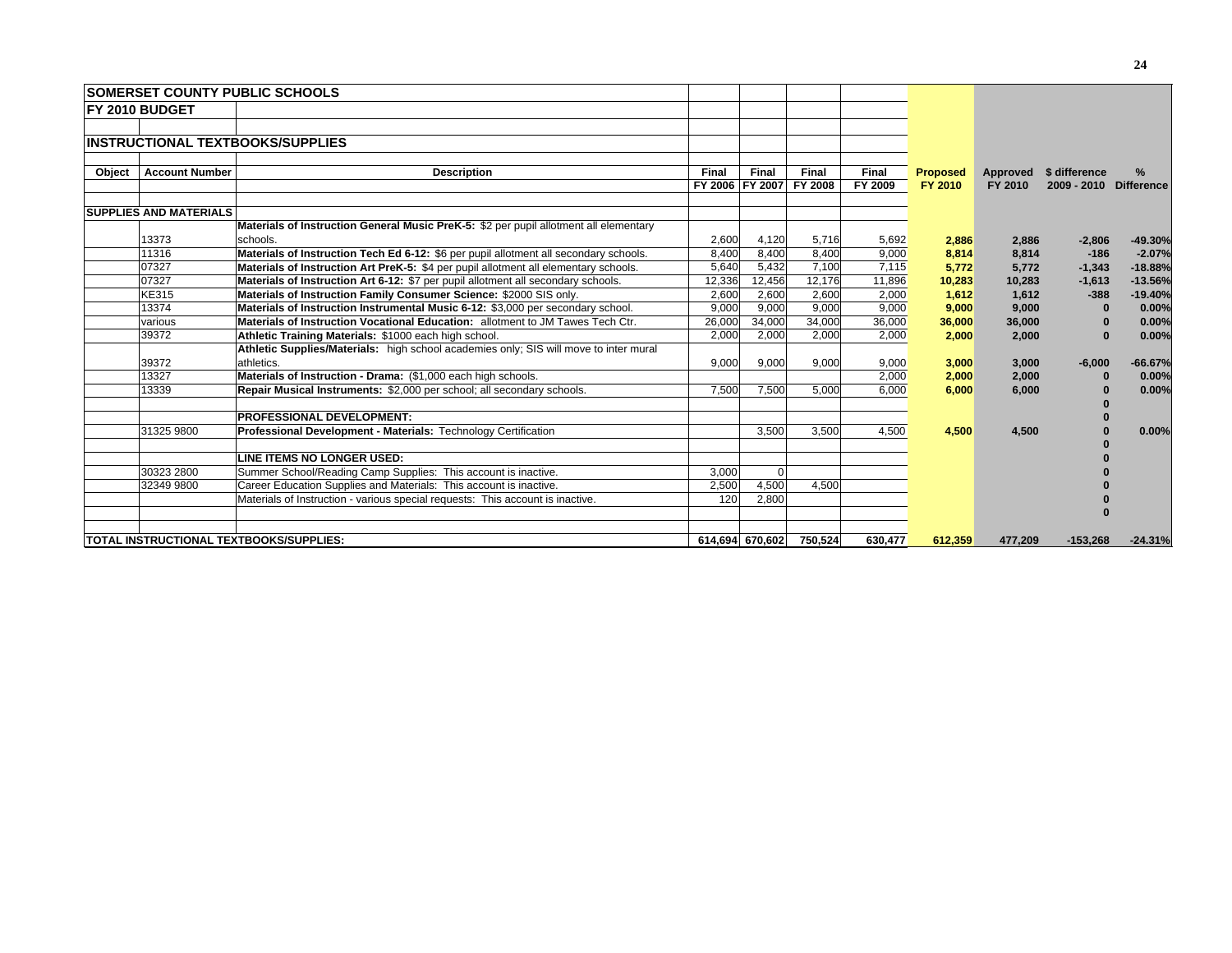|              |                                  | <b>SOMERSET COUNTY PUBLIC SCHOOLS</b>                                                                                                                        |         |         |              |         |                |              |                                        |            |
|--------------|----------------------------------|--------------------------------------------------------------------------------------------------------------------------------------------------------------|---------|---------|--------------|---------|----------------|--------------|----------------------------------------|------------|
|              | <b>FY 2010 BUDGET</b>            |                                                                                                                                                              |         |         |              |         |                |              |                                        |            |
|              |                                  |                                                                                                                                                              |         |         |              |         |                |              |                                        |            |
|              | <b>OTHER INSTRUCTIONAL COSTS</b> |                                                                                                                                                              |         |         |              |         |                |              |                                        |            |
|              |                                  |                                                                                                                                                              |         |         |              |         |                |              |                                        |            |
| Object       | <b>Account Number</b>            | <b>Description</b>                                                                                                                                           | Final   | Final   | <b>Final</b> | Final   |                |              | <b>Proposed Approved \$ difference</b> | %          |
|              |                                  |                                                                                                                                                              | FY 2006 | FY 2007 | FY 2008      | FY 2009 | FY 2010        |              | FY 2010 2009 - 2010 Difference         |            |
|              | <b>CONTRACTED SERVICES</b>       |                                                                                                                                                              |         |         |              |         |                |              |                                        |            |
|              | 32261 9800                       | Internet Fees: Account no longer used - moved to operation of plant.                                                                                         | 12,900  | 12,900  | 18,000       | 18,000  | $\overline{0}$ | $\mathbf{0}$ | $-18,000$                              | $-100.00%$ |
|              |                                  | Officiating: These funds are distributed to the schools to cover the cost of having                                                                          |         |         |              |         |                |              |                                        |            |
|              | 39220                            | officials at athletic events.                                                                                                                                | 15,000  | 15,000  | 15,000       | 15,000  | 15,000         | 15,000       | $\Omega$                               | 0.00%      |
|              |                                  |                                                                                                                                                              |         |         |              |         |                |              |                                        |            |
|              |                                  | New Budget Line Item - Consultants - Any Time Any Where Learning: These                                                                                      |         |         |              |         |                |              |                                        |            |
|              |                                  | funds will be used to continue the implementation of the 1:1 laptop initiative                                                                               |         |         |              |         |                |              |                                        |            |
|              | 32202-5500                       | for technology. Moved to SFSF (stimulus) restricted funds                                                                                                    |         |         |              |         | 20,000         | $\bf{0}$     |                                        |            |
|              |                                  |                                                                                                                                                              |         |         |              |         |                |              |                                        |            |
|              |                                  | <b>Professional Development - Consultants:</b> This account is used to record the                                                                            |         |         |              |         |                |              |                                        |            |
|              |                                  | cost of the various consultants utilized by the school system. This includes: math;                                                                          |         |         |              |         |                |              |                                        |            |
|              | 31202 9800                       | CES; professional development. Moved to SFSF (stimulus) restricted funds                                                                                     | 90,000  | 90,000  | 90,000       | 50,000  | 40,000         | 35,500       | $-14,500$                              | $-16.11%$  |
|              |                                  |                                                                                                                                                              |         |         |              |         |                |              |                                        |            |
|              |                                  | Student Activity Insurance: These funds pay the cost associated with students'                                                                               |         |         |              |         |                |              |                                        |            |
|              | 39299 8000                       | participation in various activities including, but not limited to athletics.                                                                                 | 10,000  | 10,000  | 10,000       | 7,000   | 7,000          | 7,000        |                                        | 0.00%      |
|              |                                  |                                                                                                                                                              |         |         |              |         |                |              |                                        |            |
|              |                                  | Professional Development - Teacher Intervention/Mentoring: This account is                                                                                   |         |         |              |         |                |              |                                        |            |
|              |                                  | used to record the costs incurred with having external experts work with all 1st, 2nd                                                                        |         |         |              |         |                |              |                                        |            |
|              | 31216 4500                       | and some 3rd year teachers to ensure success in the classroom.                                                                                               | 29,000  | 29,000  | 32,000       | 32,000  | 27,000         | 27,000       | $-5,000$                               | $-15.63%$  |
|              |                                  | Environmental Education/Fine Arts (LEAF program, Fine Arts speakers): This                                                                                   |         |         |              |         |                |              |                                        |            |
|              | 32299 8000                       | account is inactive.                                                                                                                                         | 1,000   | 1,000   | 2,500        | 2,500   | $\bf{0}$       | $\bf{0}$     | $-2,500$                               |            |
|              | <b>TOTAL CONTRACTED SERVICES</b> |                                                                                                                                                              | 157,900 | 157,900 | 167,500      | 124,500 | 109,000        | 84,500       | $-40,000$                              | $-25.33%$  |
|              |                                  |                                                                                                                                                              |         |         |              |         |                |              |                                        |            |
| <b>OTHER</b> |                                  |                                                                                                                                                              |         |         |              |         |                |              |                                        |            |
|              |                                  |                                                                                                                                                              |         |         |              |         |                |              |                                        |            |
|              |                                  |                                                                                                                                                              |         |         |              |         |                |              |                                        |            |
|              |                                  | Travel - Instructional Staff: This account is used to record the mileage costs for                                                                           |         |         |              |         |                |              |                                        |            |
|              | 32502 8000                       | itinerant teachers traveling between schools. The IRS reimbursement rate is used.                                                                            | 7,800   | 8,600   | 8,600        | 10,000  | 10,000         | 10,000       |                                        | 0.00%      |
|              |                                  | Travel - ELL Staff: This account is used to record the mileage costs for the ELL                                                                             |         |         |              |         |                |              |                                        |            |
|              |                                  | staff for travel between schools as well as attendance at state level meetings. The                                                                          |         |         |              |         |                |              |                                        |            |
|              | 35502 9800                       | IRS reimbursement rate is used.                                                                                                                              |         |         | 2,000        | 3,000   | 3,000          | 3,000        | $\bf{0}$                               | 0.00%      |
|              |                                  | Meetings/Conferences: These funds provide for registration costs associated                                                                                  |         |         |              |         |                |              |                                        |            |
|              | 31506 8000                       | with mandated meetings.                                                                                                                                      | 2,000   | 4,500   | 6,000        | 6,000   | 6,000          | 6,000        | $\bf{0}$                               | 0.00%      |
|              |                                  | Testing and MSA materials: These funds provide for various supplies (such as                                                                                 |         |         |              |         |                |              |                                        |            |
|              |                                  | pencils and calculators) used by students for the various testing done throughout                                                                            |         |         |              |         |                |              |                                        |            |
|              | 55541 9800                       | the school year.                                                                                                                                             | 18,000  | 18,000  | 18,000       | 15,000  | 15,000         | 15,000       | $\bf{0}$                               | 0.00%      |
|              |                                  | Recruiting Incentive - Moving Allowance: This account is used to provide a<br>\$500 allowance for selected candidates moving more than 200 miles agreeing to |         |         |              |         |                |              |                                        |            |
|              | 32592 4500                       | teach for two or more years.                                                                                                                                 |         |         | 7,500        | 4,000   | 2,000          | 2,000        | $-2,000$                               | $-26.67%$  |
|              |                                  | Professional Development - Inservice Program: This account is used to record                                                                                 |         |         |              |         |                |              |                                        |            |
|              |                                  | various items purchased to support the county wide and subject level inservice                                                                               |         |         |              |         |                |              |                                        |            |
|              | 31590 9800                       | programs.                                                                                                                                                    | 6,000   | 6,000   | 6,000        | 6,000   | 6,000          | 6,000        | $\bf{0}$                               | 0.00%      |
|              |                                  | <b>Public Relations:</b> These funds are used for various items to continue to promote                                                                       |         |         |              |         |                |              |                                        |            |
|              | 32554 9800                       | and project a positive image in the community.                                                                                                               | 7,800   | 6,000   | 6,000        | 6,000   | 3,000          | 3,000        | $-3,000$                               | $-50.00%$  |
|              |                                  | School Newspaper: These funds are divided between the two high schools to                                                                                    |         |         |              |         |                |              |                                        |            |
|              | 32560                            | offset the costs of a school newspaper.                                                                                                                      | 1,400   | 1,400   | 1,400        | 1,400   | 1,400          | 1,400        | $\bf{0}$                               | 0.00%      |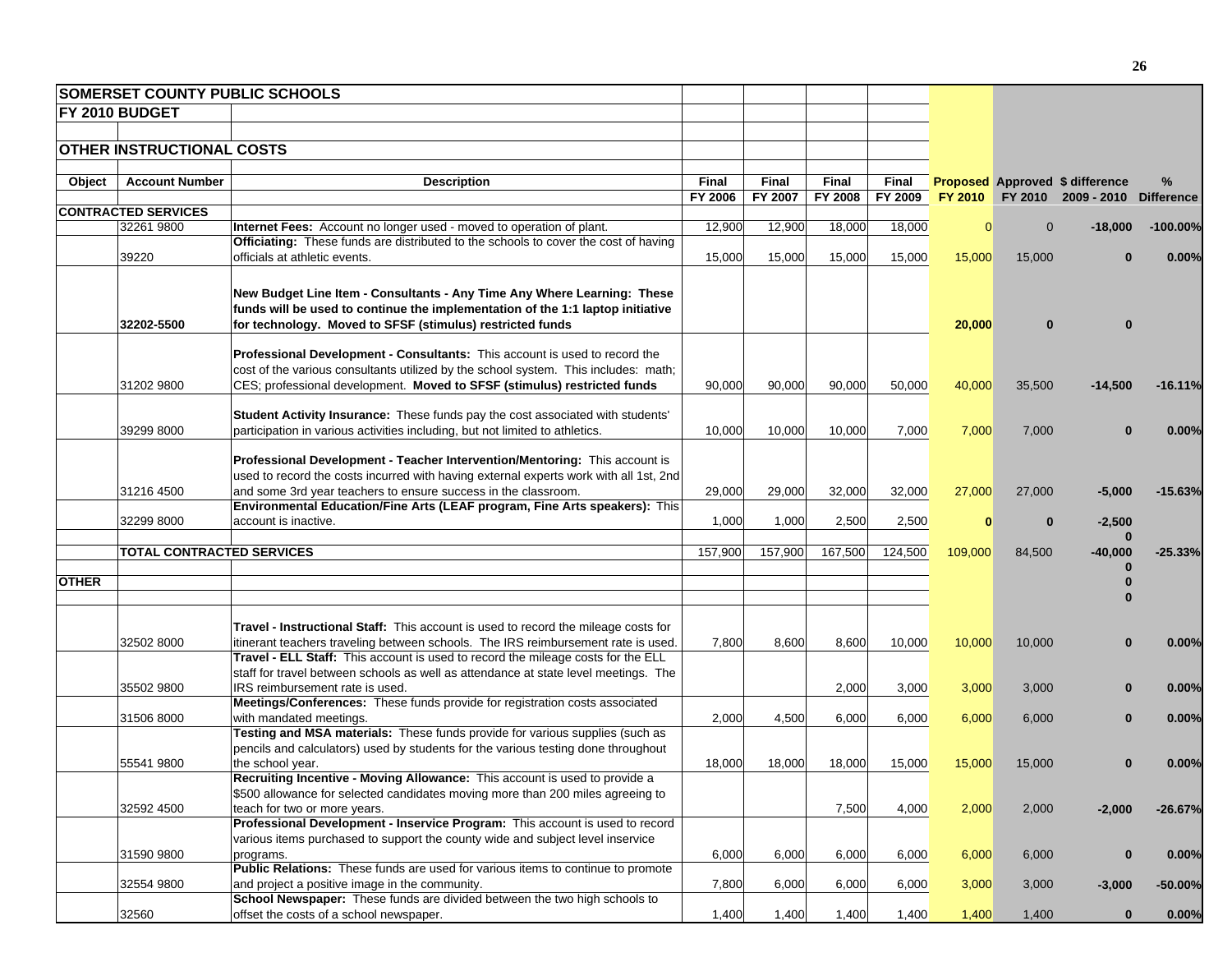|        | <b>SOMERSET COUNTY PUBLIC SCHOOLS</b> |                                                                                         |         |                            |                         |                |                |                 |                                        |                        |
|--------|---------------------------------------|-----------------------------------------------------------------------------------------|---------|----------------------------|-------------------------|----------------|----------------|-----------------|----------------------------------------|------------------------|
|        | <b>FY 2010 BUDGET</b>                 |                                                                                         |         |                            |                         |                |                |                 |                                        |                        |
|        |                                       |                                                                                         |         |                            |                         |                |                |                 |                                        |                        |
|        | <b>OTHER INSTRUCTIONAL COSTS</b>      |                                                                                         |         |                            |                         |                |                |                 |                                        |                        |
|        |                                       |                                                                                         |         |                            |                         |                |                |                 |                                        |                        |
|        | <b>Account Number</b>                 | <b>Description</b>                                                                      | Final   | Final                      | <b>Final</b>            | Final          |                |                 | <b>Proposed Approved \$ difference</b> | %                      |
| Object |                                       |                                                                                         | FY 2006 | FY 2007                    | FY 2008                 | FY 2009        | <b>FY 2010</b> |                 | FY 2010 2009 - 2010 Difference         |                        |
|        |                                       | Bayside Conference Dues: These funds pay the annual dues for participation in           |         |                            |                         |                |                |                 |                                        |                        |
|        | 39575 8000                            | the Bayside Conference for athletics.                                                   | 300     | 300                        | 300                     | 300            | 300            | 300             |                                        | 0.00%                  |
|        |                                       |                                                                                         |         |                            |                         |                |                |                 |                                        |                        |
|        |                                       | <b>Selected meeting &amp; Symposiums:</b> These funds support students participating in |         |                            |                         |                |                |                 |                                        |                        |
|        | 32577 9800                            | a variety of activities such as All State Band, All Shore Chorus.                       | 2,500   | 7,000                      | 7,000                   | 7,000          | 7,000          | 7,000           |                                        | 0.00%                  |
|        |                                       | Out of County Placement: This account is used to reimburse other Maryland               |         |                            |                         |                |                |                 |                                        |                        |
|        |                                       | counties for the cost of educating Somerset County students. These students are         |         |                            |                         |                |                |                 |                                        |                        |
|        | 32564 8000                            | generally placed by DSS.                                                                | 70,000  | 70,000                     | 80,000                  | 90,000         | 90,000         | 90,000          |                                        | 0.00%                  |
|        |                                       | Professional Development - Power School/Promethian Board training: These                |         |                            |                         |                |                |                 |                                        |                        |
|        |                                       | funds are used to cover the costs incurred to provide Power School (student-            |         |                            |                         |                |                |                 |                                        |                        |
|        |                                       | information system) and Promethean Board (external) training to selected staff          |         |                            |                         |                |                |                 |                                        |                        |
|        |                                       |                                                                                         |         |                            |                         |                |                |                 |                                        |                        |
|        | 31599 9900                            | members.<br>Homebound Instruction Travel: These funds reimburse the teachers providing  | 10,000  | 10,000                     | 10,000                  | $\overline{0}$ | 6,000          | 3,600           | 3,600                                  | 36.00%                 |
|        |                                       |                                                                                         |         |                            |                         |                |                |                 |                                        |                        |
|        | 32503 8900                            | instruction to students on approved home study at the IRS rate.                         | 8,000   | 8,000                      | 8,000                   | 14,000         | 14,000         | 14,000          | $\bf{0}$                               | 0.00%                  |
|        |                                       | Home and Hospital - Treatment Center: These funds are used for students                 |         |                            |                         |                |                |                 |                                        |                        |
|        | 32563 9800                            | requiring educational services while in short term treatment facilities.                | 8,000   | 8,000                      | 8,000                   | 8,000          | 8,000          | 8,000           | $\Omega$                               | 0.00%                  |
|        |                                       | Professional Development - Consultant Expenses: This account is used to                 |         |                            |                         |                |                |                 |                                        |                        |
|        |                                       | record costs incurred by external consultants brought in for specific professional      |         |                            |                         |                |                |                 |                                        |                        |
|        | 31504 9800                            | development training of staff.                                                          | 10,000  | 10,000                     | 10,000                  | 10,000         | 10,000         | 10,000          |                                        | 0.00%                  |
|        | 32505 9800                            | Student Council Dues: This account is inactive.                                         | 1,000   | 1,000                      | 1,000                   | 1,000          | $\Omega$       | $\Omega$        | $-1,000$                               | $-100.00%$             |
|        | 31555 9800                            | School Improvement Grants: This account is inactive.                                    | 18,000  | 18,000                     | 18,000                  |                |                |                 |                                        | 0.00%                  |
|        |                                       | Professional Development - Gifted and Talented Training: This account is                |         |                            |                         |                |                |                 |                                        |                        |
|        | 37506 5800                            | inactive.                                                                               | 2,000   | 1,000                      | 1,000                   | $\overline{0}$ | $\Omega$       | $\Omega$        |                                        | 0.00%                  |
|        | 32599 8700                            | Maryland School Assessment Program: This account is inactive.                           | 7,500   | $\overline{0}$<br>$\Omega$ | $\mathbf{0}$            |                |                |                 |                                        |                        |
|        | 32560 8000                            | Publications: Account no longer used.                                                   | 2,000   |                            |                         |                |                |                 |                                        |                        |
|        |                                       |                                                                                         |         |                            |                         |                |                |                 |                                        |                        |
|        | 31591                                 | Professional Development - Site Based Allowances: This account is inactive.             |         |                            | 130,000                 |                |                |                 |                                        | 0.00%                  |
|        |                                       |                                                                                         |         |                            |                         |                |                |                 |                                        |                        |
|        | <b>TOTAL OTHER CHARGES</b>            |                                                                                         | 182,300 | 177,800                    | 328,800                 | 181,700        | 181,700        | 179,300         | $-2,400$                               | $-1.35%$               |
|        | <b>LAND BUILDING AND EQUIPMENT</b>    |                                                                                         |         |                            |                         |                |                |                 |                                        |                        |
|        |                                       | <b>Musical Instruments:</b> These funds are alloted to the secondary schools (\$16 per  |         |                            |                         |                |                |                 | $\Omega$                               |                        |
|        |                                       |                                                                                         |         |                            |                         |                |                |                 |                                        |                        |
|        | 13613                                 | pupil) for purchase of new and replacement instruments.                                 | 16,000  | 24,000                     | 24,000                  | 24,000         | 23,504         | 23,504          | -496                                   | $-2.07%$               |
|        |                                       | Additional Equipment: This account is used to record various instructional              |         |                            |                         |                |                |                 |                                        |                        |
|        | 32603 9800                            | equipment purchases made by the schools.                                                | 16,500  | 20,000                     | 20,000                  | 20,000         | 10,000         | 10,000          | $-10,000$                              | $-50.00%$              |
|        |                                       | Replacement Equipment: This account is used to record replacement equipment             |         |                            |                         |                |                |                 |                                        |                        |
|        | 32607 9800                            | purchases for various instructional items.                                              | 16,000  | 16,000                     | 16,000                  | 22,000         | 5,000          | 5,000           | $-17,000$                              | $-106.25%$             |
|        |                                       | New and Replacement Furniture: These funds are used to purchase desks and               |         |                            |                         |                |                |                 |                                        |                        |
|        |                                       | other needed furniture. One classroom of desks is generally purchased each year;        |         |                            |                         |                |                |                 |                                        |                        |
|        | 32639 9800                            | other furniture is on a request basis.                                                  | 31,000  | 111,000                    | 31,000                  | 25,000         | 25,000         | 25,000          | $\Omega$                               | 0.00%                  |
|        |                                       | Reconditioning of Football Equipment: This account is used to record the cost           |         |                            |                         |                |                |                 |                                        |                        |
|        | 39632 8000                            | of refurbishing the football equipment (helmets) on an annual basis.                    | 5,300   | 5,300                      | 5,300                   | 5,300          | 5,300          | 5,300           | $\bf{0}$                               | 0.00%                  |
|        |                                       | PreK/K Equipment: These funds are used to purchase various pieces of                    |         |                            |                         |                |                |                 |                                        |                        |
|        | 32607 2000                            | instructional equipment spefic to the PreK and K program of instruction.                | 1,000   | 3,000                      | 3,000                   | 3,000          | 3,000          | 3,000           | $\bf{0}$                               | 0.00%                  |
|        |                                       | Computer Equipment: This account is used to record the purchases of computer            |         |                            |                         |                |                |                 |                                        |                        |
|        |                                       | equipment, both for the replacement cycle of computers and new equipment                |         |                            |                         |                |                |                 |                                        |                        |
|        | 32636 9800                            | required for various technology initiatives.                                            | 250,000 |                            | 214,500 285,000 471,000 |                |                | 190,000 141,100 |                                        | $-329,900$ $-115.75\%$ |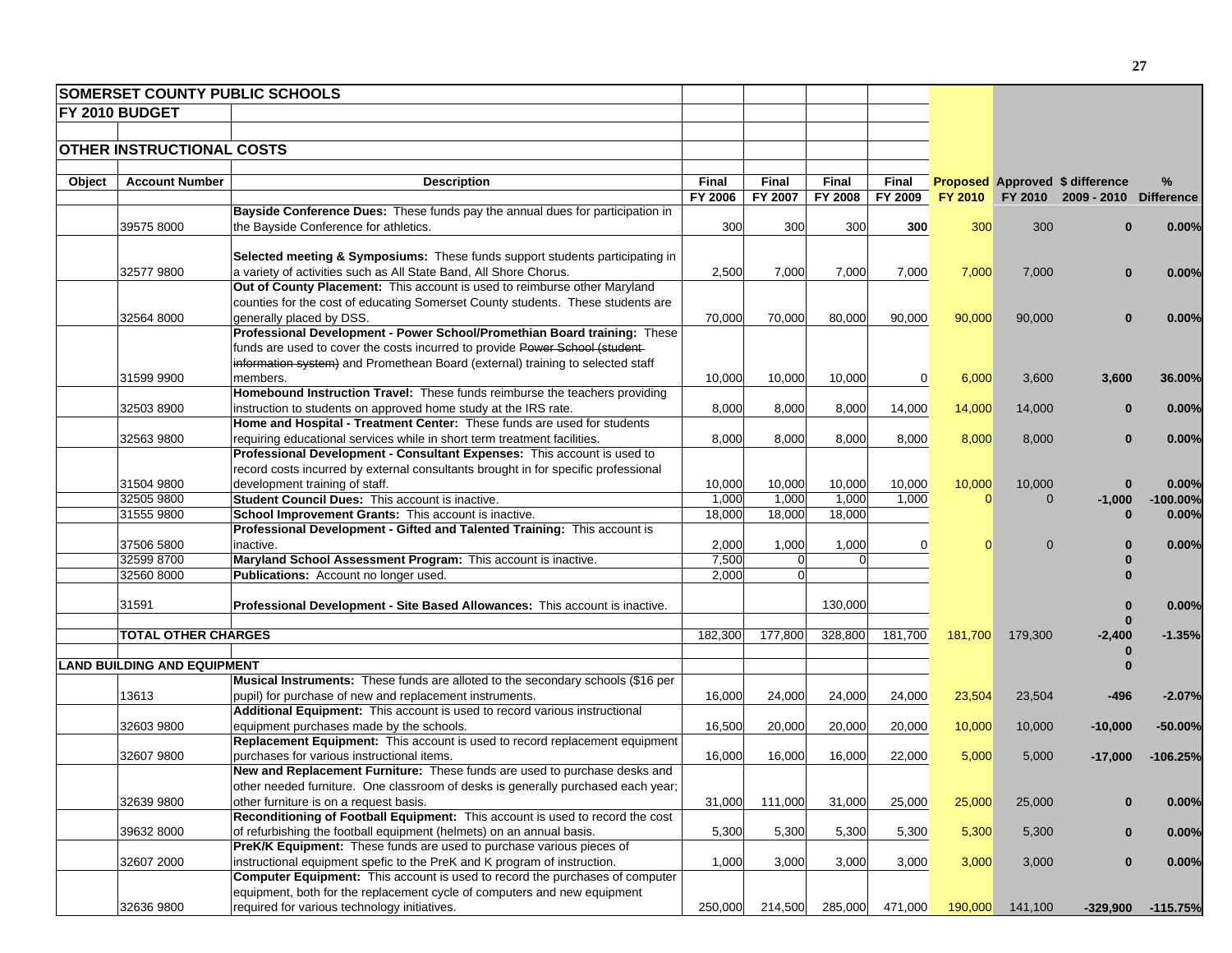|        | <b>SOMERSET COUNTY PUBLIC SCHOOLS</b>                                      |                                                                              |              |              |                    |              |                |          |                                        |                   |
|--------|----------------------------------------------------------------------------|------------------------------------------------------------------------------|--------------|--------------|--------------------|--------------|----------------|----------|----------------------------------------|-------------------|
|        | <b>IFY 2010 BUDGET</b>                                                     |                                                                              |              |              |                    |              |                |          |                                        |                   |
|        |                                                                            |                                                                              |              |              |                    |              |                |          |                                        |                   |
|        | <b>OTHER INSTRUCTIONAL COSTS</b>                                           |                                                                              |              |              |                    |              |                |          |                                        |                   |
| Object | <b>Account Number</b>                                                      | <b>Description</b>                                                           | <b>Final</b> | <b>Final</b> | <b>Final</b>       | <b>Final</b> |                |          | <b>Proposed Approved \$ difference</b> |                   |
|        |                                                                            |                                                                              | FY 2006      | FY 2007      | <b>FY 2008</b>     | FY 2009      | <b>FY 2010</b> | FY 2010  | 2009 - 2010                            | <b>Difference</b> |
|        |                                                                            | <b>Computer Support Contracts:</b> These funds support various instructional |              |              |                    |              |                |          |                                        |                   |
|        |                                                                            | computer licenses such as PowerSchool, Athena, SuccessMaker, anti virus and  |              |              |                    |              |                |          |                                        |                   |
|        | 32642 9800<br>filtering. Moved to SFSF (stimulus) restricted funds         |                                                                              | 49,000       | 45,000       | 50,000             | 53,900       | 55,850         | 24,850   | $-29,050$                              | $-58.10%$         |
|        | Media Furniture: These funds are used for new media furniture requests; no |                                                                              |              |              |                    |              |                |          |                                        |                   |
|        | 18639<br>funds have been requested for 2010.                               |                                                                              | 30,000       | 50,000       | 50,000             |              |                |          |                                        | 0.00%             |
|        |                                                                            | Media Furniture/Equipment: These funds are used to provide for a replacement |              |              |                    |              |                |          |                                        |                   |
|        | 18639 - 9800                                                               | cycle of media furniture and equipment.                                      | 10,000       | 10,000       | 10,000             | 10,000       | 10,000         | $\Omega$ | $-10,000$                              | $-100.00\%$       |
|        | 39609 1300                                                                 | Athletic Field Goals - SIS: This account is inactive.                        | 3,800        |              |                    |              |                |          |                                        |                   |
|        |                                                                            | Vocational Education Equipment: This account is inactive.                    | 8,000        |              |                    |              |                |          |                                        |                   |
|        |                                                                            | <b>Physical Education Equipment - SIS: This account is inactive.</b>         |              | 1,825        |                    |              |                |          |                                        |                   |
|        |                                                                            | Specific Equipment Requests WHS: This account is inactive.                   |              | 25,000       |                    |              |                |          |                                        |                   |
|        |                                                                            | Specific Equipment Request - Media - Palm Pilot Scanners (3) Secondary:      |              |              |                    |              |                |          |                                        |                   |
|        | This account is inactive.                                                  |                                                                              |              |              | 4,500              |              |                |          |                                        |                   |
|        |                                                                            | TOTAL LAND BUILDING AND EQUIPMENT                                            | 436,600      | 525,625      | 498,800            | 634,200      | 327,654        | 237,754  | $-396,446$                             | $-75.42%$         |
|        |                                                                            |                                                                              |              |              |                    |              |                |          |                                        |                   |
|        |                                                                            |                                                                              |              |              |                    |              |                |          |                                        |                   |
|        |                                                                            | <b>TOTAL OTHER INSTRUCTIONAL COSTS:</b>                                      |              |              | 861,325<br>995,100 | 940,400      | 618,354        | 501,554  | $-438,846$                             | $-44.10%$         |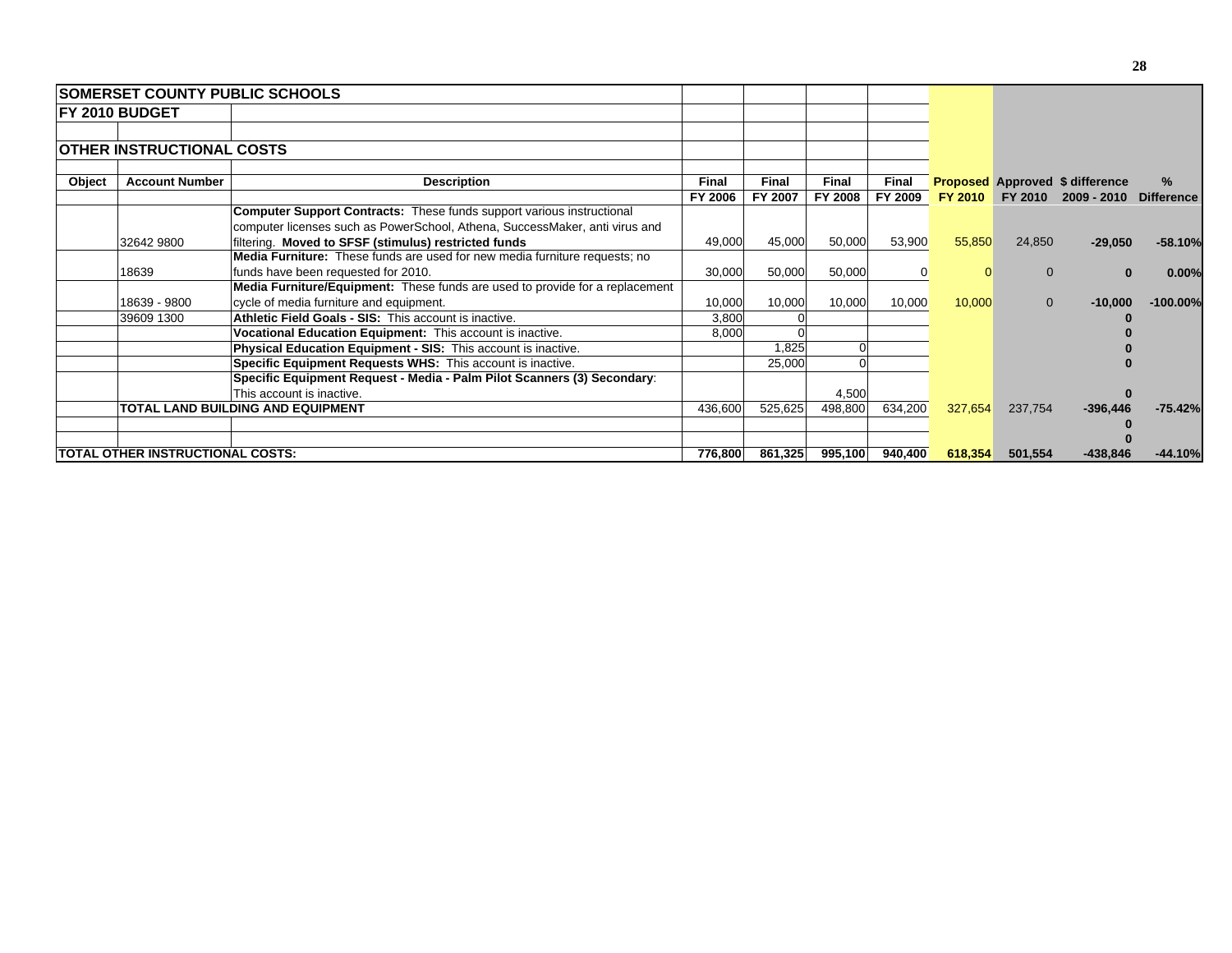|                 | <b>SOMERSET COUNTY PUBLIC SCHOOLS</b>                                                |              |                               |                |                |                 |           |                        |           |
|-----------------|--------------------------------------------------------------------------------------|--------------|-------------------------------|----------------|----------------|-----------------|-----------|------------------------|-----------|
| FY 2010 BUDGET  |                                                                                      |              |                               |                |                |                 |           |                        |           |
|                 |                                                                                      |              |                               |                |                |                 |           |                        |           |
|                 | <b>SPECIAL EDUCATION</b>                                                             |              |                               |                |                |                 |           |                        |           |
|                 |                                                                                      |              |                               |                |                |                 |           |                        |           |
| Object          | <b>Description</b>                                                                   | <b>Final</b> | <b>Final</b>                  | <b>Final</b>   | Final          | <b>Proposed</b> | Approved  | \$ difference          | %         |
|                 |                                                                                      | FY 2006      | FY 2007                       | <b>FY 2008</b> | FY 2009        | FY 2010         | FY 2010   | 2009 - 2010 Difference |           |
|                 |                                                                                      |              |                               |                |                |                 |           |                        |           |
| <b>SALARIES</b> |                                                                                      |              |                               |                |                |                 |           |                        |           |
|                 |                                                                                      |              |                               |                |                |                 |           |                        |           |
|                 | Special Education Salaries: This line records                                        |              |                               |                |                |                 |           |                        |           |
|                 | the salaries for the Special Ed Supervisor; 29<br>teachers, and 3 speech therapists. |              | 1,259,799 1,383,168 1,676,561 |                | 1,874,782      | 1,938,004       | 1,913,029 | 38,247                 | 2.28%     |
|                 |                                                                                      |              |                               |                |                |                 |           |                        |           |
|                 |                                                                                      |              |                               |                |                |                 |           |                        |           |
|                 | <b>SPED Office Associates: IEP Clerks (4 FTE)</b>                                    |              | 67,650                        | 59,880         | 69,768         | 74,523          | 74,523    | 4,755                  | 7.94%     |
|                 |                                                                                      |              |                               |                |                |                 |           |                        |           |
|                 |                                                                                      |              |                               |                |                |                 |           |                        |           |
|                 | 77125 Assistants                                                                     | 208,920      | 184,750                       | 213,423        | 226,990        | 257,396         | 257,396   | 30,406                 | 14.25%    |
|                 | 77077 Substitutes                                                                    | 30,000       | 35,000                        | 35,000         | 40,000         | 40,000          | 40,000    | $\bf{0}$               | 0.00%     |
|                 | <b>Clerical Support</b>                                                              | 26,259       | 27,686                        | 29,857         | 31,774         | 26,267          | 26,267    | $-5,507$               | $-18.44%$ |
|                 | 77108 IEP Assistants<br>Sign Language Interpreters: This account is                  | 56,000       | 56,000                        | 56,000         | 77,960         | 77,308          | 74,523    | $-3,437$               | $-6.14%$  |
|                 | 77177 - 2400   inactive.                                                             |              |                               | 5,000          | 3,800          | 3,800           | 3,800     | $\bf{0}$               | 0.00%     |
|                 | <b>SPED Assistants contractual: This account</b>                                     |              |                               |                |                |                 |           |                        |           |
|                 | 77142 is inactive.                                                                   | 85,000       | 65,000                        | 60,000         | 26,708         |                 | $\bf{0}$  | $-26,708$              | $-44.51%$ |
|                 | Summer School Intervention - Sp Ed                                                   |              |                               |                |                |                 |           |                        |           |
|                 | 77141 Elementary: This account is inactive.                                          | 30,000       | 30,000                        | 30,000         | $\overline{0}$ | 0               | $\bf{0}$  | $\bf{0}$               | 0.00%     |
|                 | Summer School Intervention - Sp Ed                                                   |              |                               |                |                |                 |           |                        |           |
|                 | 77177 - 2500 Secondary: This account is inactive.                                    |              |                               | 5,000          | $\overline{0}$ | $\bf{0}$        | $\bf{0}$  | $\bf{0}$               | 0.00%     |
|                 |                                                                                      |              |                               |                |                |                 |           |                        |           |
|                 | <b>TOTAL SALARIES</b>                                                                |              | 1,695,978 1,849,254 2,170,721 |                | 2,351,782      | 2,417,298       | 2,389,538 | 37,756<br>$\bf{0}$     | 1.74%     |
|                 | <b>CONTRACTED SERVICES</b>                                                           |              |                               |                |                |                 |           | $\bf{0}$               |           |
|                 | <b>Outside Evaluations: These funds are used</b>                                     |              |                               |                |                |                 |           |                        |           |
|                 | to provide evaluations outside of the school                                         |              |                               |                |                |                 |           |                        |           |
|                 | 77254 2400<br>system staff where needed.                                             | 2,000        | 2,000                         | 2,000          | 2,000          | 2,000           | 2,000     | $\bf{0}$               | 0.00%     |
|                 | Contracted Services: These funds are used                                            |              |                               |                |                |                 |           |                        |           |
|                 | to provide occupational therapy, physical                                            |              |                               |                |                |                 |           |                        |           |
|                 | therapy, and nursing services as needed                                              |              |                               |                |                |                 |           |                        |           |
|                 | outside of staff. Moved to SFSF (stimulus)                                           |              |                               |                |                |                 |           |                        |           |
|                 | 77202 2400<br>restricted funds<br>Equipment Repair: These funds are used to          | 105,000      | 92,000                        | 92,000         | 85,000         | 85,000          | $\bf{0}$  | $-85,000$              | $-92.39%$ |
|                 | 95213 2400<br>repair special education equipment.                                    | 350          | 350                           | 350            | 350            | 350             | 350       | $\bf{0}$               | 0.00%     |
|                 |                                                                                      |              |                               |                |                |                 |           |                        |           |
|                 | <b>TOTAL CONTRACTED SERVICES</b>                                                     | 107,350      | 94,350                        | 94,350         | 87,350         | 87,350          | 2,350     | $-85,000$              | $-90.09%$ |
|                 |                                                                                      |              |                               |                |                |                 |           |                        |           |
|                 | <b>SUPPLIES AND MATERIALS</b>                                                        |              |                               |                |                |                 |           | $\bf{0}$               |           |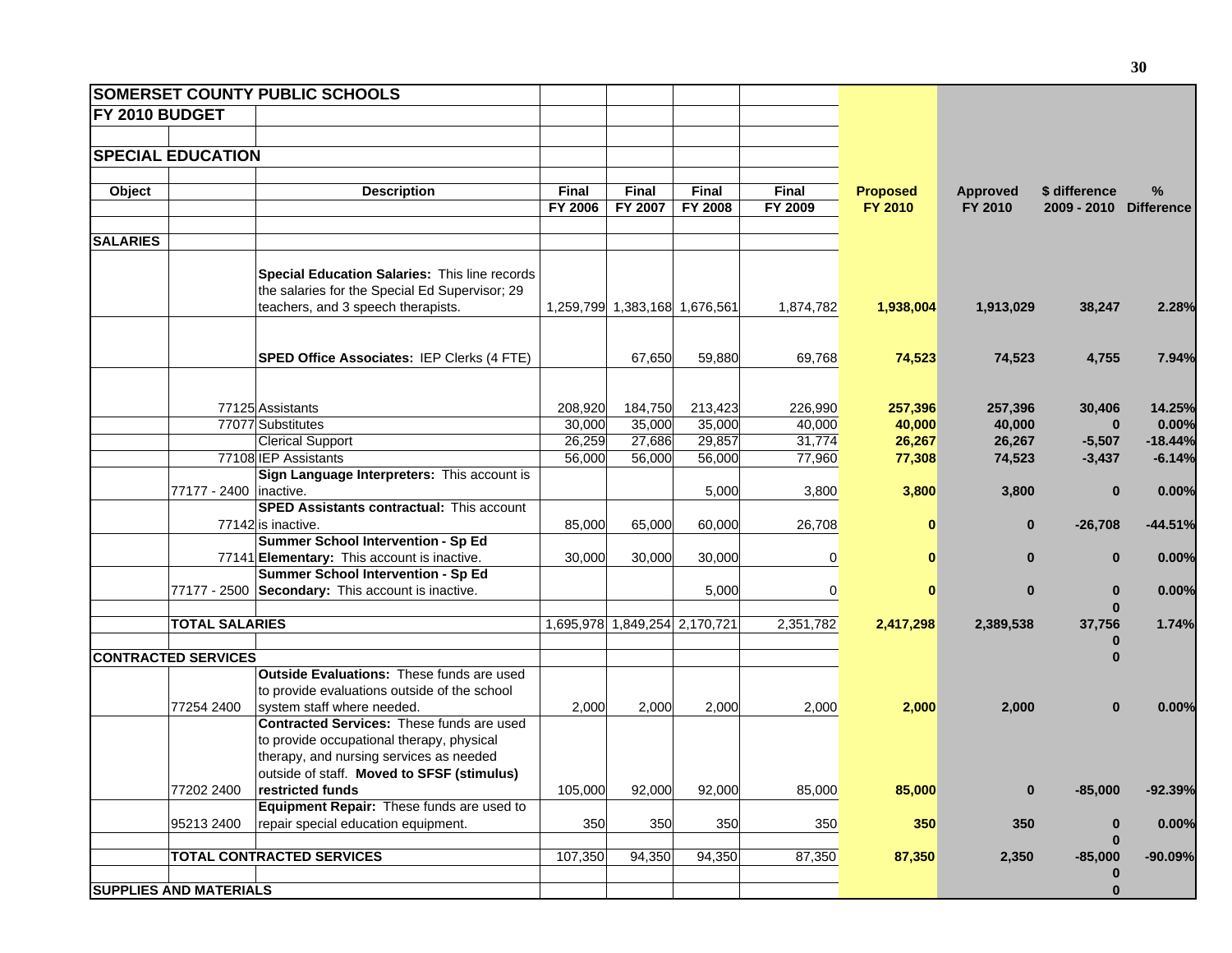| <b>SOMERSET COUNTY PUBLIC SCHOOLS</b> |                                                                                   |              |         |                |              |                 |                 |                        |       |
|---------------------------------------|-----------------------------------------------------------------------------------|--------------|---------|----------------|--------------|-----------------|-----------------|------------------------|-------|
| <b>FY 2010 BUDGET</b>                 |                                                                                   |              |         |                |              |                 |                 |                        |       |
|                                       |                                                                                   |              |         |                |              |                 |                 |                        |       |
| <b>SPECIAL EDUCATION</b>              |                                                                                   |              |         |                |              |                 |                 |                        |       |
|                                       |                                                                                   |              |         |                |              |                 |                 |                        |       |
| Object                                | <b>Description</b>                                                                | <b>Final</b> | Final   | <b>Final</b>   | <b>Final</b> | <b>Proposed</b> | <b>Approved</b> | \$ difference          | %     |
|                                       |                                                                                   | FY 2006      | FY 2007 | <b>FY 2008</b> | FY 2009      | FY 2010         | FY 2010         | 2009 - 2010 Difference |       |
|                                       |                                                                                   |              |         |                |              |                 |                 |                        |       |
|                                       | Materials of Instruction: These funds are                                         |              |         |                |              |                 |                 |                        |       |
|                                       | used to provide various manipulatives,                                            |              |         |                |              |                 |                 |                        |       |
| 77322 2400                            | materials and pantry items for special needs<br>students.                         | 10,000       | 10,000  | 10,000         |              |                 |                 | $\bf{0}$               |       |
|                                       |                                                                                   |              |         |                | 10,500       | 10,500          | 10,500          |                        | 0.00% |
|                                       | Printing & Publishing: These funds provide                                        |              |         |                |              |                 |                 |                        |       |
| 95330 2400                            | various forms and student record folders.                                         | 1,000        | 1,000   | 1,000          | 1,500        | 1,500           | 1,500           | $\bf{0}$               | 0.00% |
|                                       |                                                                                   |              |         |                |              |                 |                 | 0                      |       |
|                                       | <b>TOTAL SUPPLIES AND MATERIALS</b>                                               | 11,000       | 11,000  | 11,000         | 12,000       | 12,000          | 12,000          | $\bf{0}$               | 0.00% |
|                                       |                                                                                   |              |         |                |              |                 |                 |                        |       |
| <b>OTHER CHARGES</b>                  |                                                                                   |              |         |                |              |                 |                 | $\bf{0}$               |       |
|                                       | Travel: These funds reimburse staff (at the                                       |              |         |                |              |                 |                 |                        |       |
|                                       | IRS approved rate) for travel between schools                                     |              |         |                |              |                 |                 |                        |       |
|                                       | as well as required meetings at both the state                                    |              |         |                |              |                 |                 |                        |       |
| 95501 2400                            | and local levels.                                                                 | 7,500        | 8,500   | 8,500          | 14,000       | 14,000          | 14,000          | $\bf{0}$               | 0.00% |
|                                       | Subscriptions and Dues: This account is                                           |              |         |                |              |                 |                 |                        |       |
|                                       | used to record dues to professional                                               |              |         |                |              |                 |                 |                        |       |
| 95505 2400                            | organizations (director and speech therapists)<br>and professional subscriptions. | 500          | 500     | 500            | 1,500        | 1,500           | 1,500           | $\bf{0}$               | 0.00% |
|                                       | Miss Beccy's Outing: These funds are used                                         |              |         |                |              |                 |                 |                        |       |
|                                       | to support an annual outing for special needs                                     |              |         |                |              |                 |                 |                        |       |
|                                       | students in memory of Beccy Fisher, a former                                      |              |         |                |              |                 |                 |                        |       |
|                                       | SCPS employee and advocate for special ed                                         |              |         |                |              |                 |                 |                        |       |
| 77599 2400                            | students.                                                                         | 500          | 500     | 500            | 500          | 500             | 500             |                        | 0.00% |
|                                       |                                                                                   |              |         |                |              |                 |                 | $\bf{0}$               |       |
|                                       | <b>TOTAL OTHER CHARGES</b>                                                        | 8,500        | 9,500   | 9,500          | 16,000       | 16,000          | 16,000          | $\bf{0}$               | 0.00% |
|                                       |                                                                                   |              |         |                |              |                 |                 |                        |       |
| <b>LAND BUILDING AND EQUIP</b>        |                                                                                   |              |         |                |              |                 |                 |                        |       |
|                                       | Equipment: These funds are used to                                                |              |         |                |              |                 |                 |                        |       |
|                                       | purchase various assistive technology                                             |              |         |                |              |                 |                 |                        |       |
| 95603 2400                            | equipment as well as any other equipment<br>needs for students and/or staff.      | 1,500        | 1,900   | 1,900          | 1,900        | 1,900           | 1,900           |                        | 0.00% |
|                                       |                                                                                   |              |         |                |              |                 |                 | $\bf{0}$               |       |
|                                       | TOTAL LAND BUILDING AND EQUIPMENT                                                 |              |         |                |              |                 |                 | $\bf{0}$               |       |
|                                       |                                                                                   |              |         |                |              |                 |                 | $\bf{0}$               |       |
| <b>TRANSFERS</b>                      |                                                                                   |              |         |                |              |                 |                 | $\bf{0}$               |       |
|                                       |                                                                                   |              |         |                |              |                 |                 |                        |       |
|                                       | Non Public: These funds are used for the                                          |              |         |                |              |                 |                 |                        |       |
|                                       | expenses related to placing students who                                          |              |         |                |              |                 |                 |                        |       |
|                                       | cannot be served by our school system in non                                      |              |         |                |              |                 |                 |                        |       |
| 90529 2400                            | public institutions, such as Maple Shade.                                         | 40,000       | 40,000  | 40,000         | 40,000       | 40,000          | 40,000          | $\bf{0}$               | 0.00% |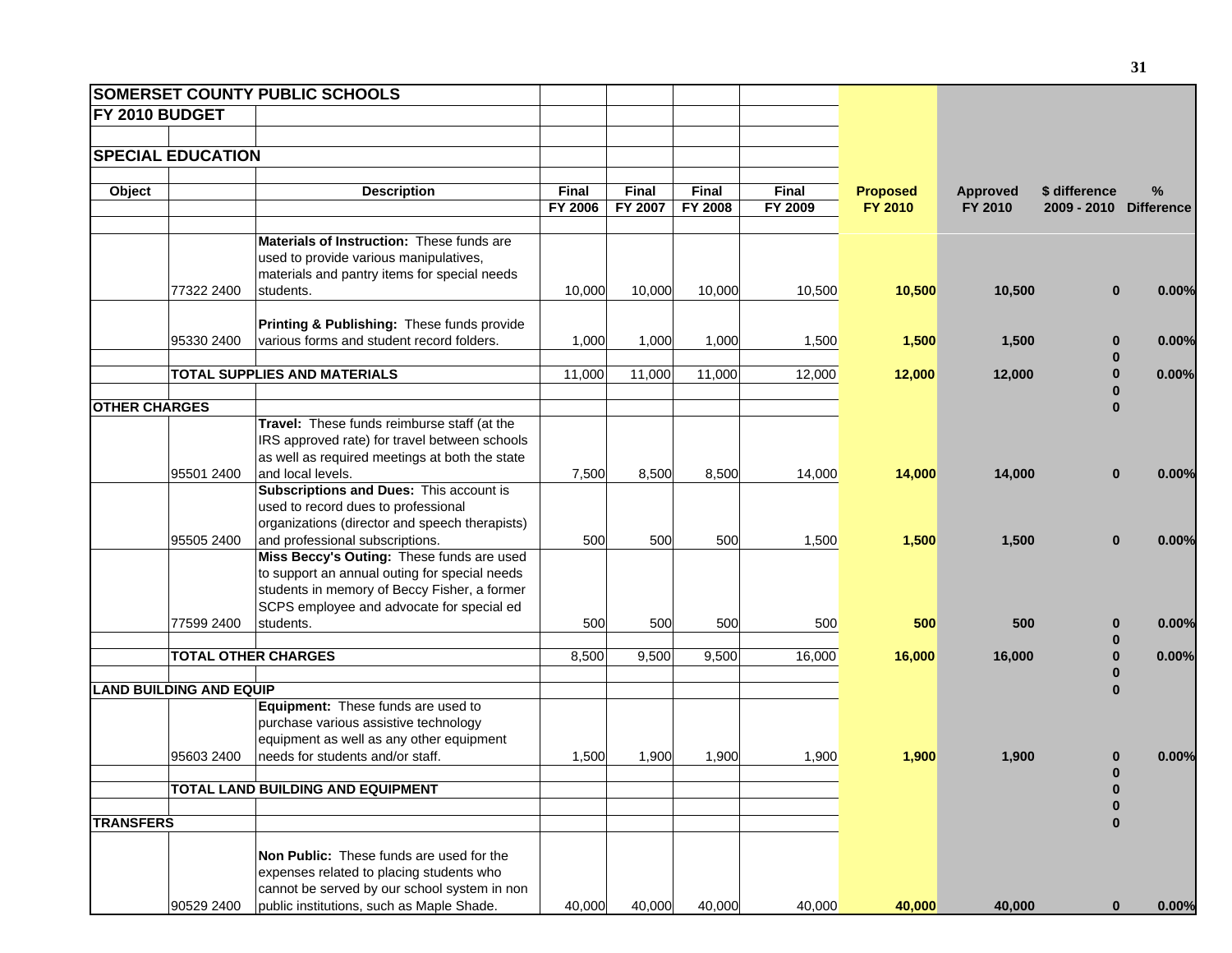|                          | <b>SOMERSET COUNTY PUBLIC SCHOOLS</b> |         |              |                               |           |                 |           |               |                   |
|--------------------------|---------------------------------------|---------|--------------|-------------------------------|-----------|-----------------|-----------|---------------|-------------------|
| <b>IFY 2010 BUDGET</b>   |                                       |         |              |                               |           |                 |           |               |                   |
|                          | <b>SPECIAL EDUCATION</b>              |         |              |                               |           |                 |           |               |                   |
|                          |                                       |         |              |                               |           |                 |           |               |                   |
| <b>Object</b>            | <b>Description</b>                    | Final   | <b>Final</b> | <b>Final</b>                  | Final     | <b>Proposed</b> | Approved  | \$ difference | $\frac{9}{6}$     |
|                          |                                       | FY 2006 | FY 2007      | <b>FY 2008</b>                | FY 2009   | <b>FY 2010</b>  | FY 2010   | 2009 - 2010   | <b>Difference</b> |
|                          |                                       |         |              |                               |           |                 |           |               |                   |
|                          |                                       |         |              |                               |           |                 |           |               |                   |
| <b>ITOTAL SPECIAL ED</b> |                                       |         |              | 1,864,328 2,006,004 2,327,471 | 2,509,032 | 2,574,548       | 2,461,788 | 65,516        | 2.81%             |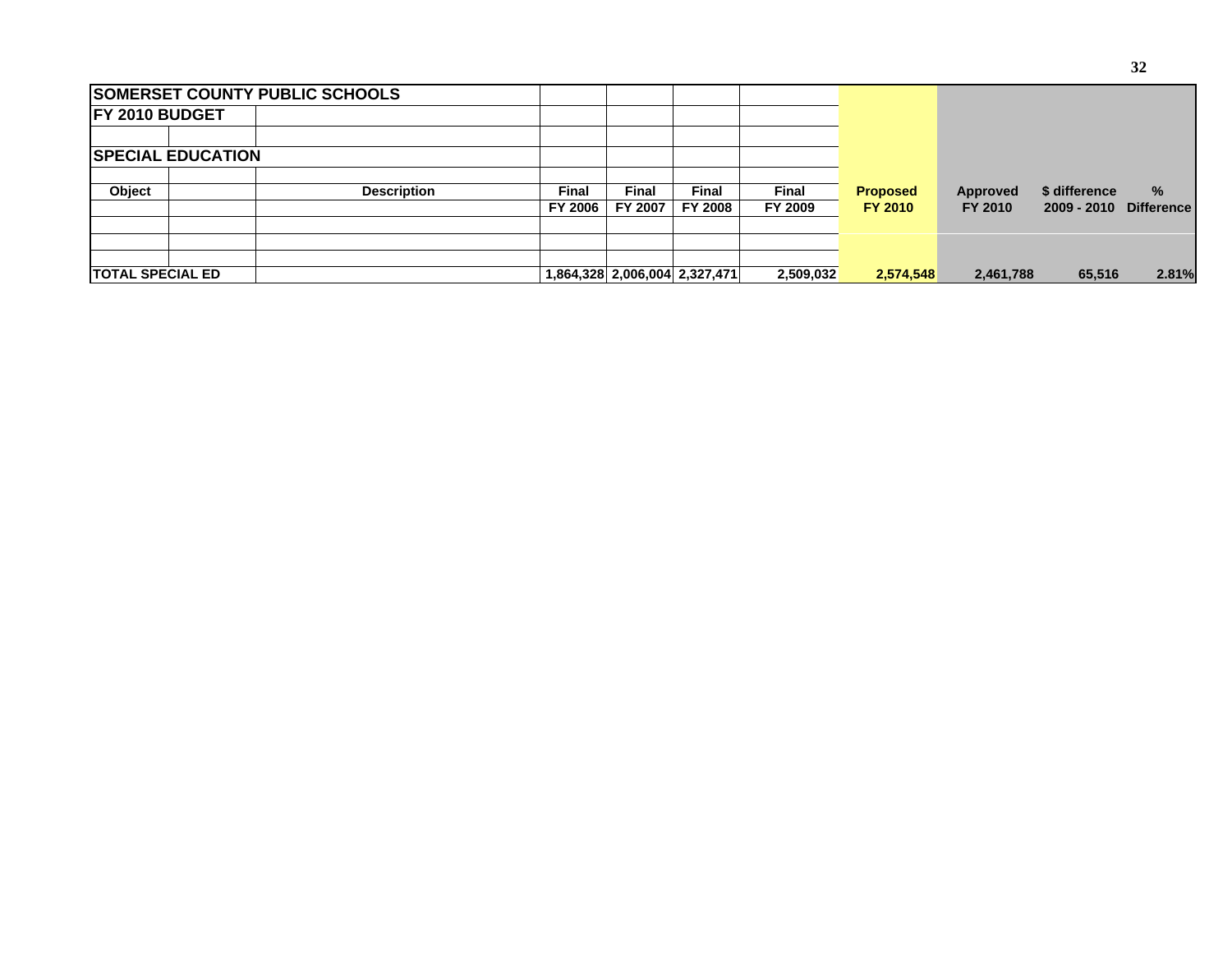|                      |                                      | <b>SOMERSET COUNTY PUBLIC SCHOOLS</b>             |                 |                 |              |              |                 |                 |               |                   |
|----------------------|--------------------------------------|---------------------------------------------------|-----------------|-----------------|--------------|--------------|-----------------|-----------------|---------------|-------------------|
|                      | FY 2010 BUDGET                       |                                                   |                 |                 |              |              |                 |                 |               |                   |
|                      |                                      |                                                   |                 |                 |              |              |                 |                 |               |                   |
|                      |                                      | STUDENT PERSONNEL SERVICES                        |                 |                 |              |              |                 |                 |               |                   |
|                      |                                      |                                                   |                 |                 |              |              |                 |                 |               |                   |
| Object               |                                      | <b>Description</b>                                | <b>Final</b>    | Final           | <b>Final</b> | <b>Final</b> | <b>Proposed</b> | <b>Approved</b> | \$ difference | $\%$              |
|                      |                                      |                                                   | FY 2006 FY 2007 |                 | FY 2008      | FY 2009      | FY 2010         | FY 2010         | 2009 - 2010   | <b>Difference</b> |
|                      |                                      |                                                   |                 |                 |              |              |                 |                 |               |                   |
| <b>SALARIES</b>      |                                      |                                                   |                 |                 |              |              |                 |                 |               |                   |
|                      |                                      |                                                   |                 |                 |              |              |                 |                 |               |                   |
|                      |                                      | <b>Student Servies Supervisors: This line</b>     |                 |                 |              |              |                 |                 |               |                   |
|                      | 58010 8100                           | records the salaries of the two Supervisors.      | 66,521          | 77,981          | 83,465       | 173,614      | 176,181         | 176,450         | 2,836         | 1.63%             |
|                      |                                      | <b>Attendance Initiative with Clerks: This</b>    |                 |                 |              |              |                 |                 |               |                   |
|                      |                                      | account records the cost of the twe one           |                 |                 |              |              |                 |                 |               |                   |
|                      | 58180 8100                           | attendance clerk at the high schools.             |                 |                 | 40,000       | 34,054       | 17,675          | 17,675          | $-16,379$     | -48.10%           |
|                      |                                      | Alt. Suspension Assistant: This line              |                 |                 |              |              |                 |                 |               |                   |
|                      |                                      | records the cost of the Alternative to            |                 |                 |              |              |                 |                 |               |                   |
|                      | 58125 8100                           | Suspension Assistant at GES.                      | 68,597          | 70,233          | 48,124       | 26,166       | 25,923          | 25,923          | $-243$        | $-0.93%$          |
|                      |                                      | Secretarial Support: This provides 1.0            |                 |                 |              |              |                 |                 |               |                   |
|                      |                                      | Admin Office Associate I.                         | 17,666          | 11,976          | 6,501        | 6,758        | 21,865          | 21,865          | 15,107        | 223.53%           |
|                      |                                      | Learning Support Specialists: This                |                 |                 |              |              |                 |                 |               |                   |
|                      |                                      | accounts records the salaries of 6 LSS (GES;      |                 |                 |              |              |                 |                 |               |                   |
|                      | 58022 8100                           | PAES; WHS; CHS; SIS)                              |                 |                 | 127,430      | 137,952      |                 |                 |               |                   |
|                      |                                      | <b>Behavior Specialists moved to Instruction:</b> |                 | 116,325 106,610 |              |              | 305,057         | 311,414         | 173,462       | 125.74%           |
|                      |                                      |                                                   |                 | $\mathbf 0$     |              |              |                 |                 | $\bf{0}$      |                   |
|                      |                                      | Account no longer used.                           | 77,770          |                 |              |              |                 |                 |               |                   |
|                      |                                      | <b>LMB Coordinator:</b> This account is inactive. |                 |                 |              | 49,218       |                 | $\bf{0}$        | $-49,218$     | $-100.00%$        |
|                      | <b>TOTAL SALARIES</b>                |                                                   |                 | 346,879 266,800 | 305,520      | 427,762      | 546,701         | 553,327         | 125,565       | 29.35%            |
|                      |                                      |                                                   |                 |                 |              |              |                 |                 | 0             |                   |
|                      | <b>SUPPLIES AND MATERIALS</b>        |                                                   |                 |                 |              |              |                 |                 | $\bf{0}$      |                   |
|                      |                                      | Supplies: These funds are used to purchase        |                 |                 |              |              |                 |                 |               |                   |
|                      | 58327 8100                           | various supplies for the division.                | 2,500           | 2,500           | 2,500        | 2,500        | 2,500           | 2,500           |               | 0.00%             |
|                      |                                      |                                                   |                 |                 |              |              |                 |                 |               |                   |
|                      | <b>TOTAL SUPPLIES AND MATERIALS:</b> |                                                   | 2,500           | 2,500           | 2,500        | 2,500        | 2,500           | 2,500           |               | 0.00%             |
|                      |                                      |                                                   |                 |                 |              |              |                 |                 |               |                   |
| <b>OTHER CHARGES</b> |                                      |                                                   |                 |                 |              |              |                 |                 |               |                   |
|                      |                                      | Travel: This account reimburses staff (at the     |                 |                 |              |              |                 |                 |               |                   |
|                      |                                      | IRS approved rate) for travel between schools     |                 |                 |              |              |                 |                 |               |                   |
|                      |                                      | and attendance at various state and local         |                 |                 |              |              |                 |                 |               |                   |
|                      | 58501 8100                           | meetings.                                         | 2,500           | 2,750           | 2,750        | 2,750        | 2,750           | 2,750           | 0             | 0.00%             |
|                      |                                      | Meetings/Conferences: These funds                 |                 |                 |              |              |                 |                 |               |                   |
|                      |                                      | provide for registration costs associated with    |                 |                 |              |              |                 |                 |               |                   |
|                      | 58506 8100                           | mandated meetings.                                | 2,000           | 2,000           | 2,000        | 500          | 500             | 500             |               | 0.00%             |
|                      |                                      | PBIS Incentives: These funds purchase             |                 |                 |              |              |                 |                 |               |                   |
|                      |                                      | incentives for students (all schools) in support  |                 |                 |              |              |                 |                 |               |                   |
|                      |                                      | of the PBIS program. Moved to SFSF                |                 |                 |              |              |                 |                 |               |                   |
|                      | 58555 8100                           | (stimulus) restricted funds                       |                 |                 | 10,000       | 10,000       | 5,000           | $\bf{0}$        | $-10,000$     | $-100.00\%$       |
|                      | <b>TOTAL OTHER CHARGES</b>           |                                                   | 4,500           | 4,750           | 14,750       | 13,250       | 8,250           | 3,250           | $-10,000$     | $-75.47%$         |
|                      |                                      |                                                   |                 |                 |              |              |                 |                 |               |                   |
|                      |                                      |                                                   |                 |                 |              |              |                 |                 |               |                   |
|                      | <b>TOTAL STUDENT PERSONNEL</b>       |                                                   |                 | 353,879 274,050 | 322,770      | 443,512      | 557,451         | 559,077         | 115,565       | 26.06%            |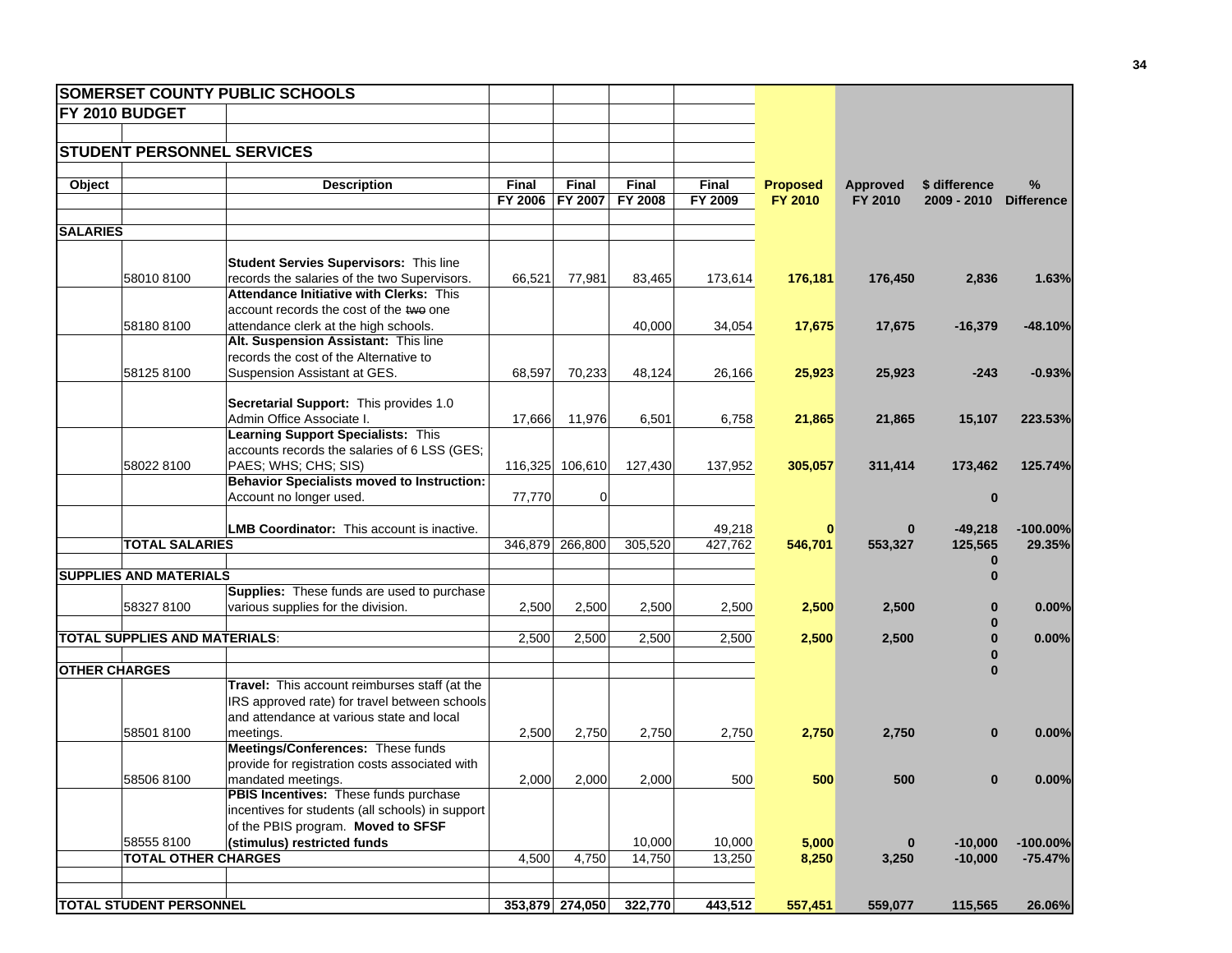|                      |                              | <b>SOMERSET COUNTY PUBLIC SCHOOLS</b> |              |                 |                |              |                |          |                                        |                   |
|----------------------|------------------------------|---------------------------------------|--------------|-----------------|----------------|--------------|----------------|----------|----------------------------------------|-------------------|
|                      | FY 2010 BUDGET               |                                       |              |                 |                |              |                |          |                                        |                   |
|                      |                              |                                       |              |                 |                |              |                |          |                                        |                   |
|                      | <b>HEALTH SERVICES</b>       |                                       |              |                 |                |              |                |          |                                        |                   |
|                      |                              |                                       |              |                 |                |              |                |          |                                        |                   |
| Object               |                              | <b>Description</b>                    | <b>Final</b> | <b>Final</b>    | Final          | <b>Final</b> |                |          | <b>Proposed Approved \$ difference</b> | %                 |
|                      |                              |                                       | FY 2006      | FY 2007         | <b>FY 2008</b> | FY 2009      | <b>FY 2010</b> | FY 2010  | 2009 - 2010                            | <b>Difference</b> |
|                      |                              |                                       |              |                 |                |              |                |          |                                        |                   |
| <b>SALARIES</b>      |                              |                                       |              |                 |                |              |                |          |                                        |                   |
|                      |                              | Nurses (8) 1 Cert Nursing Asst:       |              |                 |                |              |                |          |                                        |                   |
|                      |                              | These funds record the salaries       |              |                 |                |              |                |          |                                        |                   |
|                      |                              | 59185 of 8 school nurses.             |              | 199,313 264,899 | 283,308        | 308,174      | 297,996        | 297,996  | $-10,178$                              | $-3.42%$          |
|                      |                              | 59172 Nurse Substitutes               | 3,000        | 1,500           | 3,000          | 5,000        | 5,000          | 5,000    | $\bf{0}$                               | 0.00%             |
|                      |                              | Stipends - Record update and          |              |                 |                |              |                |          |                                        |                   |
|                      |                              | Review: This account is               |              |                 |                |              |                |          |                                        |                   |
|                      | <b>TOTAL SALARIES</b>        | inactive.                             |              |                 |                | 4,750        | 0              | $\bf{0}$ | $-4,750$                               |                   |
|                      |                              |                                       |              | 202,313 266,399 | 286,308        | 317,924      | 302,996        | 302,996  | $-14,928$<br>$\bf{0}$                  | $-4.93%$          |
| <b>SUPPLIES</b>      |                              |                                       |              |                 |                |              |                |          | $\bf{0}$                               |                   |
|                      |                              | Supplies: This line records the       |              |                 |                |              |                |          |                                        |                   |
|                      |                              | costs of various medical supplies     |              |                 |                |              |                |          |                                        |                   |
|                      | 59328 5200                   | used in each school.                  | 4,500        | 4,500           | 4,500          | 4,500        | 4,500          | 4,500    | $\bf{0}$                               | 0.00%             |
|                      |                              |                                       |              |                 |                |              |                |          | $\bf{0}$                               |                   |
|                      |                              | <b>TOTAL SUPPLIES AND MATERIALS</b>   | 4,500        | 4,500           | 4,500          | 4,500        | 4,500          | 4,500    | $\bf{0}$                               | 0.00%             |
|                      |                              |                                       |              |                 |                |              |                |          | $\bf{0}$                               |                   |
| <b>OTHER CHARGES</b> |                              |                                       |              |                 |                |              |                |          | $\bf{0}$                               |                   |
|                      |                              | <b>Travel and Conferences:</b>        |              |                 |                |              |                |          |                                        |                   |
|                      |                              | These funds are used to               |              |                 |                |              |                |          |                                        |                   |
|                      |                              | reimburse nurses for travel           |              |                 |                |              |                |          |                                        |                   |
|                      |                              | between schools (at the IRS           |              |                 |                |              |                |          |                                        |                   |
|                      |                              | approved rate) as well as             |              |                 |                |              |                |          |                                        |                   |
|                      |                              | attendance at any state or local      |              |                 |                |              |                |          |                                        |                   |
|                      | 59501 5200                   | required meetings.                    | 1,000        | 1,100           | 1,100          | 1,800        | 1,800          | 1,800    | $\bf{0}$                               | 0.00%             |
|                      |                              |                                       |              |                 |                |              |                |          |                                        |                   |
|                      | <b>TOTAL OTHER CHARGES</b>   |                                       | 1,000        | 1,100           | 1,100          | 1,800        | 1,800          | 1,800    | $\bf{0}$                               | 0.00%             |
| <b>EQUIPMENT</b>     |                              |                                       |              |                 |                |              |                |          | 0<br>$\bf{0}$                          |                   |
|                      |                              | <b>Nursing Equipment: These</b>       |              |                 |                |              |                |          |                                        |                   |
|                      |                              | funds buy various nursing             |              |                 |                |              |                |          |                                        |                   |
|                      |                              | equipment such as portable            |              |                 |                |              |                |          |                                        |                   |
|                      |                              | AEDs; cots; hearing and vision        |              |                 |                |              |                |          |                                        |                   |
|                      | 59604 - 5200                 | machines, etc.                        | $\Omega$     | 1,500           | 2,582          | 2,990        | 1,490          | 1,490    | $-1,500$                               | $-100.67%$        |
|                      |                              |                                       |              |                 |                |              |                |          | $\bf{0}$                               |                   |
|                      |                              |                                       |              |                 |                |              |                |          | $\bf{0}$                               |                   |
|                      | <b>TOTAL HEALTH SERVICES</b> |                                       |              | 207,813 273,499 | 294,490        | 327,214      | 310,786        | 310,786  | $-16,428$                              | $-5.29%$          |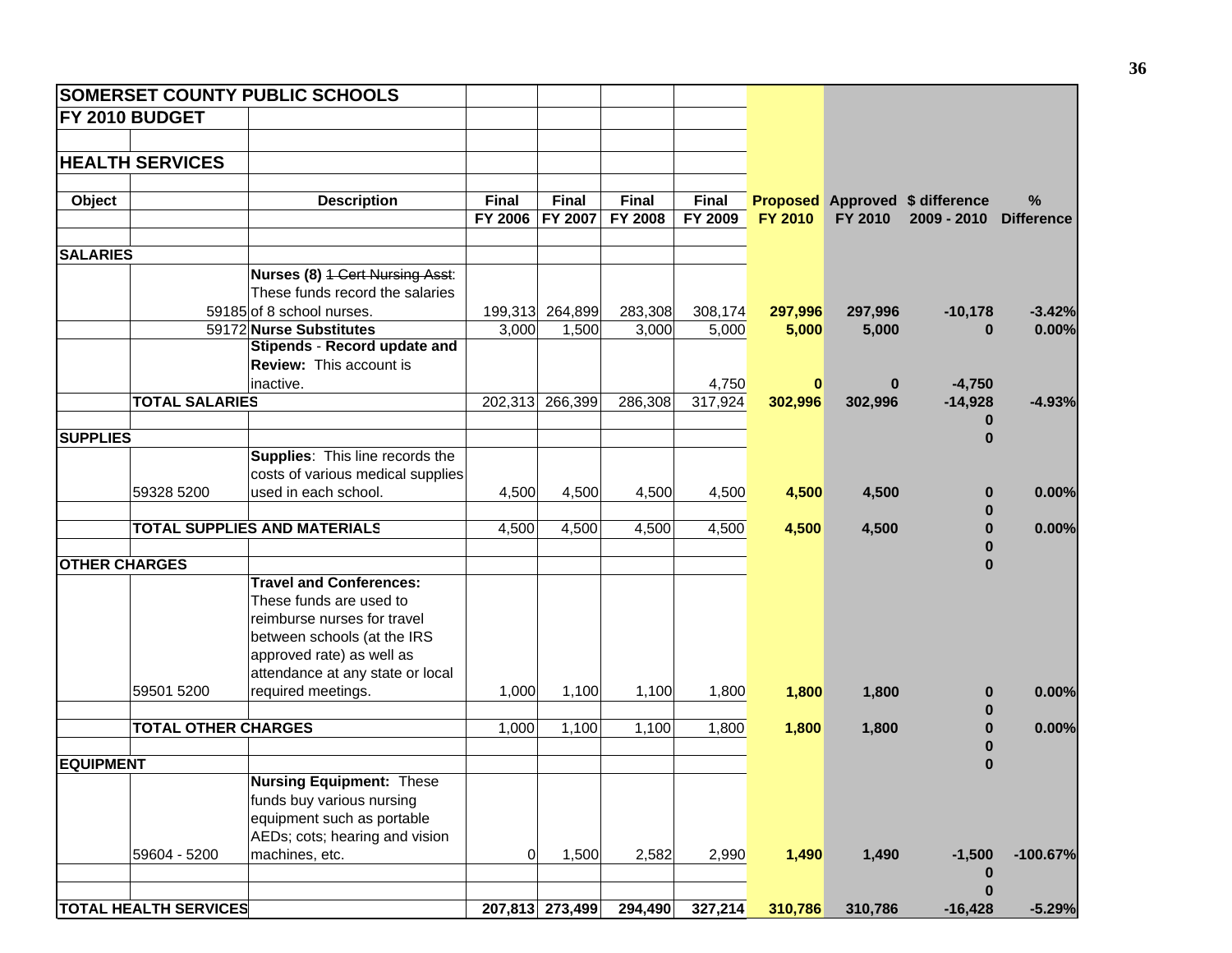|                 |                            | <b>SOMERSET COUNTY PUBLIC SCHOOLS</b>                                                     |                         |                  |                     |                  |                                   |                            |                                         |           |
|-----------------|----------------------------|-------------------------------------------------------------------------------------------|-------------------------|------------------|---------------------|------------------|-----------------------------------|----------------------------|-----------------------------------------|-----------|
|                 | FY 2010 BUDGET             |                                                                                           |                         |                  |                     |                  |                                   |                            |                                         |           |
|                 |                            |                                                                                           |                         |                  |                     |                  |                                   |                            |                                         |           |
|                 | <b>TRANSPORTATION</b>      |                                                                                           |                         |                  |                     |                  |                                   |                            |                                         |           |
|                 |                            |                                                                                           |                         |                  |                     |                  |                                   |                            |                                         |           |
| Object          |                            | <b>Description</b>                                                                        | <b>Final</b><br>FY 2006 | Final<br>FY 2007 | Final<br>FY 2008    | Final<br>FY 2009 | <b>Proposed</b><br><b>FY 2010</b> | <b>Approved</b><br>FY 2010 | \$ difference<br>2009 - 2010 Difference | %         |
| <b>SALARIES</b> |                            |                                                                                           |                         |                  |                     |                  |                                   |                            |                                         |           |
|                 |                            | <b>Director:</b> This account is used to record the                                       |                         |                  |                     |                  |                                   |                            |                                         |           |
|                 | 60010 8200                 | salary of the Director.                                                                   | 85,595                  | 92,427           | 100,746             | 106,776          | 105,315                           | 105,475                    | $-1,301$                                | $-1.22%$  |
|                 |                            | Clerical Support: This account is used to                                                 |                         |                  |                     |                  |                                   |                            |                                         |           |
|                 | 601158200                  | record the salary of .5 Accounting Associate.                                             | 32,701                  | 33,684           | 36,039              | 37,329           | 22,377                            | 22,411                     | $-14,919$                               | $-39.97%$ |
|                 |                            | <b>Bus Assistants: This line records the salaries</b>                                     |                         |                  |                     |                  |                                   |                            |                                         |           |
|                 |                            | of the special education bus assistants (3) and                                           |                         |                  |                     |                  |                                   |                            |                                         |           |
|                 | 61125 8200                 | funds for substitutes as needed.                                                          | 47,457                  | 49,830           | 53,318              | 56,000           | 60,030                            | 60,030                     | 4,030                                   | 7.20%     |
|                 |                            | Driver Trainer: These funds are used to                                                   |                         |                  |                     |                  |                                   |                            |                                         |           |
|                 | 601898200                  | support the cost of the Driver Trainer.                                                   | 19,240                  | 20,202           | 21,616              | 23,481           | 23,481                            | 23,481                     | $\bf{0}$                                | 0.00%     |
|                 | <b>TOTAL SALARIES</b>      |                                                                                           | 184,993                 | 196,143          | 211,719             | 223,586          | 211,203                           | 211,397                    | $\mathbf{0}$<br>$-12,189$               | $-5.45%$  |
|                 |                            |                                                                                           |                         |                  |                     |                  |                                   |                            |                                         |           |
|                 | <b>CONTRACTED SERVICES</b> |                                                                                           |                         |                  |                     |                  |                                   |                            | $\bf{0}$                                |           |
|                 |                            | Contracted Routes: This account records the                                               |                         |                  |                     |                  |                                   |                            |                                         |           |
|                 |                            | cost of all contracted routes (regular ed and                                             |                         |                  |                     |                  |                                   |                            |                                         |           |
|                 |                            | special ed). It includes an hourly rate of \$18                                           |                         |                  |                     |                  |                                   |                            |                                         |           |
|                 |                            | and \$1.18 per mile.                                                                      | 1,855,336               |                  | 1,935,251 2,017,735 | 2,269,949        | 2,319,908                         | 2,314,908                  | 44,959                                  | 1.98%     |
|                 |                            | Administrative Fees: These funds are                                                      |                         |                  |                     |                  |                                   |                            |                                         |           |
|                 |                            | provided to the contract drivers (\$500) to offset                                        |                         |                  |                     |                  |                                   |                            |                                         |           |
|                 |                            | some of the administrative costs of driving.                                              |                         |                  |                     | 18,000           | 19,000                            | 19,000                     | 1,000                                   | 5.56%     |
|                 |                            | Bus Inspection: These funds cover the cost of                                             |                         |                  |                     |                  |                                   |                            |                                         |           |
|                 | 60207 8200                 | 3 mandated bus inspections per year.                                                      | 1,200                   | 1,200            | 1,200               | 1,200            | 1,200                             | 1,200                      | $\bf{0}$                                | 0.00%     |
|                 |                            | Medical Fees: This account is used to record                                              |                         |                  |                     |                  |                                   |                            |                                         |           |
|                 |                            | the cost of physicals for all drivers and                                                 |                         |                  |                     |                  |                                   |                            |                                         |           |
|                 | 60204 8200                 | substitutes (\$50).                                                                       | 3,900                   | 3,900            | 3,900               | 4,800            | 4,800                             | 4,800                      | $\mathbf{0}$                            | 0.00%     |
|                 |                            | Printing and Publishing: These funds cover                                                |                         |                  |                     |                  |                                   |                            |                                         |           |
|                 |                            | the printing of the various forms used in student                                         |                         |                  |                     |                  |                                   |                            |                                         |           |
|                 | 60211 8200                 | discipline, activity transporation, etc.                                                  | 1,500                   | 1,500            | 1,500               | 1,350            | 1,350                             | 1,350                      | $\bf{0}$                                | 0.00%     |
|                 |                            | <b>Music Transportation:</b> This account records                                         |                         |                  |                     |                  |                                   |                            |                                         |           |
|                 |                            | the cost of transporting secondary students to                                            |                         |                  |                     |                  |                                   |                            |                                         |           |
|                 | 63228                      | various music competitions (parades, etc)                                                 | 10,270                  | 11,297           | 11,919              | 12,000           | 12,000                            | 12,000                     | $\bf{0}$                                | 0.00%     |
|                 |                            |                                                                                           |                         |                  |                     |                  |                                   |                            |                                         |           |
|                 |                            | Athletic Transportation: This account records                                             |                         |                  |                     |                  |                                   |                            |                                         |           |
|                 | 63225                      | the cost of transporting secondary student<br>athletes to various games and competitions. | 35,405                  | 38.946           | 41,089              | 45,989           | 45.989                            | 45.989                     | $\bf{0}$                                | 0.00%     |
|                 |                            |                                                                                           |                         |                  |                     |                  |                                   |                            |                                         |           |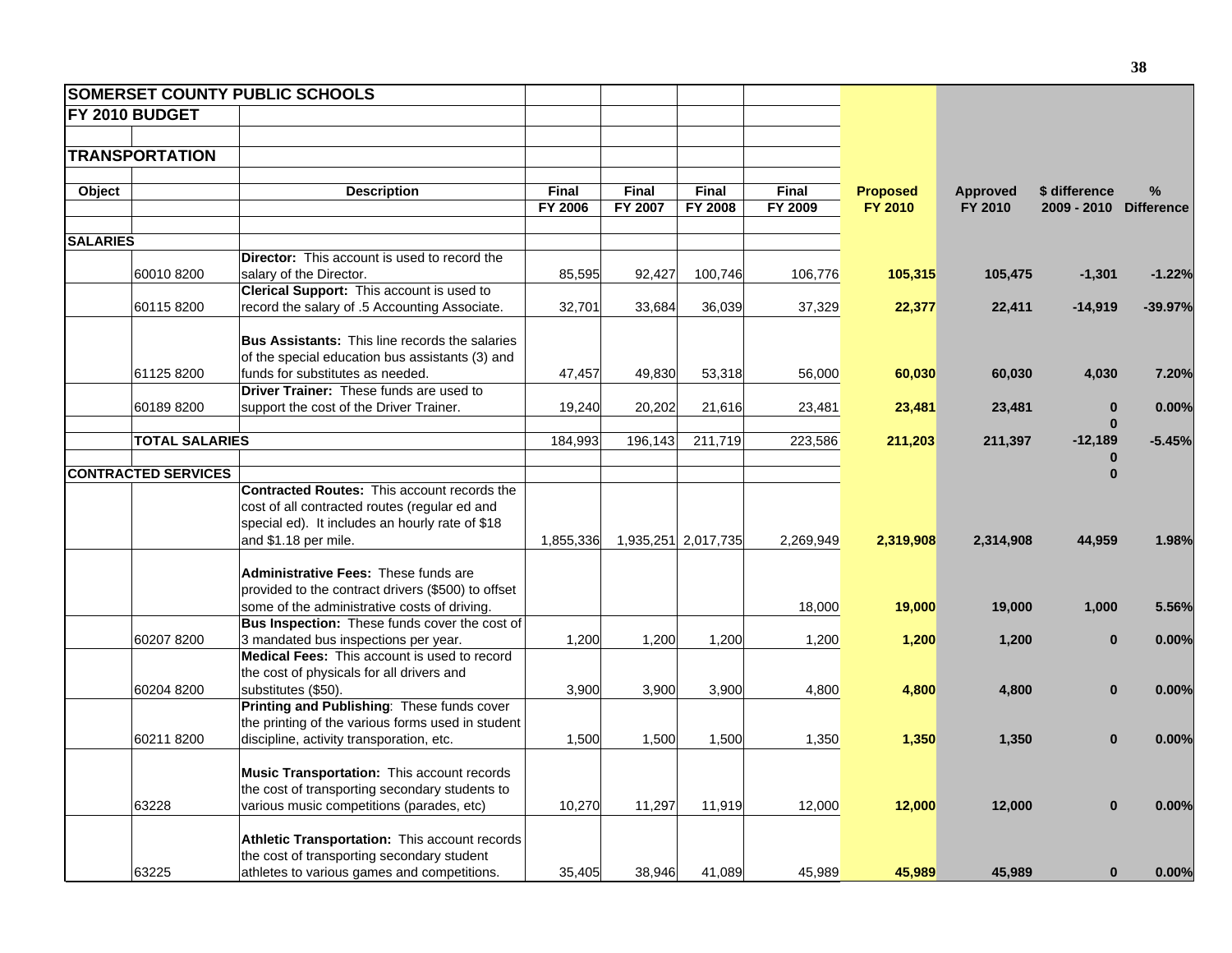|                 |                       | <b>SOMERSET COUNTY PUBLIC SCHOOLS</b>                                                                                                                                             |                         |                                |                                |                         |                            |                     |                                         |           |
|-----------------|-----------------------|-----------------------------------------------------------------------------------------------------------------------------------------------------------------------------------|-------------------------|--------------------------------|--------------------------------|-------------------------|----------------------------|---------------------|-----------------------------------------|-----------|
|                 | FY 2010 BUDGET        |                                                                                                                                                                                   |                         |                                |                                |                         |                            |                     |                                         |           |
|                 |                       |                                                                                                                                                                                   |                         |                                |                                |                         |                            |                     |                                         |           |
|                 | <b>TRANSPORTATION</b> |                                                                                                                                                                                   |                         |                                |                                |                         |                            |                     |                                         |           |
|                 |                       |                                                                                                                                                                                   |                         |                                |                                |                         |                            |                     |                                         |           |
| Object          |                       | <b>Description</b>                                                                                                                                                                | <b>Final</b><br>FY 2006 | <b>Final</b><br><b>FY 2007</b> | <b>Final</b><br><b>FY 2008</b> | <b>Final</b><br>FY 2009 | <b>Proposed</b><br>FY 2010 | Approved<br>FY 2010 | \$ difference<br>2009 - 2010 Difference | %         |
|                 |                       | Intermediate/Academy Athletic Transp:                                                                                                                                             |                         |                                |                                |                         |                            |                     |                                         |           |
|                 |                       | These funds are used to transport the<br>Intermediate and Academy students to various                                                                                             |                         |                                |                                |                         |                            |                     |                                         |           |
|                 | 63225 1300            | games.                                                                                                                                                                            | 3,300                   | 3,630                          | 3,830                          | 4,213                   | 2,713                      | 2,713               | $-1,500$                                | -35.60%   |
|                 |                       | Field Trip/Miscellaneous Transp: These<br>funds are used for field trips and other                                                                                                |                         |                                |                                |                         |                            |                     |                                         |           |
|                 | 63299 9800            | transportation costs not specifically defined.                                                                                                                                    | 7,910                   | 8,701                          | 8,701                          | 9,500                   | 9,500                      | 9,500               | $\bf{0}$                                | 0.00%     |
|                 |                       | School Orientation: These funds are used to<br>record the cost of transporting students to a<br>new school to give them an opportunity to                                         |                         |                                |                                |                         |                            |                     |                                         |           |
|                 | 63299 8200            | become familiar with the building prior to the<br>first official day.                                                                                                             | 2,000                   | 2,200                          | 2,320                          |                         | 2,420                      | 2,420               | $\bf{0}$                                |           |
|                 |                       | Safety Meetings: This account is used to<br>record all costs associated with driver<br>inservices to include: speaker fees;                                                       |                         |                                |                                | 2,420                   |                            |                     |                                         | 0.00%     |
|                 | 60248 8200            | refreshments; and stipends.                                                                                                                                                       | 7,508                   | 7,734                          | 8,508                          | 8,500                   | 8,500                      | 8,500               | $\bf{0}$                                | 0.00%     |
|                 |                       | Summer Intervention Transportation: These<br>funds are used to transport students for<br>summer school and any intervention programs<br>planned for the summer. Moved to SFSF     |                         |                                |                                |                         |                            |                     |                                         |           |
|                 | 63299 9800            | (stimulus) restricted funds                                                                                                                                                       |                         |                                |                                | 16,000                  | 22,000                     | 14,000              | $-2,000$                                | $-12.50%$ |
|                 | 60253 8200            | Drug Testing: This account records the cost of<br>mandatory drug testing on drivers and<br>substitutes.                                                                           | 2,500                   | 2,629                          | 2,760                          | 3,000                   | 3,000                      | 3,000               | $\bf{0}$                                | 0.00%     |
|                 |                       | <b>TOTAL CONTRACTED SERVICES</b>                                                                                                                                                  | 1,930,829               |                                | 2,016,988 2,103,462            | 2,396,921               | 2,452,380                  | 2,439,380           | $\bf{0}$<br>42,459                      | 1.77%     |
|                 |                       |                                                                                                                                                                                   |                         |                                |                                |                         |                            |                     | $\bf{0}$                                |           |
| <b>SUPPLIES</b> |                       |                                                                                                                                                                                   |                         |                                |                                |                         |                            |                     | $\bf{0}$                                |           |
|                 |                       | Office Supplies: These funds are used for the<br>paper and ink cartridges used to provide<br>monthly newsletters to the drivers as well as<br>various other communications in the |                         |                                |                                |                         |                            |                     |                                         |           |
|                 | 60300 8200            | <b>Transportation Dept.</b>                                                                                                                                                       | 1,000                   | 1,000                          | 1,000                          | 1,000                   | 1,000                      | 1,000               | 0                                       | 0.00%     |
|                 |                       |                                                                                                                                                                                   |                         |                                |                                |                         |                            |                     | $\bf{0}$                                |           |
|                 |                       | <b>TOTAL SUPPLIES AND MATERIALS</b>                                                                                                                                               | 1,000                   | 1,000                          | 1,000                          | 1,000                   | 1,000                      | 1,000               |                                         | 0.00%     |
|                 |                       |                                                                                                                                                                                   |                         |                                |                                |                         |                            |                     |                                         |           |
| <b>OTHER</b>    |                       | <b>Travel:</b> These funds are used to record the<br>costs associated with travel for the Director and                                                                            |                         |                                |                                |                         |                            |                     | $\bf{0}$                                |           |
|                 | 60501 8200            | Bus Driver Trainer.                                                                                                                                                               | 3,000                   | 3,750                          | 3,000                          | 3,300                   | 3,300                      | 3,300               | $\bf{0}$                                | 0.00%     |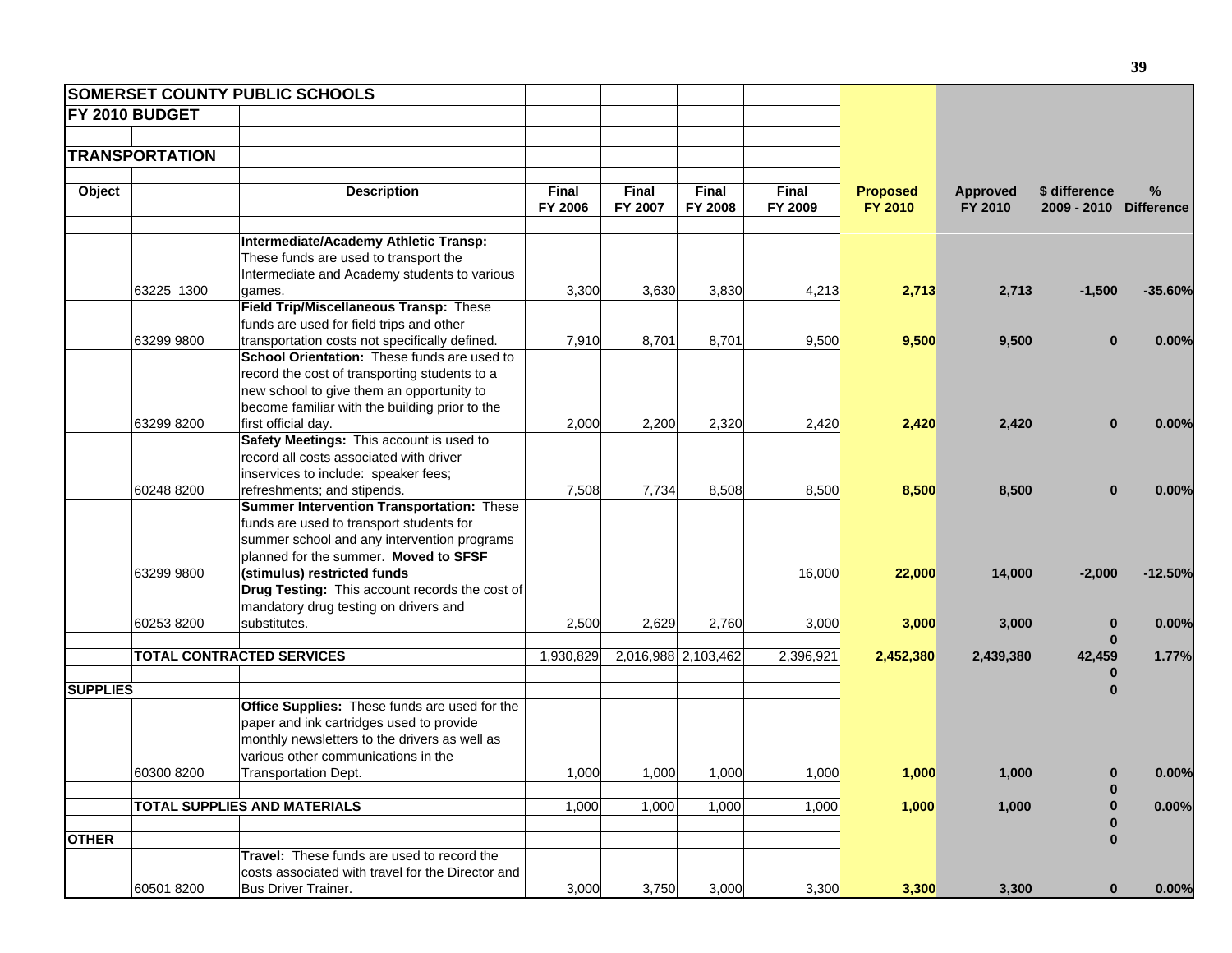|                  |                              | <b>SOMERSET COUNTY PUBLIC SCHOOLS</b>            |              |              |                     |              |                 |                 |                        |           |
|------------------|------------------------------|--------------------------------------------------|--------------|--------------|---------------------|--------------|-----------------|-----------------|------------------------|-----------|
|                  | <b>FY 2010 BUDGET</b>        |                                                  |              |              |                     |              |                 |                 |                        |           |
|                  |                              |                                                  |              |              |                     |              |                 |                 |                        |           |
|                  | <b>TRANSPORTATION</b>        |                                                  |              |              |                     |              |                 |                 |                        |           |
| Object           |                              | <b>Description</b>                               | <b>Final</b> | <b>Final</b> | <b>Final</b>        | <b>Final</b> | <b>Proposed</b> | <b>Approved</b> | \$ difference          | %         |
|                  |                              |                                                  | FY 2006      | FY 2007      | <b>FY 2008</b>      | FY 2009      | <b>FY 2010</b>  | FY 2010         | 2009 - 2010 Difference |           |
|                  |                              |                                                  |              |              |                     |              |                 |                 |                        |           |
|                  |                              | Meeting and Conferences: These funds are         |              |              |                     |              |                 |                 |                        |           |
|                  |                              | used for the costs associated with various state |              |              |                     |              |                 |                 |                        |           |
|                  |                              | and local level meetings for the Transportation  |              |              |                     |              |                 |                 |                        |           |
|                  | 60506 8200                   | Director.                                        | 1,500        | 1,500        | 1,500               | 1,800        | 1,800           | 1,800           | $\bf{0}$               | 0.00%     |
|                  |                              | Subscriptions and Dues: These funds are          |              |              |                     |              |                 |                 |                        |           |
|                  |                              | used for membership dues and selected            |              |              |                     |              |                 |                 |                        |           |
|                  | 605058200                    | professional publications.                       | 500          | 500          | 500                 | 500          | 500             | 500             | $\bf{0}$               | 0.00%     |
|                  | 60546 8200                   | <b>Inservices</b>                                | 2,100        | 2,100        | 2,100               | 2,100        | 2,100           | 2,100           | 0                      | 0.00%     |
|                  | 60599 8200                   | <b>Turn Around Lane Repair</b>                   | 1,000        | 1,000        | 1,000               | 1,000        | 1,000           | 1,000           | $\bf{0}$               | 0.00%     |
|                  |                              | Travel - Driver Trainer: This account is used    |              |              |                     |              |                 |                 |                        |           |
|                  |                              | to record the expenses incurred by the Bus       |              |              |                     |              |                 |                 |                        |           |
|                  | 60504 8200                   | Driver Trainer in carrying out his duties.       | 800          | 800          | 800                 | 900          | 900             | 900             | $\bf{0}$               | 0.00%     |
|                  |                              | <b>Bus Insurance:</b> This account records the   |              |              |                     |              |                 |                 |                        |           |
|                  |                              | Board's cost of insurance on the buses used to   |              |              |                     |              |                 |                 |                        |           |
|                  | 60514 8200                   | transport students.                              | 29,040       | 30,492       | 30,492              | 32,000       | 28,000          | 28,000          | $-4,000$               | $-12.50%$ |
|                  |                              | <b>Communications:</b> This account is used to   |              |              |                     |              |                 |                 |                        |           |
|                  |                              | record the monthly maintenance cost of the       |              |              |                     |              |                 |                 |                        |           |
|                  | 60520 8200                   | radio system on the buses.                       | 14,000       | 16,000       | 16,000              | 16,000       | 16,000          | 16,000          | $\bf{0}$               | 0.00%     |
|                  |                              |                                                  |              |              |                     |              |                 |                 | $\bf{0}$               |           |
|                  | <b>TOTAL OTHER CHARGES</b>   |                                                  | 51,940       | 56,142       | 55,392              | 57,600       | 53,600          | 53,600          | $-4,000$               | $-6.94%$  |
|                  |                              |                                                  |              |              |                     |              |                 |                 | 0                      |           |
| <b>EQUIPMENT</b> |                              |                                                  |              |              |                     |              |                 |                 | $\bf{0}$               |           |
|                  |                              | Camera and radio systems: These funds            |              |              |                     |              |                 |                 |                        |           |
|                  |                              | provide new and replacement cameras and          |              |              |                     |              |                 |                 |                        |           |
|                  |                              | radios on the buses. This request also includes  |              |              |                     |              |                 |                 |                        |           |
|                  |                              | a non recurring cost request for camera          |              |              |                     |              |                 |                 |                        |           |
|                  |                              | systems for the buses. Includes \$10,000 non     |              |              |                     |              |                 |                 |                        |           |
|                  | 60604 8200                   | recurring costs.                                 |              |              | 10,000              | 10,000       | 14,800          | 14,800          | 4,800<br>$\bf{0}$      | 48.00%    |
|                  | <b>TOTAL EQUIPMENT</b>       |                                                  |              |              | 10.000              | 10,000       | 14,800          | 14,800          | 4,800                  | 48.00%    |
|                  |                              |                                                  |              |              |                     |              |                 |                 | $\bf{0}$               |           |
|                  | <b>TOTAL TRANSPORTATION:</b> |                                                  | 2,168,762    |              | 2,270,273 2,381,573 | 2,689,107    | 2,732,983       | 2,720,177       | 31,070                 | 1.16%     |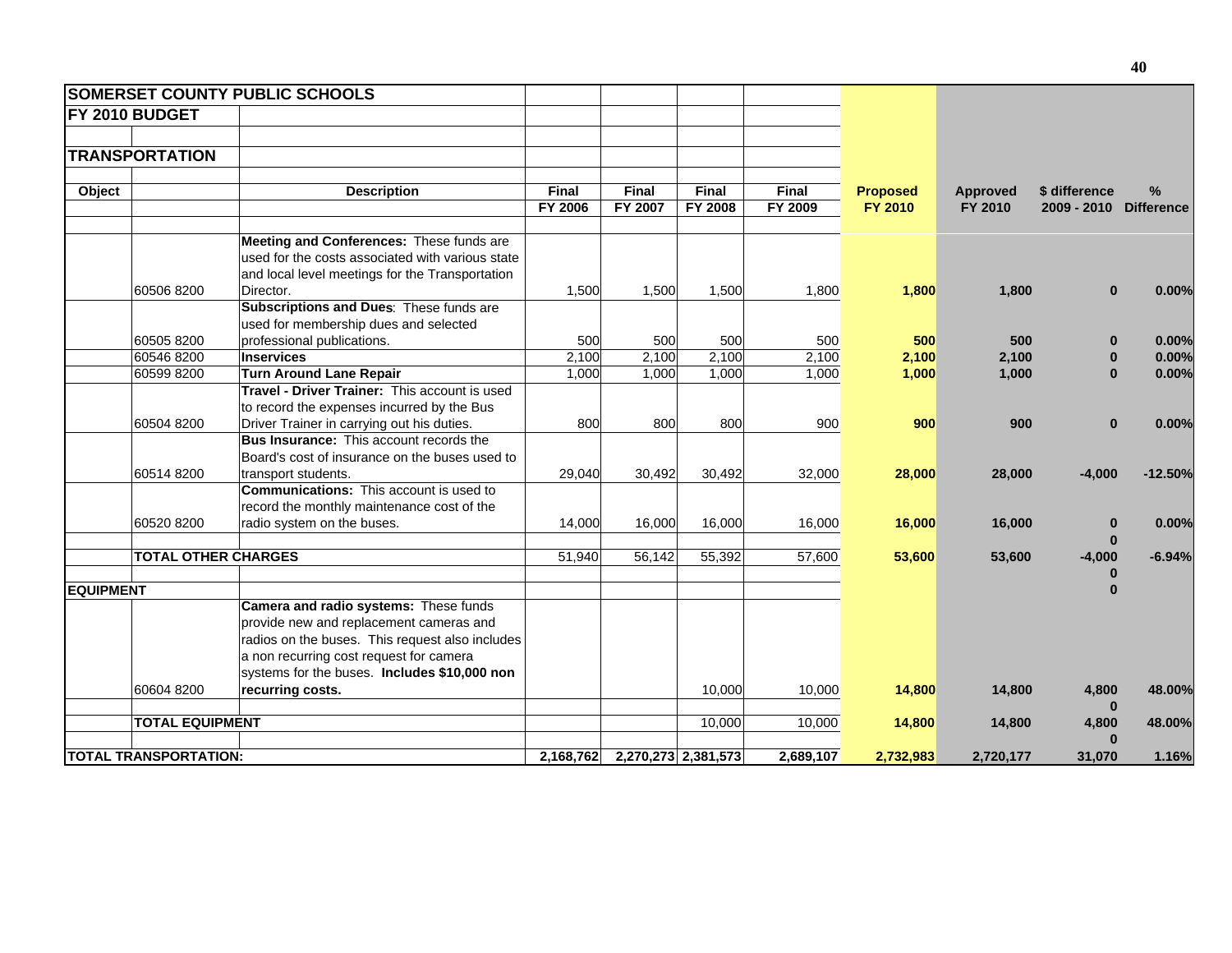|                 |                            | <b>SOMERSET COUNTY PUBLIC SCHOOLS</b>              |              |              |              |              |                 |                 |               |                   |
|-----------------|----------------------------|----------------------------------------------------|--------------|--------------|--------------|--------------|-----------------|-----------------|---------------|-------------------|
|                 | <b>FY 2010 BUDGET</b>      |                                                    |              |              |              |              |                 |                 |               |                   |
|                 |                            |                                                    |              |              |              |              |                 |                 |               |                   |
|                 | <b>OPERATION OF PLANT</b>  |                                                    |              |              |              |              |                 |                 |               |                   |
|                 |                            |                                                    |              |              |              |              |                 |                 |               |                   |
| Object          |                            | <b>Description</b>                                 | <b>Final</b> | <b>Final</b> | <b>Final</b> | <b>Final</b> | <b>Proposed</b> | <b>Approved</b> | \$ difference | %                 |
|                 |                            |                                                    | FY 2006      | FY 2007      | FY 2008      | FY 2009      | FY 2010         | FY 2010         | 2009 - 2010   | <b>Difference</b> |
| <b>SALARIES</b> |                            |                                                    |              |              |              |              |                 |                 |               |                   |
|                 |                            | <b>Custodial Salaries: This line records the</b>   |              |              |              |              |                 |                 |               |                   |
|                 | 64152 9000                 | salaries of school custodians - (30.25 FTE).       | 638,272      | 647,542      | 674,167      | 735,186      | 735,590         | 736,123         | 937           | 0.13%             |
|                 |                            | Substitute Custodians: This account is used        |              |              |              |              |                 |                 |               |                   |
|                 |                            | to record the costs of providing substitute        |              |              |              |              |                 |                 |               |                   |
|                 | 64172 9000                 | custodians.                                        | 17,500       | 22,885       | 24,000       | 25,120       | 25,120          | 25,120          | $\bf{0}$      | 0.00%             |
|                 |                            |                                                    |              |              |              |              |                 |                 | $\bf{0}$      |                   |
|                 | <b>TOTAL SALARIES</b>      |                                                    | 655,772      | 670,426      | 698,167      | 760,306      | 760,710         | 761,243         | 937           | 0.12%             |
|                 |                            |                                                    |              |              |              |              |                 |                 | $\bf{0}$      |                   |
|                 | <b>CONTRACTED SERVICES</b> |                                                    |              |              |              |              |                 |                 | 0             |                   |
|                 |                            | <b>Custodial Services: These funds are used to</b> |              |              |              |              |                 |                 |               |                   |
|                 | 64221 9000                 | provide mops and rugs on a rental basis.           | 10,800       | 11,000       | 13,000       | 13,650       | 13,650          | 13,650          | $\bf{0}$      | 0.00%             |
|                 |                            | Copier Maintenance: This account is used to        |              |              |              |              |                 |                 |               |                   |
|                 |                            | record the lease cost of all copiers throughout    |              |              |              |              |                 |                 |               |                   |
|                 | 64203 9800                 | the system.                                        | 89,000       | 89.000       | 95,000       | 95,000       | 95,000          | 95,000          | $\bf{0}$      | 0.00%             |
|                 |                            |                                                    |              |              |              |              |                 |                 |               |                   |
|                 |                            | Service Maintenance Contract: This account         |              |              |              |              |                 |                 |               |                   |
|                 |                            | is used to record the costs of service contracts   |              |              |              |              |                 |                 |               |                   |
|                 | 64203                      | on various building equipment.                     | 22,500       | 23,625       | 23,625       | 24,825       | 25,000          | 25,000          | 175           | 0.70%             |
|                 |                            |                                                    |              |              |              |              |                 |                 |               |                   |
|                 |                            | Repair Instructional Equipment: These              |              |              |              |              |                 |                 |               |                   |
|                 |                            | funds are used to repair instructional equipment   |              |              |              |              |                 |                 |               |                   |
|                 |                            | as feasible. It is also used to record the cost of |              |              |              |              |                 |                 |               |                   |
|                 |                            | the annual maintenance on the microscopes          |              |              |              |              |                 |                 |               |                   |
|                 | 64212 9000                 | used in secondary science.                         | 5,000        | 3,000        | 3,000        | 3,000        | 3,000           | 500             | $-2,500$      | $-83.33%$         |
|                 |                            | <b>Repair of Non Instructional Equipment:</b>      |              |              |              |              |                 |                 |               |                   |
|                 |                            | These funds are used to repair (where feasible)    |              |              |              |              |                 |                 |               |                   |
|                 | 64213 9000                 | non instructional equipment.                       | 5,000        | 2,000        | 2,000        | 2,000        | 2,000           | 500             | $-1,500$      | $-75.00%$         |
|                 |                            |                                                    |              |              |              |              |                 |                 |               |                   |
|                 |                            | School Activities Security: These funds are        |              |              |              |              |                 |                 |               |                   |
|                 |                            | distributed to the secondary schools to offset     |              |              |              |              |                 |                 |               |                   |
|                 | 64250                      | the costs of security for athletic events.         | 5,000        | 5,000        | 10,000       | 11,000       | 11,000          | 11,000          | 0             | 0.00%             |
|                 |                            | Intrusion Alarms: This account is used to          |              |              |              |              |                 |                 |               |                   |
|                 |                            | record the cost of an alarm system in all          |              |              |              |              |                 |                 |               |                   |
|                 | 64299 9000                 | schools and the Central Office.                    | 16,000       | 16,000       | 16,500       | 16,500       | 12,400          | 12,400          | $-4,100$      | $-24.85%$         |
|                 |                            | Garbage Removal: This account is used to           |              |              |              |              |                 |                 |               |                   |
|                 | 64231 9000                 | record the cost of garbage removal.                | 65,000       | 65,000       | 67,600       | 71,656       | 75,656          | 75,656          | 4,000         | 5.58%             |
|                 |                            |                                                    |              |              |              |              |                 |                 | $\bf{0}$      |                   |
|                 |                            | <b>TOTAL CONTRACTED SERVICES</b>                   | 218,300      | 214,625      | 230,725      | 237,631      | 237,706         | 233,706         | $-3,925$      | $-1.65%$          |
|                 |                            |                                                    |              |              |              |              |                 |                 | $\bf{0}$      |                   |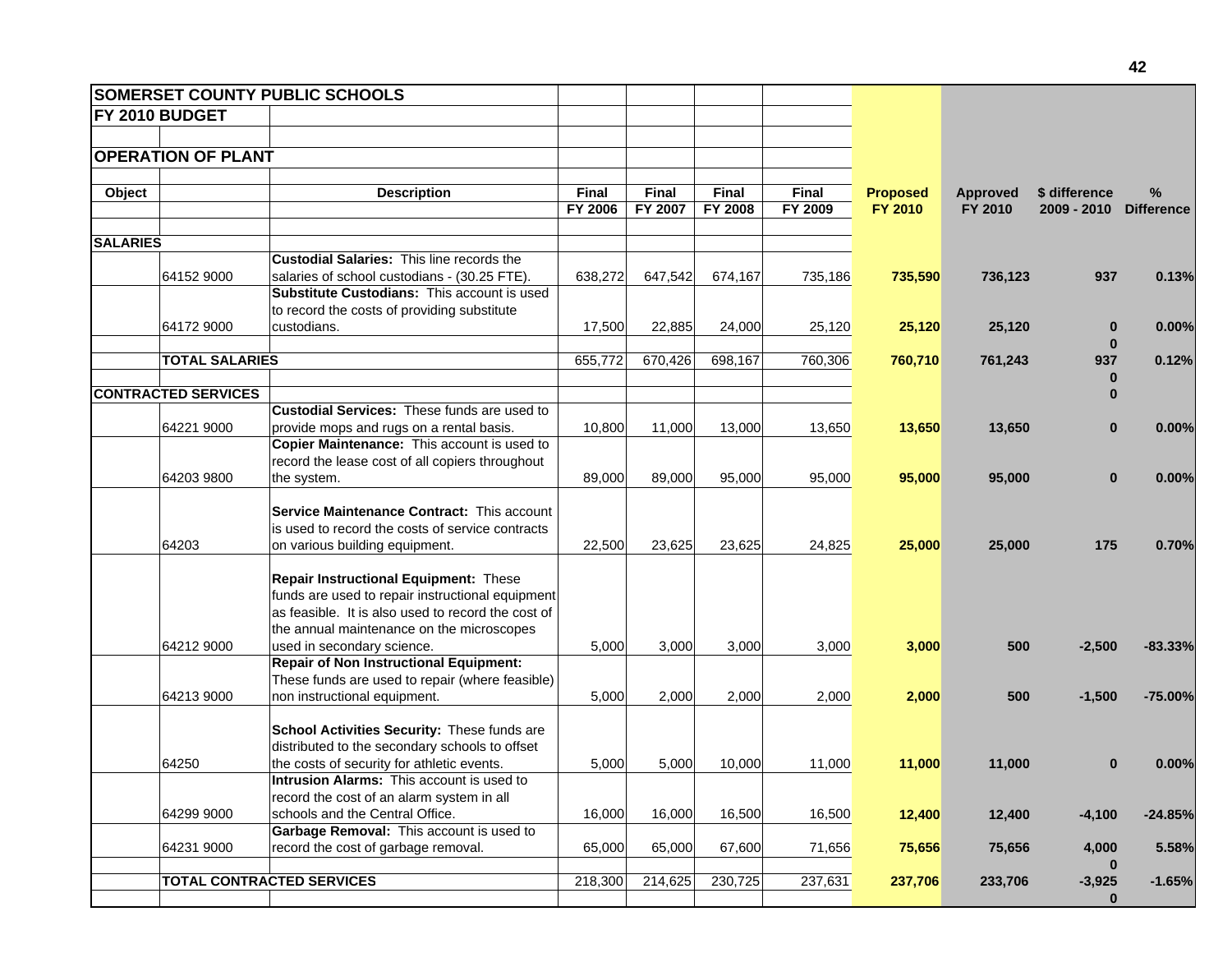|                      |                                    | <b>SOMERSET COUNTY PUBLIC SCHOOLS</b>           |              |              |                             |              |                 |                 |               |                   |
|----------------------|------------------------------------|-------------------------------------------------|--------------|--------------|-----------------------------|--------------|-----------------|-----------------|---------------|-------------------|
|                      | <b>FY 2010 BUDGET</b>              |                                                 |              |              |                             |              |                 |                 |               |                   |
|                      |                                    |                                                 |              |              |                             |              |                 |                 |               |                   |
|                      | <b>OPERATION OF PLANT</b>          |                                                 |              |              |                             |              |                 |                 |               |                   |
|                      |                                    |                                                 |              |              |                             |              |                 |                 |               |                   |
| Object               |                                    | <b>Description</b>                              | <b>Final</b> | <b>Final</b> | <b>Final</b>                | <b>Final</b> | <b>Proposed</b> | <b>Approved</b> | \$ difference | $\%$              |
|                      |                                    |                                                 | FY 2006      | FY 2007      | <b>FY 2008</b>              | FY 2009      | <b>FY 2010</b>  | FY 2010         | 2009 - 2010   | <b>Difference</b> |
|                      | <b>SUPPLIES AND MATERIALS</b>      |                                                 |              |              |                             |              |                 |                 | $\bf{0}$      |                   |
|                      |                                    | Custodial Supplies: This account is used to     |              |              |                             |              |                 |                 |               |                   |
|                      |                                    | record various cleaning supplies used by the    |              |              |                             |              |                 |                 |               |                   |
|                      | 64336 9000                         | custodians in each school.                      | 65,000       | 65.000       | 70,000                      | 75,000       | 75,000          | 75,000          | $\bf{0}$      | 0.00%             |
|                      |                                    | <b>Repair Equipment - LCD bulbs and</b>         |              |              |                             |              |                 |                 |               |                   |
|                      |                                    | batteries: These funds are used to replace      |              |              |                             |              |                 |                 |               |                   |
|                      |                                    | LCD projector bulbs and mobile laptop cart      |              |              |                             |              |                 |                 |               |                   |
|                      | 64339 9000                         | batteries as needed.                            |              |              | 11,000                      | 11,000       | 11,000          | 11,000          |               | 0.00%             |
|                      |                                    |                                                 |              |              |                             |              |                 |                 |               |                   |
|                      |                                    | <b>TOTAL SUPPLIES AND MATERIALS</b>             | 65,000       | 65,000       | 81,000                      | 86,000       | 86,000          | 86,000          | $\bf{0}$      | $0.00\%$          |
|                      |                                    |                                                 |              |              |                             |              |                 |                 |               |                   |
| <b>OTHER CHARGES</b> |                                    |                                                 |              |              |                             |              |                 |                 |               |                   |
|                      |                                    | <b>Communications:</b> These funds are used to  |              |              |                             |              |                 |                 |               |                   |
|                      |                                    | provide the various phone systems within each   |              |              |                             |              |                 |                 |               |                   |
|                      | 64520                              | school.                                         | 93,500       | 93,500       | 68,000                      | 72,000       | 72,000          | 72,000          | $\bf{0}$      | 0.00%             |
|                      |                                    | T-1 lines: These funds provide internet,        |              |              |                             |              |                 |                 |               |                   |
|                      |                                    | intranet and email connections within all       |              |              |                             |              |                 |                 |               |                   |
|                      |                                    | buildings. This also includes the monthly costs |              |              |                             |              |                 |                 |               |                   |
|                      | 64527 9000                         | associated with improving bandwidth.            |              |              | 28,000                      | 38,000       | 58,000          | 58,000          | 20,000        | 52.63%            |
|                      | 64521                              | <b>Heat-Oil</b>                                 | 209,000      | 209,000      | 219,450                     | 190,000      | 175,000         | 175,000         | $-15,000$     | $-7.89%$          |
|                      | 64522                              | <b>Electricity</b>                              | 517,000      | 723,800      | 774,500                     | 950,000      | 900,000         | 900,000         | $-50,000$     | $-5.26%$          |
|                      | 64523                              | <b>Water and Sewer</b>                          | 20,000       | 20,000       | 20,000                      | 80,000       | 80,000          | 80,000          | $\bf{0}$      | 0.00%             |
|                      | 64515 9000                         | <b>Insurance</b>                                | 57,200       | 50,000       | 50,000                      | 50,000       | 44,500          | 44,500          | $-5,500$      | $-11.00%$         |
|                      |                                    |                                                 |              |              |                             |              |                 |                 | $\bf{0}$      |                   |
|                      | <b>TOTAL OTHER CHARGES</b>         |                                                 |              |              | 896,700 1,096,300 1,159,950 | 1,380,000    | 1,329,500       | 1,329,500       | $-50,500$     | $-3.66%$          |
|                      |                                    |                                                 |              |              |                             |              |                 |                 |               |                   |
|                      | <b>LAND BUILDING AND EQUIPMENT</b> |                                                 |              |              |                             |              |                 |                 | $\bf{0}$      |                   |
|                      |                                    | Replacement Equipment: These funds              |              |              |                             |              |                 |                 |               |                   |
|                      |                                    | provide replacement vacuum cleaners, floor      |              |              |                             |              |                 |                 |               |                   |
|                      | 64635 9000                         | scrubbers, etc for the schools.                 | 10,000       | 10,000       | 20,000                      | 20,000       | 20,000          | 20,000          | $\bf{0}$      | 0.00%             |
|                      |                                    | Network hardware: These funds are used to       |              |              |                             |              |                 |                 |               |                   |
|                      |                                    | replace servers; routers and other equipment.   |              |              |                             |              |                 |                 |               |                   |
|                      |                                    | This account also includes non recurring cost   |              |              |                             |              |                 |                 |               |                   |
|                      |                                    | requests (\$109,450) to increase the bandwidth  |              |              |                             |              |                 |                 |               |                   |
|                      |                                    | and provide a wireless environment at the       |              |              |                             |              |                 |                 |               |                   |
|                      | 64636 9000                         | Central Office.                                 |              | 44,400       | 91,200                      | 87,000       | 155,450         | 150,950         | 63,950        | 73.51%            |
|                      |                                    |                                                 |              |              |                             |              |                 |                 | $\bf{0}$      |                   |
|                      |                                    | TOTAL LAND BUILDING AND EQUIPMENT               | 10,000       | 54,400       | 111,200                     | 107,000      | 175,450         | 170,950         | 63,950        | 59.77%            |
|                      |                                    |                                                 |              |              |                             |              |                 |                 |               |                   |
|                      |                                    |                                                 |              |              |                             |              |                 |                 | $\bf{0}$      |                   |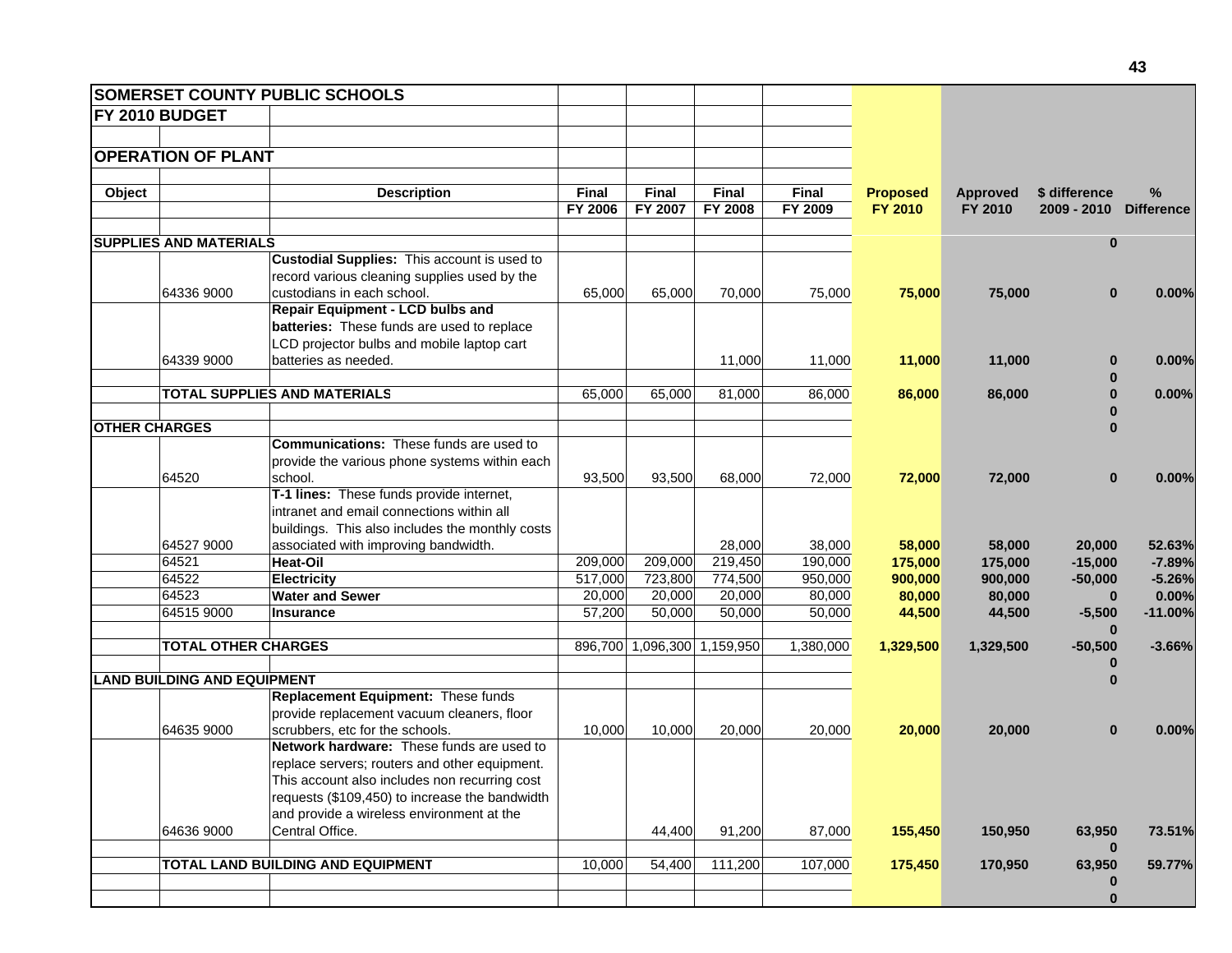|                        |                                  | <b>SOMERSET COUNTY PUBLIC SCHOOLS</b> |                |         |                               |                |                 |           |               |                   |
|------------------------|----------------------------------|---------------------------------------|----------------|---------|-------------------------------|----------------|-----------------|-----------|---------------|-------------------|
| <b>IFY 2010 BUDGET</b> |                                  |                                       |                |         |                               |                |                 |           |               |                   |
|                        |                                  |                                       |                |         |                               |                |                 |           |               |                   |
|                        | <b>IOPERATION OF PLANT</b>       |                                       |                |         |                               |                |                 |           |               |                   |
|                        |                                  |                                       |                |         |                               |                |                 |           |               |                   |
| <b>Object</b>          |                                  | <b>Description</b>                    | Final          | Final   | Final                         | Final          | <b>Proposed</b> | Approved  | \$ difference | %                 |
|                        |                                  |                                       | <b>FY 2006</b> | FY 2007 | <b>FY 2008</b>                | <b>FY 2009</b> | <b>FY 2010</b>  | FY 2010   | $2009 - 2010$ | <b>Difference</b> |
|                        |                                  |                                       |                |         |                               |                |                 |           |               |                   |
|                        | <b>ITOTAL OPERATION OF PLANT</b> |                                       |                |         | 1,845,772 2,100,751 2,281,042 | 2,570,937      | 2,589,366       | 2,581,399 | 10.462        | 0.41%             |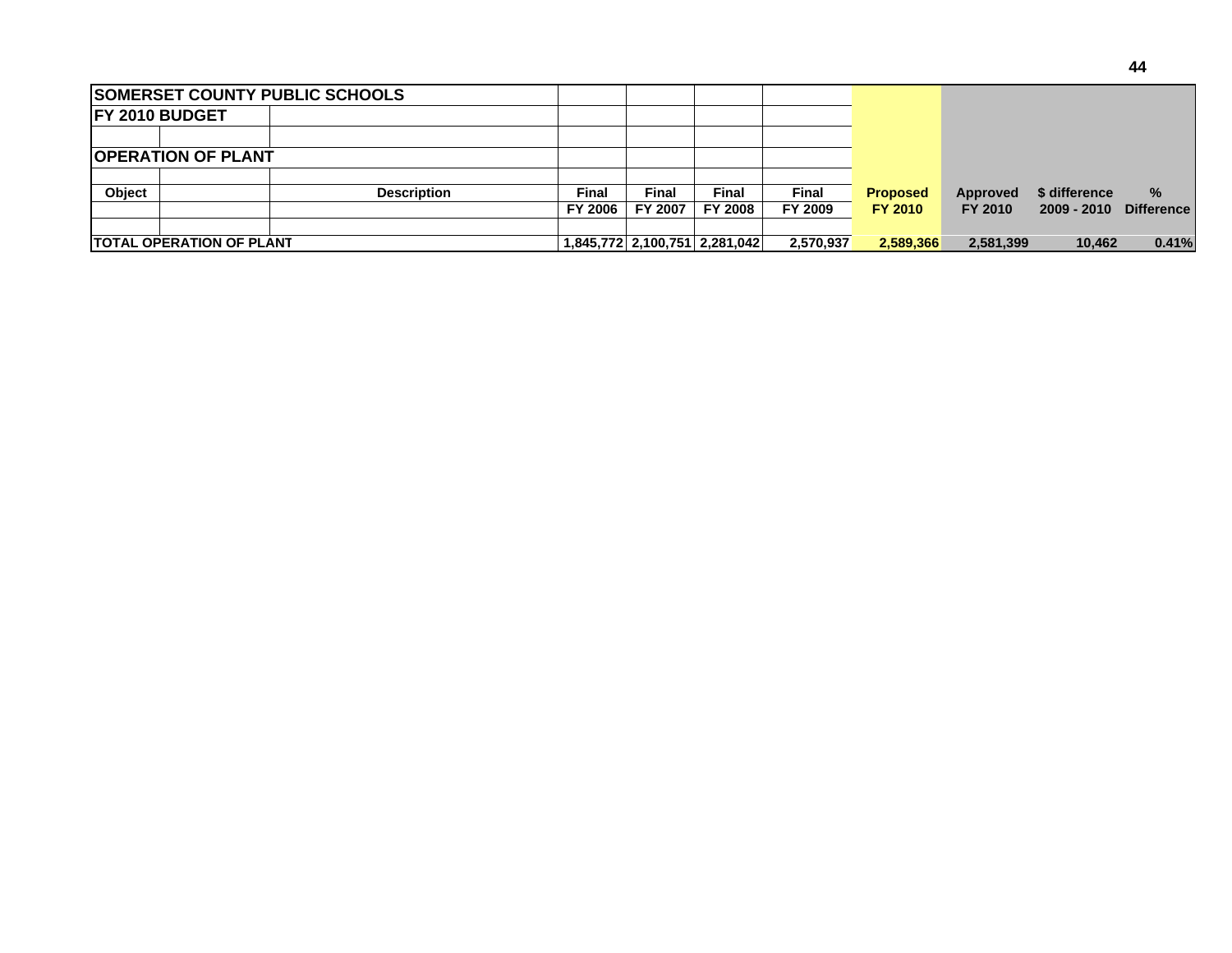|                 |                               | <b>SOMERSET COUNTY PUBLIC SCHOOLS</b>              |              |                 |                |              |                |         |                                        |                   |
|-----------------|-------------------------------|----------------------------------------------------|--------------|-----------------|----------------|--------------|----------------|---------|----------------------------------------|-------------------|
|                 | <b>FY 2010 BUDGET</b>         |                                                    |              |                 |                |              |                |         |                                        |                   |
|                 |                               |                                                    |              |                 |                |              |                |         |                                        |                   |
|                 | <b>MAINTENANCE OF PLANT</b>   |                                                    |              |                 |                |              |                |         |                                        |                   |
|                 |                               |                                                    |              |                 |                |              |                |         |                                        |                   |
| Object          |                               | <b>Description</b>                                 | <b>Final</b> | <b>Final</b>    | <b>Final</b>   | <b>Final</b> |                |         | <b>Proposed Approved \$ difference</b> | %                 |
|                 |                               |                                                    | FY 2006      | FY 2007         | <b>FY 2008</b> | FY 2009      | <b>FY 2010</b> | FY 2010 | $2008 - 2009$                          | <b>Difference</b> |
|                 |                               |                                                    |              |                 |                |              |                |         |                                        |                   |
| <b>SALARIES</b> |                               |                                                    |              |                 |                |              |                |         |                                        |                   |
|                 |                               | Maintenance Salaries: This account records         |              |                 |                |              |                |         |                                        |                   |
|                 |                               | the salaries of the Maintenance Foreman and        |              |                 |                |              |                |         |                                        |                   |
|                 | 65165 9000                    | 5 Maintenance Specialists.                         |              | 287,619 291,176 | 311,606        | 324,065      | 277,922        | 278,283 | $-45,782$                              | $-14.13%$         |
|                 |                               | Maintenance Other - (OT, paint, grass              |              |                 |                |              |                |         |                                        |                   |
|                 |                               | cutting): These funds are used for summer          |              |                 |                |              |                |         |                                        |                   |
|                 |                               | maintenace projects, part time as needed           |              |                 |                |              |                |         |                                        |                   |
|                 |                               | maintenance support as well as overtime for        |              |                 |                |              |                |         |                                        |                   |
|                 | 65162 9000                    | the maintenance staff                              | 42,400       | 44,100          | 46,000         | 48,300       | 49,000         | 49,000  | 700                                    | 1.45%             |
|                 |                               | PC Technician: These funds record the              |              |                 |                |              |                |         |                                        |                   |
|                 | 65173 9000                    | salaries of 2 technicians.                         | 66,743       | 70,579          | 77,388         | 83,644       | 82,460         | 82,586  | $-1,058$                               | $-1.26%$          |
|                 |                               |                                                    |              |                 |                |              |                |         |                                        |                   |
|                 |                               | <b>Network Technician:</b> This account is used to |              |                 |                |              |                |         |                                        |                   |
|                 | 65165 9000                    | record the salary of the Network Technician.       | 53,401       | 56,071          | 64,371         | 70,560       | 71,266         | 71,374  | 814                                    | 1.15%             |
|                 | <b>TOTAL SALARIES</b>         |                                                    |              |                 |                |              |                |         | $\bf{0}$                               |                   |
|                 |                               |                                                    |              | 450,163 461,926 | 499,365        | 526,569      | 480,648        | 481,243 | $-45,326$                              | $-8.61%$          |
|                 | <b>CONTRACTED SERVICES</b>    |                                                    |              |                 |                |              |                |         | $\Omega$                               |                   |
|                 |                               | Service Maintenance Contract: These funds          |              |                 |                |              |                |         |                                        |                   |
|                 |                               | are used for the maintenance agreements on         |              |                 |                |              |                |         |                                        |                   |
|                 | 65203 9000                    | various equipment.                                 | 35,000       | 45,000          | 45,000         | 45,000       | 45,000         | 45,000  | $\bf{0}$                               | 0.00%             |
|                 |                               | Repair Building: These funds are used for          |              |                 |                |              |                |         |                                        |                   |
|                 |                               | outside contractors who do various repairs on      |              |                 |                |              |                |         |                                        |                   |
|                 | 65208 9000                    | the school buildings.                              |              | 160,000 150,000 | 150,000        | 150,000      | 150,000        | 150,000 | $\bf{0}$                               | 0.00%             |
|                 |                               | Exterminating: These funds are used for            |              |                 |                |              |                |         |                                        |                   |
|                 | 65210 9000                    | exterminating services as needed.                  | 5,000        | 5,000           | 5,000          | 5,000        | 5,000          | 5,000   | $\bf{0}$                               | 0.00%             |
|                 |                               | <b>Environmental Compliance: These funds</b>       |              |                 |                |              |                |         |                                        |                   |
|                 |                               | are used to pay a consultant for monitoring the    |              |                 |                |              |                |         |                                        |                   |
|                 | 65252 9000                    | pumping station.                                   | 20,000       | 20,000          | 20,000         | 20,000       | 20,000         | 20,000  | $\bf{0}$                               | 0.00%             |
|                 |                               | Up-Keep Grounds: These funds are used to           |              |                 |                |              |                |         |                                        |                   |
|                 |                               | maintain the athletic fields as well as the        |              |                 |                |              |                |         |                                        |                   |
|                 | 65226 9000                    | school grounds.                                    | 6,000        | 6,000           | 6,000          | 6,600        | 6,600          | 6,600   | $\bf{0}$                               | 0.00%             |
|                 |                               |                                                    |              |                 |                |              |                |         |                                        |                   |
|                 |                               | <b>TOTAL CONTRACTED SERVICES</b>                   |              | 226,000 226,000 | 226,000        | 226,600      | 226,600        | 226,600 | $\bf{0}$                               | 0.00%             |
|                 |                               |                                                    |              |                 |                |              |                |         | $\bf{0}$                               |                   |
|                 | <b>SUPPLIES AND MATERIALS</b> |                                                    |              |                 |                |              |                |         | $\bf{0}$                               |                   |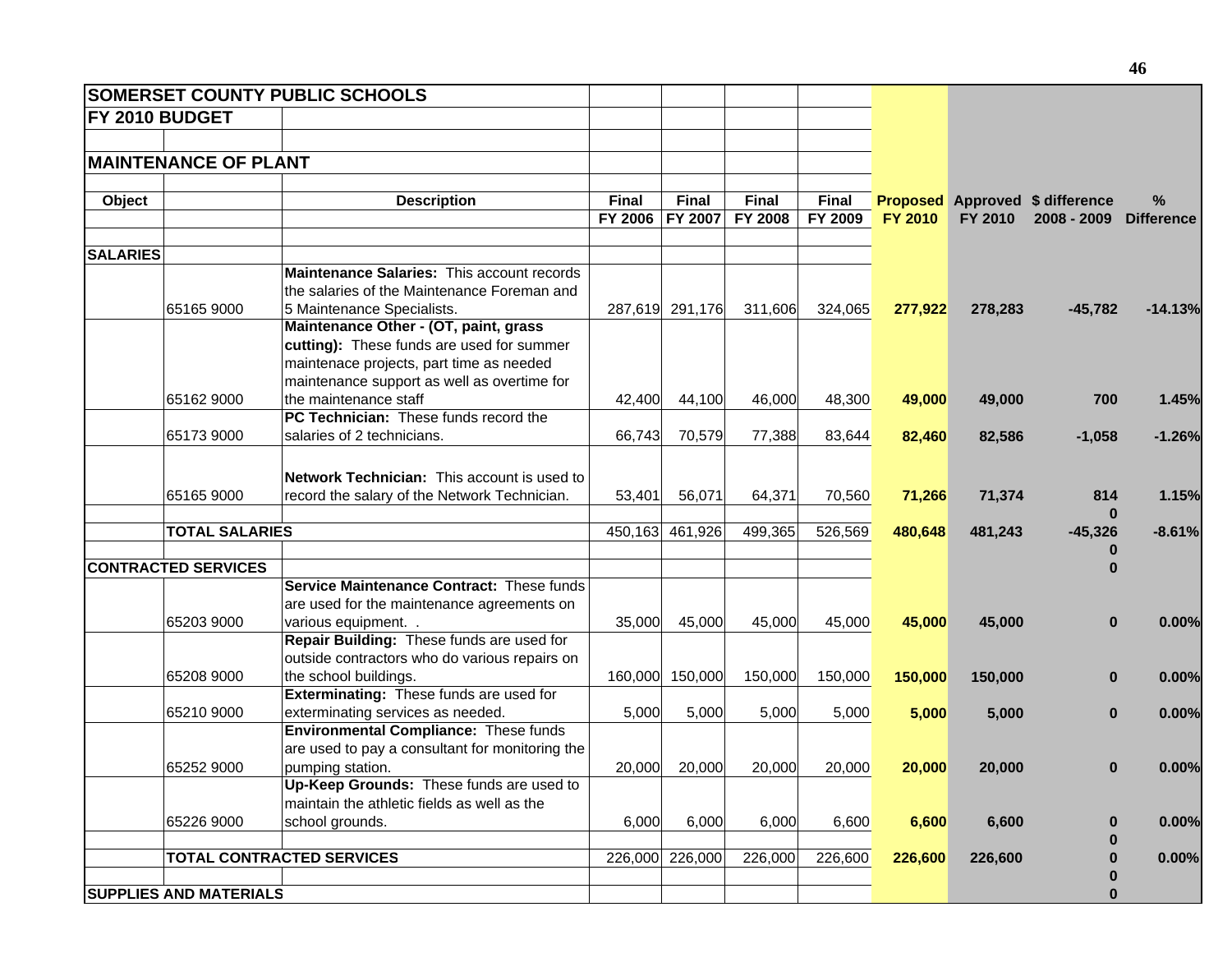| <b>MAINTENANCE OF PLANT</b><br>Object<br><b>Description</b><br>Final<br><b>Final</b><br>Final<br>Final<br>%<br><b>Proposed Approved \$ difference</b><br>FY 2006<br>FY 2007<br><b>FY 2008</b><br>FY 2009<br><b>FY 2010</b><br>FY 2010<br>2008 - 2009<br><b>Difference</b><br>Repair-Buildings: This account is used to<br>record various materials purchased when staff<br>makes repairs on buildings.<br>150,000<br>65338 9000<br>180,000<br>150,000<br>150,000<br>150,000<br>150,000<br>0.00%<br>$\bf{0}$<br>Tile/Carpet Replacement: These funds are<br>used to replace tile and carpet as needed and<br>requested each year.<br>45,000<br>65449 9000<br>45,000<br>45,000<br>45,000<br>45,000<br>45,000<br>0.00%<br>$\bf{0}$<br>Vehicles - Fuel, Lube,& Supplies: These<br>65341 9000<br>funds are used to maintain the county cars.<br>42,000<br>53,500<br>59,000<br>59,000<br>0.00%<br>53,500<br>59,000<br>$\bf{0}$<br>Technical Training: These funds are used to<br>purchase training materials for the Technology<br>65377 9000<br>staff members to keep their skills up to date.<br>2,000<br>2,000<br>4,500<br>2,500<br>125.00%<br>2,000<br>2,000<br>4,500<br>Technical Supplies: These funds are used to<br>purchase parts and supplies necessary for<br>65339 9000<br>technology equipment repairs.<br>10,000<br>10,000<br>10,000<br>10,000<br>10,000<br>10,000<br>0.00%<br>$\bf{0}$<br>Technical Software: These funds are used to<br>purchase a particular software package for the<br>technology department. For FY 2010, a<br>bandwidth monitoring software package will be<br>purchased.<br>65382 9000<br>5,000<br>5,000<br>$\overline{0}$<br>1,250<br>1,250<br>1,250<br><b>TOTAL SUPPLIES AND MATERIALS</b><br>265,500<br>265,500<br>269,750<br>279,000<br>266,000<br>269,750<br>3,750<br><b>LAND BUILDING AND EQUIPMENT</b><br>Additional Equipment: These funds are |                       | <b>SOMERSET COUNTY PUBLIC SCHOOLS</b> |  |  |  |  |
|----------------------------------------------------------------------------------------------------------------------------------------------------------------------------------------------------------------------------------------------------------------------------------------------------------------------------------------------------------------------------------------------------------------------------------------------------------------------------------------------------------------------------------------------------------------------------------------------------------------------------------------------------------------------------------------------------------------------------------------------------------------------------------------------------------------------------------------------------------------------------------------------------------------------------------------------------------------------------------------------------------------------------------------------------------------------------------------------------------------------------------------------------------------------------------------------------------------------------------------------------------------------------------------------------------------------------------------------------------------------------------------------------------------------------------------------------------------------------------------------------------------------------------------------------------------------------------------------------------------------------------------------------------------------------------------------------------------------------------------------------------------------------------------------------------------------------------------------------------------------------------------|-----------------------|---------------------------------------|--|--|--|--|
|                                                                                                                                                                                                                                                                                                                                                                                                                                                                                                                                                                                                                                                                                                                                                                                                                                                                                                                                                                                                                                                                                                                                                                                                                                                                                                                                                                                                                                                                                                                                                                                                                                                                                                                                                                                                                                                                                        | <b>FY 2010 BUDGET</b> |                                       |  |  |  |  |
|                                                                                                                                                                                                                                                                                                                                                                                                                                                                                                                                                                                                                                                                                                                                                                                                                                                                                                                                                                                                                                                                                                                                                                                                                                                                                                                                                                                                                                                                                                                                                                                                                                                                                                                                                                                                                                                                                        |                       |                                       |  |  |  |  |
|                                                                                                                                                                                                                                                                                                                                                                                                                                                                                                                                                                                                                                                                                                                                                                                                                                                                                                                                                                                                                                                                                                                                                                                                                                                                                                                                                                                                                                                                                                                                                                                                                                                                                                                                                                                                                                                                                        |                       |                                       |  |  |  |  |
|                                                                                                                                                                                                                                                                                                                                                                                                                                                                                                                                                                                                                                                                                                                                                                                                                                                                                                                                                                                                                                                                                                                                                                                                                                                                                                                                                                                                                                                                                                                                                                                                                                                                                                                                                                                                                                                                                        |                       |                                       |  |  |  |  |
|                                                                                                                                                                                                                                                                                                                                                                                                                                                                                                                                                                                                                                                                                                                                                                                                                                                                                                                                                                                                                                                                                                                                                                                                                                                                                                                                                                                                                                                                                                                                                                                                                                                                                                                                                                                                                                                                                        |                       |                                       |  |  |  |  |
|                                                                                                                                                                                                                                                                                                                                                                                                                                                                                                                                                                                                                                                                                                                                                                                                                                                                                                                                                                                                                                                                                                                                                                                                                                                                                                                                                                                                                                                                                                                                                                                                                                                                                                                                                                                                                                                                                        |                       |                                       |  |  |  |  |
|                                                                                                                                                                                                                                                                                                                                                                                                                                                                                                                                                                                                                                                                                                                                                                                                                                                                                                                                                                                                                                                                                                                                                                                                                                                                                                                                                                                                                                                                                                                                                                                                                                                                                                                                                                                                                                                                                        |                       |                                       |  |  |  |  |
|                                                                                                                                                                                                                                                                                                                                                                                                                                                                                                                                                                                                                                                                                                                                                                                                                                                                                                                                                                                                                                                                                                                                                                                                                                                                                                                                                                                                                                                                                                                                                                                                                                                                                                                                                                                                                                                                                        |                       |                                       |  |  |  |  |
| 1.41%                                                                                                                                                                                                                                                                                                                                                                                                                                                                                                                                                                                                                                                                                                                                                                                                                                                                                                                                                                                                                                                                                                                                                                                                                                                                                                                                                                                                                                                                                                                                                                                                                                                                                                                                                                                                                                                                                  |                       |                                       |  |  |  |  |
|                                                                                                                                                                                                                                                                                                                                                                                                                                                                                                                                                                                                                                                                                                                                                                                                                                                                                                                                                                                                                                                                                                                                                                                                                                                                                                                                                                                                                                                                                                                                                                                                                                                                                                                                                                                                                                                                                        |                       |                                       |  |  |  |  |
|                                                                                                                                                                                                                                                                                                                                                                                                                                                                                                                                                                                                                                                                                                                                                                                                                                                                                                                                                                                                                                                                                                                                                                                                                                                                                                                                                                                                                                                                                                                                                                                                                                                                                                                                                                                                                                                                                        |                       |                                       |  |  |  |  |
|                                                                                                                                                                                                                                                                                                                                                                                                                                                                                                                                                                                                                                                                                                                                                                                                                                                                                                                                                                                                                                                                                                                                                                                                                                                                                                                                                                                                                                                                                                                                                                                                                                                                                                                                                                                                                                                                                        |                       |                                       |  |  |  |  |
|                                                                                                                                                                                                                                                                                                                                                                                                                                                                                                                                                                                                                                                                                                                                                                                                                                                                                                                                                                                                                                                                                                                                                                                                                                                                                                                                                                                                                                                                                                                                                                                                                                                                                                                                                                                                                                                                                        |                       |                                       |  |  |  |  |
|                                                                                                                                                                                                                                                                                                                                                                                                                                                                                                                                                                                                                                                                                                                                                                                                                                                                                                                                                                                                                                                                                                                                                                                                                                                                                                                                                                                                                                                                                                                                                                                                                                                                                                                                                                                                                                                                                        |                       |                                       |  |  |  |  |
|                                                                                                                                                                                                                                                                                                                                                                                                                                                                                                                                                                                                                                                                                                                                                                                                                                                                                                                                                                                                                                                                                                                                                                                                                                                                                                                                                                                                                                                                                                                                                                                                                                                                                                                                                                                                                                                                                        |                       |                                       |  |  |  |  |
|                                                                                                                                                                                                                                                                                                                                                                                                                                                                                                                                                                                                                                                                                                                                                                                                                                                                                                                                                                                                                                                                                                                                                                                                                                                                                                                                                                                                                                                                                                                                                                                                                                                                                                                                                                                                                                                                                        |                       |                                       |  |  |  |  |
|                                                                                                                                                                                                                                                                                                                                                                                                                                                                                                                                                                                                                                                                                                                                                                                                                                                                                                                                                                                                                                                                                                                                                                                                                                                                                                                                                                                                                                                                                                                                                                                                                                                                                                                                                                                                                                                                                        |                       |                                       |  |  |  |  |
|                                                                                                                                                                                                                                                                                                                                                                                                                                                                                                                                                                                                                                                                                                                                                                                                                                                                                                                                                                                                                                                                                                                                                                                                                                                                                                                                                                                                                                                                                                                                                                                                                                                                                                                                                                                                                                                                                        |                       |                                       |  |  |  |  |
|                                                                                                                                                                                                                                                                                                                                                                                                                                                                                                                                                                                                                                                                                                                                                                                                                                                                                                                                                                                                                                                                                                                                                                                                                                                                                                                                                                                                                                                                                                                                                                                                                                                                                                                                                                                                                                                                                        |                       |                                       |  |  |  |  |
|                                                                                                                                                                                                                                                                                                                                                                                                                                                                                                                                                                                                                                                                                                                                                                                                                                                                                                                                                                                                                                                                                                                                                                                                                                                                                                                                                                                                                                                                                                                                                                                                                                                                                                                                                                                                                                                                                        |                       |                                       |  |  |  |  |
|                                                                                                                                                                                                                                                                                                                                                                                                                                                                                                                                                                                                                                                                                                                                                                                                                                                                                                                                                                                                                                                                                                                                                                                                                                                                                                                                                                                                                                                                                                                                                                                                                                                                                                                                                                                                                                                                                        |                       |                                       |  |  |  |  |
|                                                                                                                                                                                                                                                                                                                                                                                                                                                                                                                                                                                                                                                                                                                                                                                                                                                                                                                                                                                                                                                                                                                                                                                                                                                                                                                                                                                                                                                                                                                                                                                                                                                                                                                                                                                                                                                                                        |                       |                                       |  |  |  |  |
|                                                                                                                                                                                                                                                                                                                                                                                                                                                                                                                                                                                                                                                                                                                                                                                                                                                                                                                                                                                                                                                                                                                                                                                                                                                                                                                                                                                                                                                                                                                                                                                                                                                                                                                                                                                                                                                                                        |                       |                                       |  |  |  |  |
|                                                                                                                                                                                                                                                                                                                                                                                                                                                                                                                                                                                                                                                                                                                                                                                                                                                                                                                                                                                                                                                                                                                                                                                                                                                                                                                                                                                                                                                                                                                                                                                                                                                                                                                                                                                                                                                                                        |                       |                                       |  |  |  |  |
|                                                                                                                                                                                                                                                                                                                                                                                                                                                                                                                                                                                                                                                                                                                                                                                                                                                                                                                                                                                                                                                                                                                                                                                                                                                                                                                                                                                                                                                                                                                                                                                                                                                                                                                                                                                                                                                                                        |                       |                                       |  |  |  |  |
|                                                                                                                                                                                                                                                                                                                                                                                                                                                                                                                                                                                                                                                                                                                                                                                                                                                                                                                                                                                                                                                                                                                                                                                                                                                                                                                                                                                                                                                                                                                                                                                                                                                                                                                                                                                                                                                                                        |                       |                                       |  |  |  |  |
|                                                                                                                                                                                                                                                                                                                                                                                                                                                                                                                                                                                                                                                                                                                                                                                                                                                                                                                                                                                                                                                                                                                                                                                                                                                                                                                                                                                                                                                                                                                                                                                                                                                                                                                                                                                                                                                                                        |                       |                                       |  |  |  |  |
|                                                                                                                                                                                                                                                                                                                                                                                                                                                                                                                                                                                                                                                                                                                                                                                                                                                                                                                                                                                                                                                                                                                                                                                                                                                                                                                                                                                                                                                                                                                                                                                                                                                                                                                                                                                                                                                                                        |                       |                                       |  |  |  |  |
|                                                                                                                                                                                                                                                                                                                                                                                                                                                                                                                                                                                                                                                                                                                                                                                                                                                                                                                                                                                                                                                                                                                                                                                                                                                                                                                                                                                                                                                                                                                                                                                                                                                                                                                                                                                                                                                                                        |                       |                                       |  |  |  |  |
|                                                                                                                                                                                                                                                                                                                                                                                                                                                                                                                                                                                                                                                                                                                                                                                                                                                                                                                                                                                                                                                                                                                                                                                                                                                                                                                                                                                                                                                                                                                                                                                                                                                                                                                                                                                                                                                                                        |                       |                                       |  |  |  |  |
|                                                                                                                                                                                                                                                                                                                                                                                                                                                                                                                                                                                                                                                                                                                                                                                                                                                                                                                                                                                                                                                                                                                                                                                                                                                                                                                                                                                                                                                                                                                                                                                                                                                                                                                                                                                                                                                                                        |                       |                                       |  |  |  |  |
|                                                                                                                                                                                                                                                                                                                                                                                                                                                                                                                                                                                                                                                                                                                                                                                                                                                                                                                                                                                                                                                                                                                                                                                                                                                                                                                                                                                                                                                                                                                                                                                                                                                                                                                                                                                                                                                                                        |                       | used to buy various equipment for the |  |  |  |  |
| 65604 9000<br>maintenance staff.<br>15,500<br>15,500<br>15,500<br>15,500<br>15,500<br>15,500<br>0.00%<br>0                                                                                                                                                                                                                                                                                                                                                                                                                                                                                                                                                                                                                                                                                                                                                                                                                                                                                                                                                                                                                                                                                                                                                                                                                                                                                                                                                                                                                                                                                                                                                                                                                                                                                                                                                                             |                       |                                       |  |  |  |  |
| Technical Equipment: These funds are used                                                                                                                                                                                                                                                                                                                                                                                                                                                                                                                                                                                                                                                                                                                                                                                                                                                                                                                                                                                                                                                                                                                                                                                                                                                                                                                                                                                                                                                                                                                                                                                                                                                                                                                                                                                                                                              |                       |                                       |  |  |  |  |
| to purchase specific equipment for the                                                                                                                                                                                                                                                                                                                                                                                                                                                                                                                                                                                                                                                                                                                                                                                                                                                                                                                                                                                                                                                                                                                                                                                                                                                                                                                                                                                                                                                                                                                                                                                                                                                                                                                                                                                                                                                 |                       |                                       |  |  |  |  |
| technology staff members. In FY 2010, the                                                                                                                                                                                                                                                                                                                                                                                                                                                                                                                                                                                                                                                                                                                                                                                                                                                                                                                                                                                                                                                                                                                                                                                                                                                                                                                                                                                                                                                                                                                                                                                                                                                                                                                                                                                                                                              |                       |                                       |  |  |  |  |
| funds will purchase work tables.<br>65619 9000<br>5,000<br>4,000<br>4,000<br>4,000<br>2,000<br>2,000<br>$-2,000$<br>$-50.00%$                                                                                                                                                                                                                                                                                                                                                                                                                                                                                                                                                                                                                                                                                                                                                                                                                                                                                                                                                                                                                                                                                                                                                                                                                                                                                                                                                                                                                                                                                                                                                                                                                                                                                                                                                          |                       |                                       |  |  |  |  |
| Maintenance Vehicle: This account is                                                                                                                                                                                                                                                                                                                                                                                                                                                                                                                                                                                                                                                                                                                                                                                                                                                                                                                                                                                                                                                                                                                                                                                                                                                                                                                                                                                                                                                                                                                                                                                                                                                                                                                                                                                                                                                   |                       |                                       |  |  |  |  |
| inactive.<br>20,000<br>20,000<br>65606 9000<br>22,000<br>$\bf{0}$<br>$\bf{0}$<br>$\overline{0}$<br>$\bf{0}$                                                                                                                                                                                                                                                                                                                                                                                                                                                                                                                                                                                                                                                                                                                                                                                                                                                                                                                                                                                                                                                                                                                                                                                                                                                                                                                                                                                                                                                                                                                                                                                                                                                                                                                                                                            |                       |                                       |  |  |  |  |
| $\bf{0}$<br>39,500<br>39,500<br>TOTAL LAND BUILDING AND EQUIPMENT<br>42,500<br>19,500<br>17,500<br>17,500<br>$-2,000$<br>$-10.26%$                                                                                                                                                                                                                                                                                                                                                                                                                                                                                                                                                                                                                                                                                                                                                                                                                                                                                                                                                                                                                                                                                                                                                                                                                                                                                                                                                                                                                                                                                                                                                                                                                                                                                                                                                     |                       |                                       |  |  |  |  |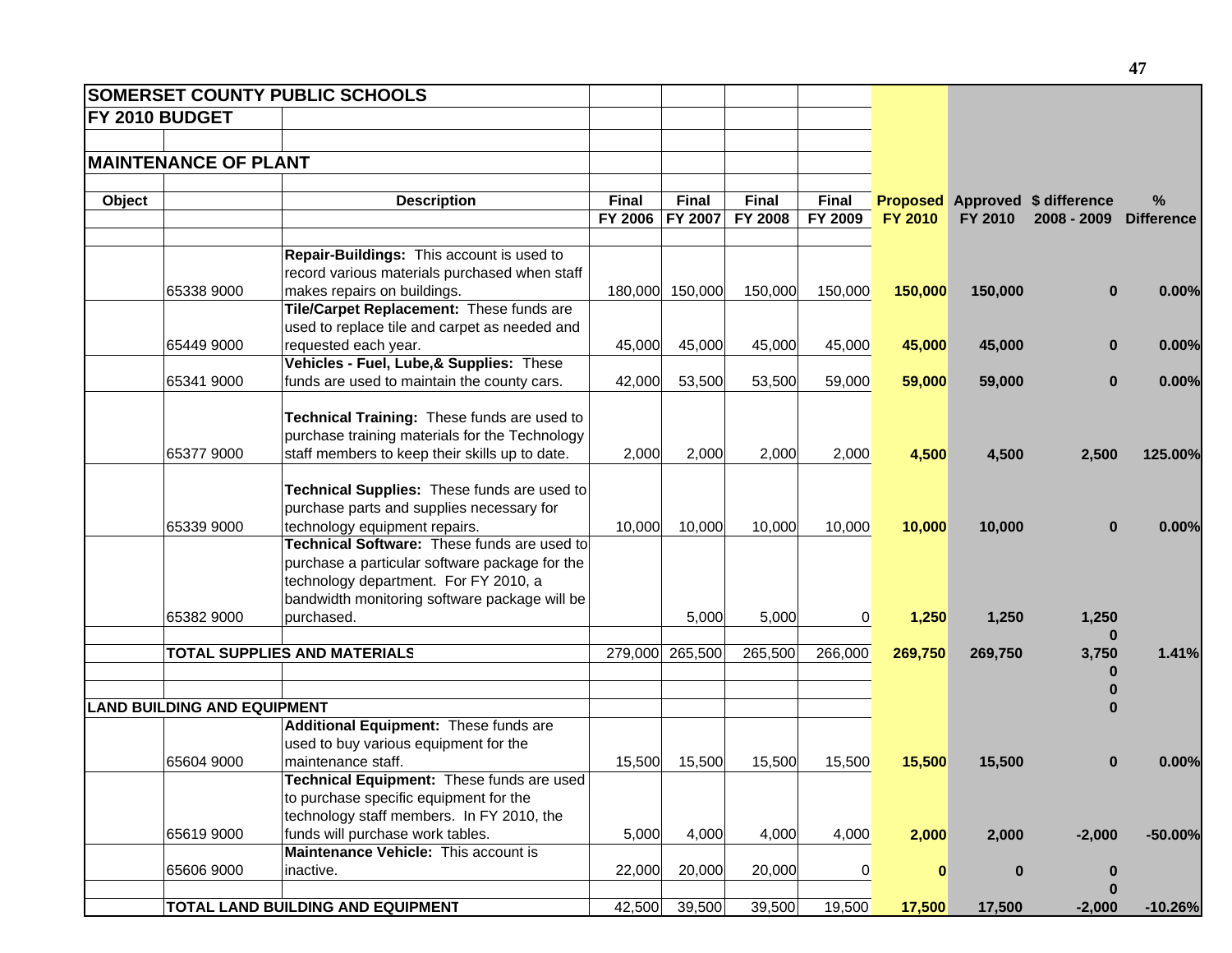| <b>SOMERSET COUNTY PUBLIC SCHOOLS</b> |                    |                |                |              |                                     |                |                |                                        |                   |
|---------------------------------------|--------------------|----------------|----------------|--------------|-------------------------------------|----------------|----------------|----------------------------------------|-------------------|
| <b>IFY 2010 BUDGET</b>                |                    |                |                |              |                                     |                |                |                                        |                   |
|                                       |                    |                |                |              |                                     |                |                |                                        |                   |
| <b>IMAINTENANCE OF PLANT</b>          |                    |                |                |              |                                     |                |                |                                        |                   |
|                                       |                    |                |                |              |                                     |                |                |                                        |                   |
| <b>Object</b>                         | <b>Description</b> | Final          | Final          | <b>Final</b> | Final                               |                |                | <b>Proposed Approved \$ difference</b> | $\frac{9}{6}$     |
|                                       |                    | <b>FY 2006</b> | <b>FY 2007</b> | FY 2008      | FY 2009                             | <b>FY 2010</b> | <b>FY 2010</b> | $2008 - 2009$                          | <b>Difference</b> |
|                                       |                    |                |                |              |                                     |                |                |                                        |                   |
|                                       |                    |                |                |              |                                     |                |                |                                        |                   |
| <b>ITOTAL MAINTENANCE</b>             |                    |                |                |              | 997,663 992,926 1,030,365 1,038,669 | 994.498        | 995.093        | $-43.576$                              | $-4.20%$          |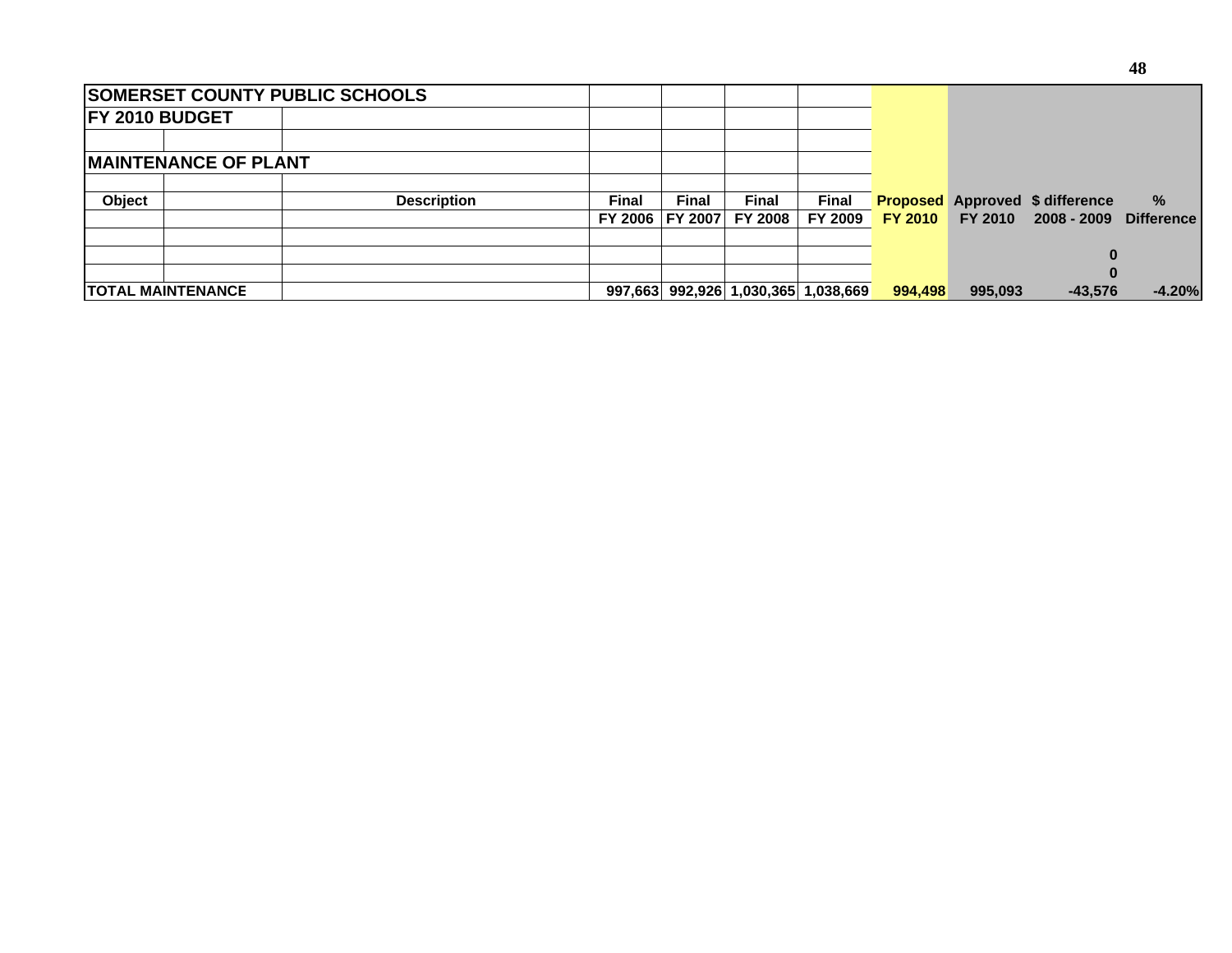| FY 2010 BUDGET       |                                                                             |                                                                                                                                                                                                                                                                                                                                                                                                                                                                                                                                                                                                                                                                                                                                                                                                                                                                                                                                                                                          |                                                                            |                                                         |                                                                              |                                                                         |                                                                                      |                                                      |                                                                                                                                                                               |
|----------------------|-----------------------------------------------------------------------------|------------------------------------------------------------------------------------------------------------------------------------------------------------------------------------------------------------------------------------------------------------------------------------------------------------------------------------------------------------------------------------------------------------------------------------------------------------------------------------------------------------------------------------------------------------------------------------------------------------------------------------------------------------------------------------------------------------------------------------------------------------------------------------------------------------------------------------------------------------------------------------------------------------------------------------------------------------------------------------------|----------------------------------------------------------------------------|---------------------------------------------------------|------------------------------------------------------------------------------|-------------------------------------------------------------------------|--------------------------------------------------------------------------------------|------------------------------------------------------|-------------------------------------------------------------------------------------------------------------------------------------------------------------------------------|
|                      |                                                                             |                                                                                                                                                                                                                                                                                                                                                                                                                                                                                                                                                                                                                                                                                                                                                                                                                                                                                                                                                                                          |                                                                            |                                                         |                                                                              |                                                                         |                                                                                      |                                                      |                                                                                                                                                                               |
|                      |                                                                             |                                                                                                                                                                                                                                                                                                                                                                                                                                                                                                                                                                                                                                                                                                                                                                                                                                                                                                                                                                                          |                                                                            |                                                         |                                                                              |                                                                         |                                                                                      |                                                      |                                                                                                                                                                               |
|                      |                                                                             |                                                                                                                                                                                                                                                                                                                                                                                                                                                                                                                                                                                                                                                                                                                                                                                                                                                                                                                                                                                          |                                                                            |                                                         |                                                                              |                                                                         |                                                                                      |                                                      | $\%$                                                                                                                                                                          |
|                      |                                                                             | <b>FY 2006</b>                                                                                                                                                                                                                                                                                                                                                                                                                                                                                                                                                                                                                                                                                                                                                                                                                                                                                                                                                                           | <b>FY 2007</b>                                                             | <b>FY 2008</b>                                          | FY 2009                                                                      | FY 2010                                                                 | FY 2010                                                                              | 2009 - 2010                                          | <b>Difference</b>                                                                                                                                                             |
| <b>OTHER CHARGES</b> |                                                                             |                                                                                                                                                                                                                                                                                                                                                                                                                                                                                                                                                                                                                                                                                                                                                                                                                                                                                                                                                                                          |                                                                            |                                                         |                                                                              |                                                                         |                                                                                      |                                                      |                                                                                                                                                                               |
|                      |                                                                             |                                                                                                                                                                                                                                                                                                                                                                                                                                                                                                                                                                                                                                                                                                                                                                                                                                                                                                                                                                                          |                                                                            |                                                         |                                                                              |                                                                         |                                                                                      |                                                      |                                                                                                                                                                               |
|                      |                                                                             |                                                                                                                                                                                                                                                                                                                                                                                                                                                                                                                                                                                                                                                                                                                                                                                                                                                                                                                                                                                          |                                                                            |                                                         |                                                                              |                                                                         |                                                                                      |                                                      |                                                                                                                                                                               |
|                      |                                                                             |                                                                                                                                                                                                                                                                                                                                                                                                                                                                                                                                                                                                                                                                                                                                                                                                                                                                                                                                                                                          |                                                                            |                                                         |                                                                              |                                                                         |                                                                                      |                                                      |                                                                                                                                                                               |
|                      |                                                                             |                                                                                                                                                                                                                                                                                                                                                                                                                                                                                                                                                                                                                                                                                                                                                                                                                                                                                                                                                                                          |                                                                            |                                                         |                                                                              |                                                                         |                                                                                      |                                                      |                                                                                                                                                                               |
|                      |                                                                             |                                                                                                                                                                                                                                                                                                                                                                                                                                                                                                                                                                                                                                                                                                                                                                                                                                                                                                                                                                                          |                                                                            |                                                         |                                                                              |                                                                         |                                                                                      |                                                      |                                                                                                                                                                               |
|                      |                                                                             |                                                                                                                                                                                                                                                                                                                                                                                                                                                                                                                                                                                                                                                                                                                                                                                                                                                                                                                                                                                          |                                                                            |                                                         |                                                                              |                                                                         |                                                                                      |                                                      | 0.00%                                                                                                                                                                         |
|                      |                                                                             |                                                                                                                                                                                                                                                                                                                                                                                                                                                                                                                                                                                                                                                                                                                                                                                                                                                                                                                                                                                          |                                                                            |                                                         |                                                                              |                                                                         |                                                                                      |                                                      |                                                                                                                                                                               |
|                      |                                                                             |                                                                                                                                                                                                                                                                                                                                                                                                                                                                                                                                                                                                                                                                                                                                                                                                                                                                                                                                                                                          |                                                                            |                                                         |                                                                              |                                                                         |                                                                                      |                                                      |                                                                                                                                                                               |
|                      |                                                                             |                                                                                                                                                                                                                                                                                                                                                                                                                                                                                                                                                                                                                                                                                                                                                                                                                                                                                                                                                                                          |                                                                            |                                                         |                                                                              |                                                                         |                                                                                      |                                                      |                                                                                                                                                                               |
|                      |                                                                             |                                                                                                                                                                                                                                                                                                                                                                                                                                                                                                                                                                                                                                                                                                                                                                                                                                                                                                                                                                                          |                                                                            |                                                         |                                                                              |                                                                         |                                                                                      |                                                      |                                                                                                                                                                               |
| 66539 8000           | plan and 85% of others.                                                     |                                                                                                                                                                                                                                                                                                                                                                                                                                                                                                                                                                                                                                                                                                                                                                                                                                                                                                                                                                                          |                                                                            |                                                         |                                                                              |                                                                         |                                                                                      |                                                      | 0.00%                                                                                                                                                                         |
|                      |                                                                             |                                                                                                                                                                                                                                                                                                                                                                                                                                                                                                                                                                                                                                                                                                                                                                                                                                                                                                                                                                                          |                                                                            |                                                         |                                                                              |                                                                         |                                                                                      |                                                      |                                                                                                                                                                               |
|                      |                                                                             |                                                                                                                                                                                                                                                                                                                                                                                                                                                                                                                                                                                                                                                                                                                                                                                                                                                                                                                                                                                          |                                                                            |                                                         |                                                                              |                                                                         |                                                                                      |                                                      |                                                                                                                                                                               |
|                      |                                                                             |                                                                                                                                                                                                                                                                                                                                                                                                                                                                                                                                                                                                                                                                                                                                                                                                                                                                                                                                                                                          |                                                                            |                                                         |                                                                              |                                                                         |                                                                                      |                                                      |                                                                                                                                                                               |
|                      |                                                                             |                                                                                                                                                                                                                                                                                                                                                                                                                                                                                                                                                                                                                                                                                                                                                                                                                                                                                                                                                                                          |                                                                            |                                                         |                                                                              |                                                                         |                                                                                      |                                                      |                                                                                                                                                                               |
|                      |                                                                             |                                                                                                                                                                                                                                                                                                                                                                                                                                                                                                                                                                                                                                                                                                                                                                                                                                                                                                                                                                                          |                                                                            |                                                         |                                                                              |                                                                         |                                                                                      |                                                      | 0.00%                                                                                                                                                                         |
|                      |                                                                             |                                                                                                                                                                                                                                                                                                                                                                                                                                                                                                                                                                                                                                                                                                                                                                                                                                                                                                                                                                                          |                                                                            |                                                         |                                                                              |                                                                         |                                                                                      |                                                      |                                                                                                                                                                               |
|                      |                                                                             |                                                                                                                                                                                                                                                                                                                                                                                                                                                                                                                                                                                                                                                                                                                                                                                                                                                                                                                                                                                          |                                                                            |                                                         |                                                                              |                                                                         |                                                                                      |                                                      |                                                                                                                                                                               |
|                      |                                                                             |                                                                                                                                                                                                                                                                                                                                                                                                                                                                                                                                                                                                                                                                                                                                                                                                                                                                                                                                                                                          |                                                                            |                                                         |                                                                              |                                                                         |                                                                                      |                                                      |                                                                                                                                                                               |
|                      |                                                                             |                                                                                                                                                                                                                                                                                                                                                                                                                                                                                                                                                                                                                                                                                                                                                                                                                                                                                                                                                                                          |                                                                            |                                                         |                                                                              |                                                                         |                                                                                      |                                                      |                                                                                                                                                                               |
|                      |                                                                             |                                                                                                                                                                                                                                                                                                                                                                                                                                                                                                                                                                                                                                                                                                                                                                                                                                                                                                                                                                                          |                                                                            |                                                         |                                                                              |                                                                         |                                                                                      |                                                      |                                                                                                                                                                               |
|                      |                                                                             |                                                                                                                                                                                                                                                                                                                                                                                                                                                                                                                                                                                                                                                                                                                                                                                                                                                                                                                                                                                          |                                                                            |                                                         |                                                                              |                                                                         |                                                                                      |                                                      | $-33.33%$                                                                                                                                                                     |
|                      |                                                                             |                                                                                                                                                                                                                                                                                                                                                                                                                                                                                                                                                                                                                                                                                                                                                                                                                                                                                                                                                                                          |                                                                            |                                                         |                                                                              |                                                                         |                                                                                      |                                                      |                                                                                                                                                                               |
|                      |                                                                             |                                                                                                                                                                                                                                                                                                                                                                                                                                                                                                                                                                                                                                                                                                                                                                                                                                                                                                                                                                                          |                                                                            |                                                         |                                                                              |                                                                         |                                                                                      |                                                      |                                                                                                                                                                               |
| 66524 8000           | of FICA and Medicare.                                                       |                                                                                                                                                                                                                                                                                                                                                                                                                                                                                                                                                                                                                                                                                                                                                                                                                                                                                                                                                                                          |                                                                            |                                                         |                                                                              |                                                                         |                                                                                      |                                                      | $-1.32%$                                                                                                                                                                      |
|                      |                                                                             |                                                                                                                                                                                                                                                                                                                                                                                                                                                                                                                                                                                                                                                                                                                                                                                                                                                                                                                                                                                          |                                                                            |                                                         |                                                                              |                                                                         |                                                                                      |                                                      |                                                                                                                                                                               |
|                      |                                                                             |                                                                                                                                                                                                                                                                                                                                                                                                                                                                                                                                                                                                                                                                                                                                                                                                                                                                                                                                                                                          |                                                                            |                                                         |                                                                              |                                                                         |                                                                                      |                                                      |                                                                                                                                                                               |
|                      |                                                                             |                                                                                                                                                                                                                                                                                                                                                                                                                                                                                                                                                                                                                                                                                                                                                                                                                                                                                                                                                                                          |                                                                            |                                                         |                                                                              |                                                                         |                                                                                      |                                                      |                                                                                                                                                                               |
|                      |                                                                             |                                                                                                                                                                                                                                                                                                                                                                                                                                                                                                                                                                                                                                                                                                                                                                                                                                                                                                                                                                                          |                                                                            |                                                         |                                                                              |                                                                         |                                                                                      |                                                      |                                                                                                                                                                               |
|                      |                                                                             |                                                                                                                                                                                                                                                                                                                                                                                                                                                                                                                                                                                                                                                                                                                                                                                                                                                                                                                                                                                          |                                                                            |                                                         |                                                                              |                                                                         |                                                                                      |                                                      | 16.36%                                                                                                                                                                        |
|                      | <b>FIXED CHARGES</b><br>66537 8000<br>66538 8000<br>66542 8000<br>665138000 | <b>SOMERSET COUNTY PUBLIC SCHOOLS</b><br><b>Description</b><br><b>Health Insurance PPN: These</b><br>funds are budgeted for employees<br>who are in the PPN plan. The<br>Board pays 90% of an individual<br>plan and 75% of others.<br><b>Health Insurance EPO: These</b><br>funds are budgeted for employees<br>who are in the EPO plan. The<br>Board pays 90% of an individual<br><b>Health Insurance Retirees: The</b><br>Board contributes \$250 per month<br>(\$3000 annually) toward the cost<br>of a retiree's health insurance.<br>Insurance Call: These funds are<br>budgeted in anticipation of health<br>insurance usage being greater<br>than anticipated. These funds, if<br>used, are deposited to the ESMEC<br>Insurance Trust to cover overages<br>in paid amounts.<br>Social Security: These funds<br>cover the required employer share<br><b>Tuition Reimbursement: These</b><br>\$3000 per year for employees<br>working toward advanced<br>certification or degrees. | Final<br>390,000<br>160,000<br>funds provide reimbursement up to<br>50,000 | Final<br>1,200,000<br>1,089,000<br>390,000<br>1,294,369 | Final<br>1,200,000<br>1,100,000<br>531,000<br>100,000<br>1,449,592<br>65,000 | <b>Final</b><br>900,000<br>1,380,000<br>100,000<br>1,590,076<br>100,000 | <b>Proposed</b><br>900,000<br>1,380,000<br>590,000<br>75,000<br>1,607,636<br>110,000 | 900,000<br>1,380,000<br>590,000<br>50,000<br>128,000 | Approved \$ difference<br>900,000<br>$\bf{0}$<br>1,380,000<br>$\bf{0}$<br>590,000<br>$\bf{0}$<br>$-25,000$<br>50,000<br>1,613,053 1,586,418<br>$-21,218$<br>18,000<br>128,000 |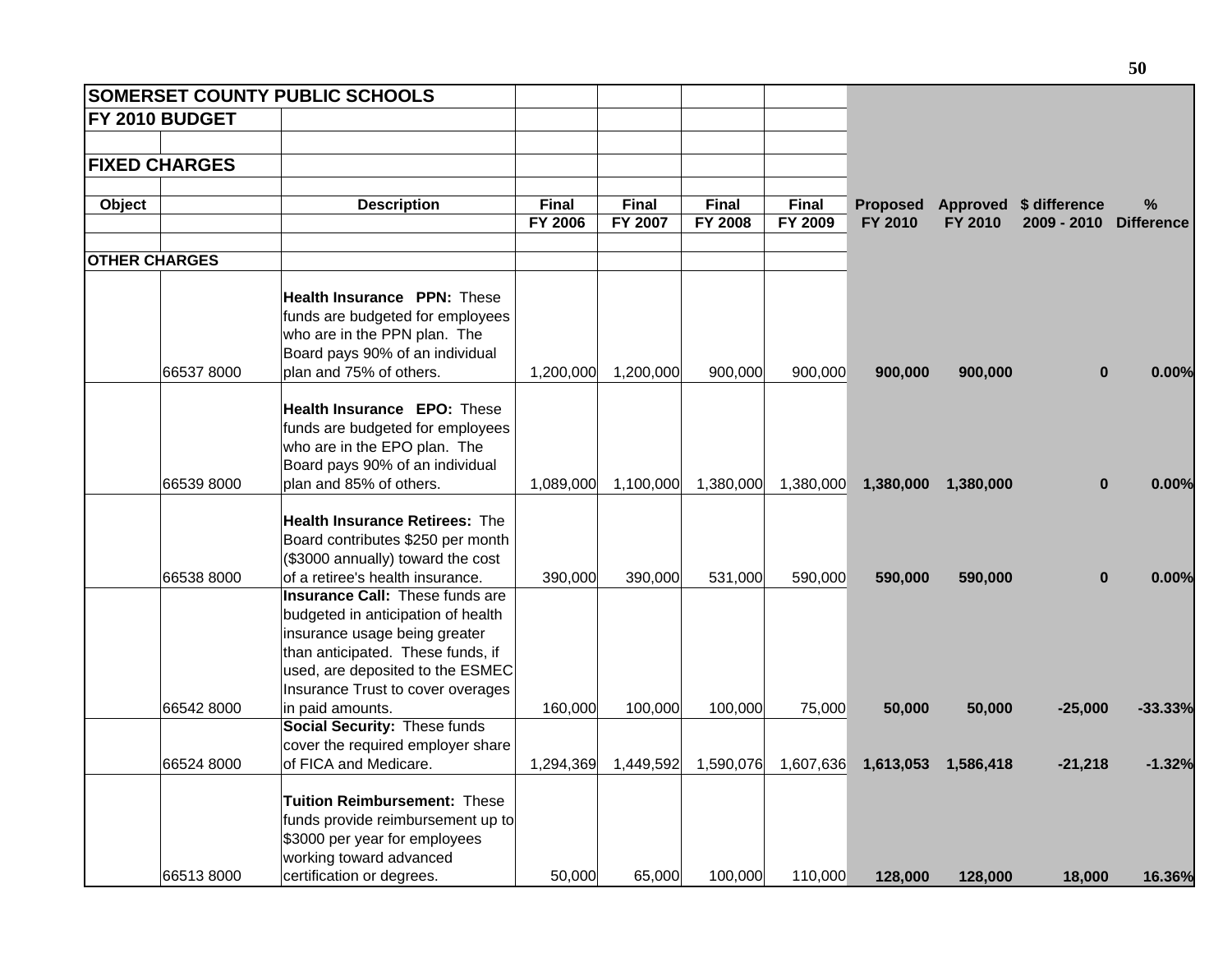|        |                            | SOMERSET COUNTY PUBLIC SCHOOLS        |           |              |              |              |                 |           |                        |                   |
|--------|----------------------------|---------------------------------------|-----------|--------------|--------------|--------------|-----------------|-----------|------------------------|-------------------|
|        | FY 2010 BUDGET             |                                       |           |              |              |              |                 |           |                        |                   |
|        |                            |                                       |           |              |              |              |                 |           |                        |                   |
|        | <b>FIXED CHARGES</b>       |                                       |           |              |              |              |                 |           |                        |                   |
| Object |                            | <b>Description</b>                    | Final     | <b>Final</b> | <b>Final</b> | <b>Final</b> | <b>Proposed</b> |           | Approved \$ difference | $\frac{9}{6}$     |
|        |                            |                                       | FY 2006   | FY 2007      | FY 2008      | FY 2009      | FY 2010         | FY 2010   | 2009 - 2010            | <b>Difference</b> |
|        | <b>OTHER CHARGES</b>       |                                       |           |              |              |              |                 |           |                        |                   |
|        |                            | <b>Blood Bank:</b> The Board provides |           |              |              |              |                 |           |                        |                   |
|        |                            | membership to the Blood Bank for      |           |              |              |              |                 |           |                        |                   |
|        | 66578 8000                 | all employees.                        | 1,000     | 1,200        | 1,200        | 800          | 800             | 800       | $\bf{0}$               | 0.00%             |
|        |                            | <b>Unemployment Insurance:</b>        |           |              |              |              |                 |           |                        |                   |
|        |                            | These funds are for the required      |           |              |              |              |                 |           |                        |                   |
|        | 66568 8000                 | employers insurance.                  | 40,000    | 25,000       | 20,000       | 21,000       | 21,000          | 21,000    | $\bf{0}$               | 0.00%             |
|        |                            | Workmen's Comp: These funds           |           |              |              |              |                 |           |                        |                   |
|        |                            | are used to provide required          |           |              |              |              |                 |           |                        |                   |
|        |                            | workers comp insurance coverage       |           |              |              |              |                 |           |                        |                   |
|        | 665178000                  | on all employees.                     | 230,852   | 230,000      | 190,000      | 190,000      | 121,675         | 121,675   | $-68,325$              | $-35.96%$         |
|        |                            | <b>Comprehensive, General</b>         |           |              |              |              |                 |           |                        |                   |
|        |                            | Liability Insurance: These funds      |           |              |              |              |                 |           |                        |                   |
|        |                            | provide general liability insurance   |           |              |              |              |                 |           |                        |                   |
|        | 66516 8000                 | coverage.                             | 39,675    | 30,000       | 25,000       | 21,000       | 24,100          | 24,100    | 3,100                  | 14.76%            |
|        |                            | <b>Employee Pension System (non</b>   |           |              |              |              |                 |           |                        |                   |
|        |                            | teacher system): These funds          |           |              |              |              |                 |           |                        |                   |
|        |                            | are used to pay the employers         |           |              |              |              |                 |           |                        |                   |
|        |                            | share of those staff members not      |           |              |              |              |                 |           |                        |                   |
|        |                            | in the Teachers Retirement            |           |              |              |              |                 |           |                        |                   |
|        | 66579 8000                 | System.                               | 80,000    | 97,000       | 110,000      | 126,000      | 130,000         | 130,000   | 4,000                  | 3.17%             |
|        |                            | Term Life Insurance: These            |           |              |              |              |                 |           |                        |                   |
|        |                            | funds provide an annual salary        |           |              |              |              |                 |           |                        |                   |
|        | 66549 9000                 | benefit to all employees.             | 37,000    | 45,000       | 51,000       | 55,000       | 44,000          | 44,000    | $-11,000$              | $-20.00%$         |
|        |                            |                                       |           |              |              |              |                 |           | $\bf{0}$               |                   |
|        |                            |                                       |           |              |              |              |                 |           |                        |                   |
|        | <b>TOTAL FIXED CHARGES</b> |                                       | 4,611,896 | 4,732,792    | 4,998,276    | 5,076,436    | 5,002,628       | 4,975,993 | $-100,443$             | $-1.98%$          |